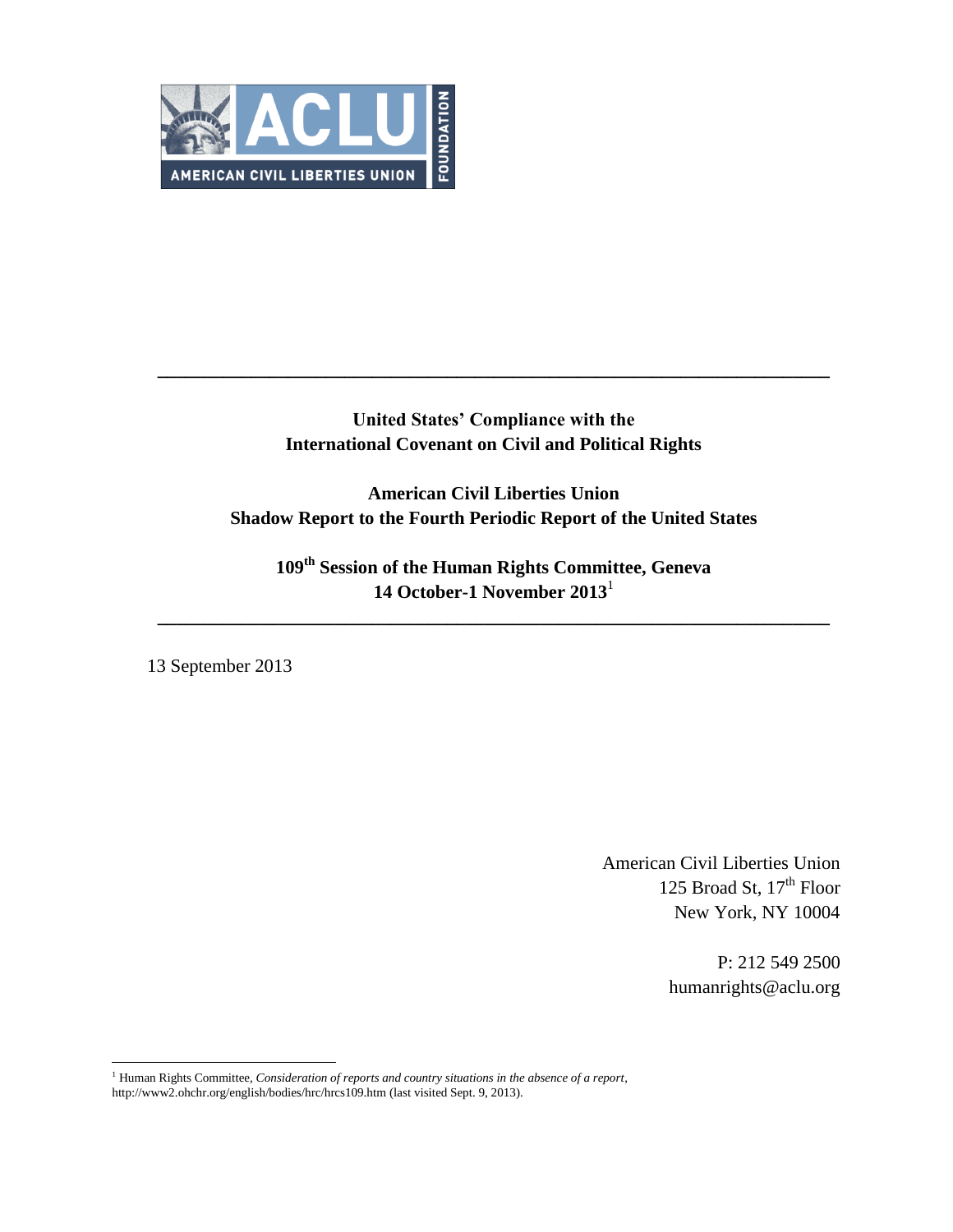# **Table of Contents**

| Labor Trafficking of Domestic Workers Employed by Diplomats and of Guestworkers  18 |  |
|-------------------------------------------------------------------------------------|--|
|                                                                                     |  |
|                                                                                     |  |
|                                                                                     |  |
|                                                                                     |  |
|                                                                                     |  |
|                                                                                     |  |

# Acknowledgments

ACLU staff from the following projects, departments, and affiliates researched, wrote, reviewed, and/or edited sections of the report: Human Rights Program, Immigrants' Rights Project, Capital Punishment Project, National Prison Project, National Security Project, Women's Rights Project, Affiliate Support and Advocacy, Washington Legislative Office, ACLU of New Mexico Regional Center for Border Rights, and ACLU of San Diego & Imperial Counties.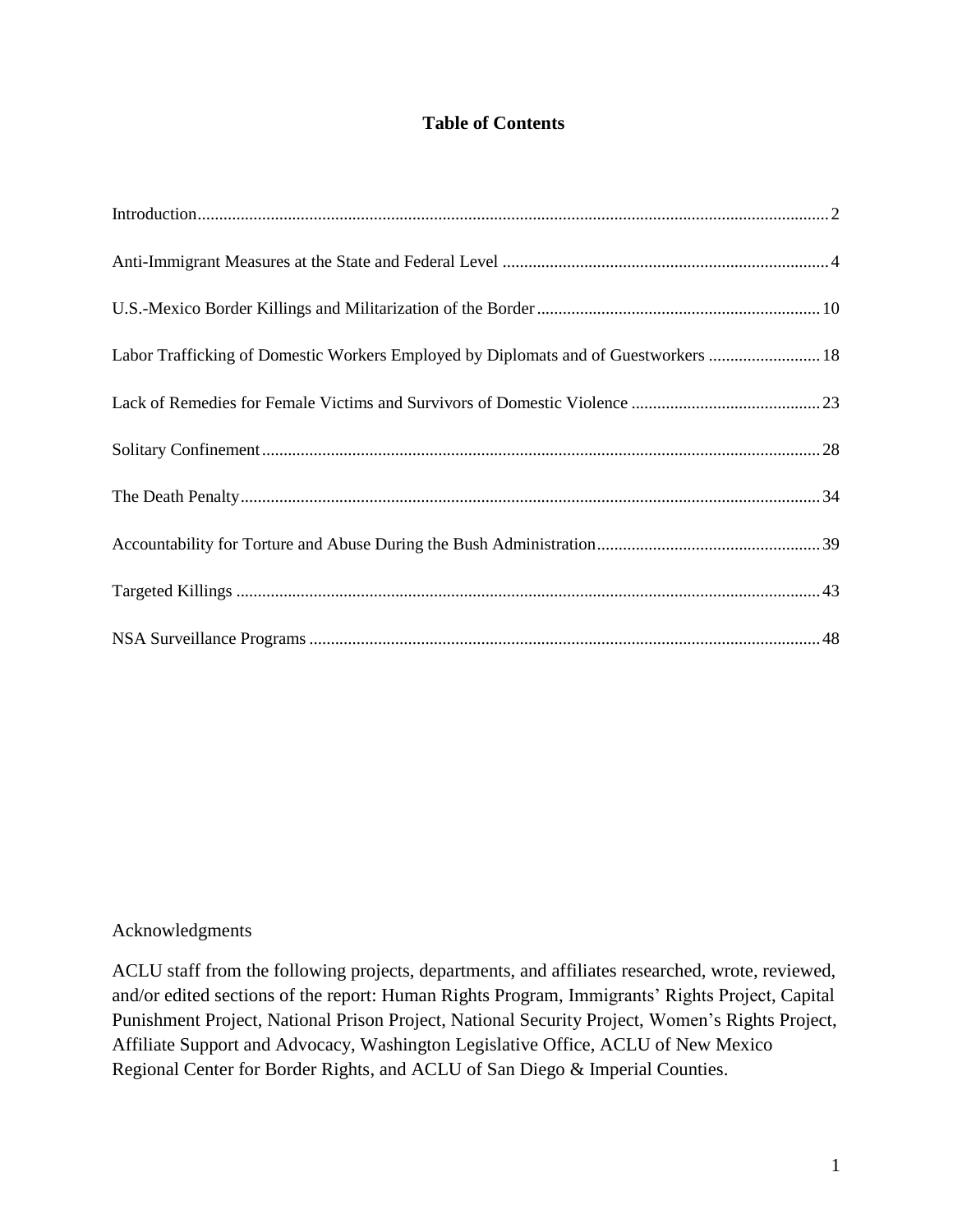### <span id="page-2-0"></span>**Introduction**

This report supplements and updates the submission of the American Civil Liberties Union  $(ACLU)$  to the UN Human Rights Committee ("the Committee") in December 2012.<sup>1</sup> Together, these submissions address issues raised by the government of the United States in its  $4<sup>th</sup>$  periodic report on compliance with the International Covenant on Civil and Political Rights (ICCPR), a treaty which the United States ratified in 1992. Their aim is to highlight for the Committee key areas in which the U.S. government has failed to uphold its human rights commitments under the ICCPR.

Last April, the Committee asked the United States a number of detailed questions on its compliance with the ICCPR, which the United States replied to in July. In October, the Committee will examine the U.S. periodic report and engage the U.S. government delegation in a dialogue on progress made towards implementing the treaty and challenges the U.S. has encountered in doing so. Following this examination, the Committee will issue a report on its findings, identifying areas of concern and incorporating recommendations on how to better implement the treaty.

Since the United States underwent its last review by the Committee in 2006, the U.S. record has shown a marked improvement in certain areas, most notably in the areas of LGBT rights and enforcement of civil rights by the Civil Rights Division of the Department of Justice. In other areas, however, there is need for improvement. Significantly, the U.S. report and subsequent written replies to the Committee's questions lacked concrete information on state and local compliance with the ICCPR and ignored serious legal and policy questions raised by the Committee. In addition, in recent years, the U.S. has expanded dangerous policies and programs which have caused – and continue to cause – egregious violations of human rights at home and abroad, including the rights to life, privacy, and free expression. Most importantly, the U.S. report and written replies fail to provide a full picture of the state of civil and political rights in the U.S., which in many areas remains out of step with its international undertakings. Our submissions and those of other civil society organizations aim to address these shortcomings by providing the Committee with a more complete picture of U.S. implementation of the ICCPR at the federal, state and local levels.

Our submission incorporates updated as well as new information on key priority civil and human rights issues for the ACLU and seeks to highlight the accountability gap between U.S. human rights obligations and current law, policy, and practice. As our submission notes, the deficit is present at all levels of government. Our submission also includes additional questions for the Committee to pursue with the government during the review process and recommendations for the Committee to consider in regards to **anti-immigrant measures, militarization and killings on the U.S.-Mexico border, labor trafficking, domestic violence,**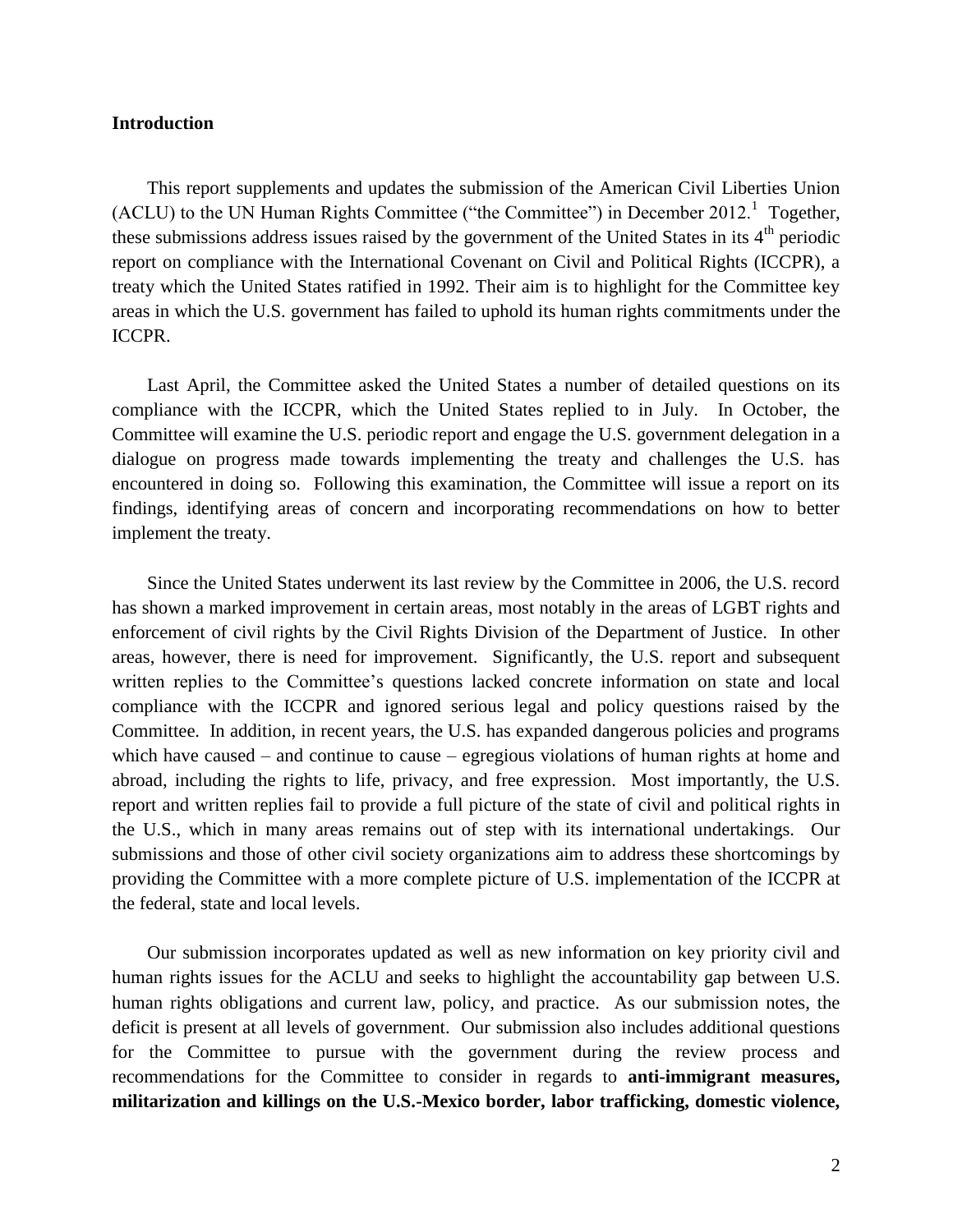# **accountability for torture and abuse during the Bush Administration, solitary confinement, the death penalty, targeted killings**, **and NSA surveillance programs.**

In addition to the concerns raised here, the ACLU has endorsed several other reports submitted to the Committee by coalitions of civil society organizations on other issues, including the right to equitable education, shackling of incarcerated pregnant women, felon disfranchisement, and religious freedom of prisoners belonging to indigenous communities.

President Obama has said "that international law is not an empty promise, and that treaties will be enforced."<sup>2</sup> The review process presents the Administration with an opportunity to put these words into action in its second term by fulfilling the United States' commitments under the ICCPR. The ACLU looks forward to engaging with the Committee and the government next month and hopes that concerns and recommendations raised in this submission will be meaningfully addressed by the U.S. government during its appearance before the Committee.

Jamil Dakwar Director, ACLU Human Rights Program 13 September, 2013

l

<sup>&</sup>lt;sup>1</sup> ACLU Suggested List of Issues to U.N. Country Report Task Force on U.S. Compliance with the International Covenant on Civil and Political Rights (Dec. 10, 2012), *available at* [https://www.aclu.org/human-rights/aclu-suggested-list-issues-un-country-report-task-force-us-compliance](https://www.aclu.org/human-rights/aclu-suggested-list-issues-un-country-report-task-force-us-compliance-international)[international.](https://www.aclu.org/human-rights/aclu-suggested-list-issues-un-country-report-task-force-us-compliance-international)

<sup>2</sup> Press Release, Remarks by the President to the United Nations General Assembly, United Nations Headquarters (Sept. 23, 2009), *available at*  [http://www.whitehouse.gov/the\\_press\\_office/Remarks-by-the-President-to-the-United-Nations-General-Assembly.](http://www.whitehouse.gov/the_press_office/Remarks-by-the-President-to-the-United-Nations-General-Assembly)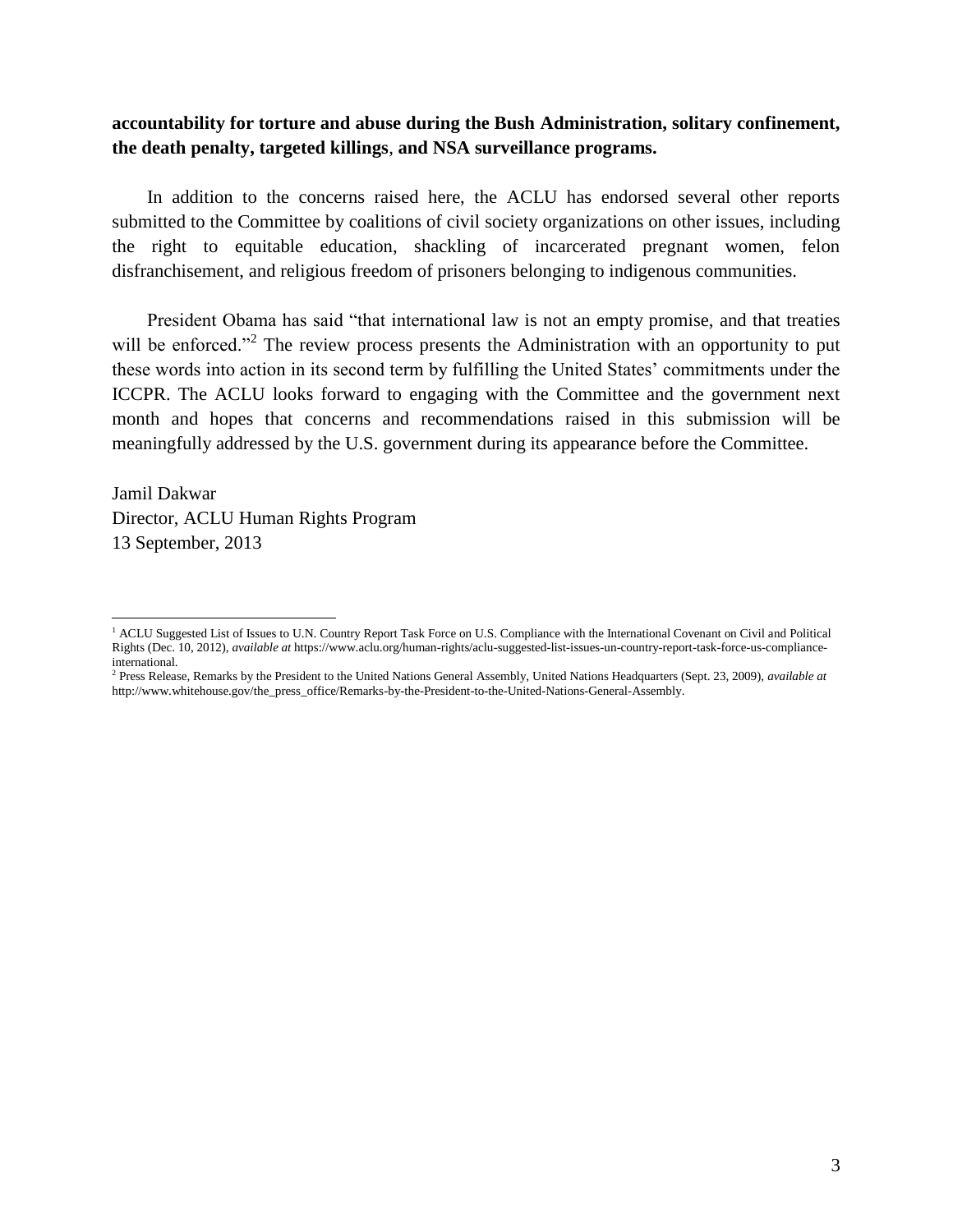#### **Anti-Immigrant Measures at the State and Federal Level**

### <span id="page-4-0"></span>I. **Issue Summary**

Following the 2010 passage of Arizona's notorious anti-immigrant law (S.B. 1070), several other states passed similar legislation targeting immigrants and people of color for harassment, intimidation, and punitive sanctions.<sup>1</sup> Although considerable attention was paid to Arizona's law, there has been less publicity regarding similar bills that passed in Alabama, Georgia, Indiana, South Carolina, and Utah. $2$  All of these laws have as a common focus the investigation and detention of persons who are suspected of lacking the required authorization to live or work in the United States. The bills also share the common problem of having no standards to guide law enforcement personnel in assessing whether there is a "reasonable suspicion" that a person is an undocumented immigrant, leaving many officers no choice but to resort to racial and ethnic profiling as tools of law enforcement, even where the bills include blanket prohibitions against such practices. Because all of these bills rely on state and local police to make a preliminary assessment of whether an individual may be unauthorized, they are inviting profiling based upon perceived race, nationality, and language proficiency, as there is no way to tell by looking at or listening to a person whether they are in the U.S. with or without lawful status.

Federal courts have at least partially blocked implementation of the laws in all six states.<sup>3</sup> In 2012, the U.S. Supreme Court issued an opinion striking down most of the S.B. 1070 provisions before the Court. However, the Court allowed the provision requiring ordinary state and local police to demand immigration status documentation if they have "reasonable suspicion" about a person's authorization to be in the United States to go forward, provided that police do not stop, detain, or extend the detention of individuals in order to make immigration inquiries. Following the Supreme Court's decision, litigation against the Indiana law has concluded, with the challenged law permanently struck down. The cases against the other five laws continue, and while many of the provisions have been blocked, the provisions authorizing immigration verification during lawful stops remain.

Although the U.S. Department of Justice filed lawsuits challenging Arizona's S.B. 1070 and similar measures in other states, federal policy continues to exacerbate the violations of civil and political rights permitted by state legislation. Two prominent examples are "Section  $287(g)$ Agreements" and "Secure Communities," programs operated by the U.S. Department of Homeland Security (DHS). Section  $287(g)$  of the federal immigration law allows state and local law enforcement agencies to enter into an agreement with Immigration and Customs Enforcement (ICE) in order to enforce immigration law within their jurisdictions. In effect, it turns state and local law enforcement officers into immigration agents, albeit ones with minimal training and virtually no oversight or accountability.<sup>4</sup>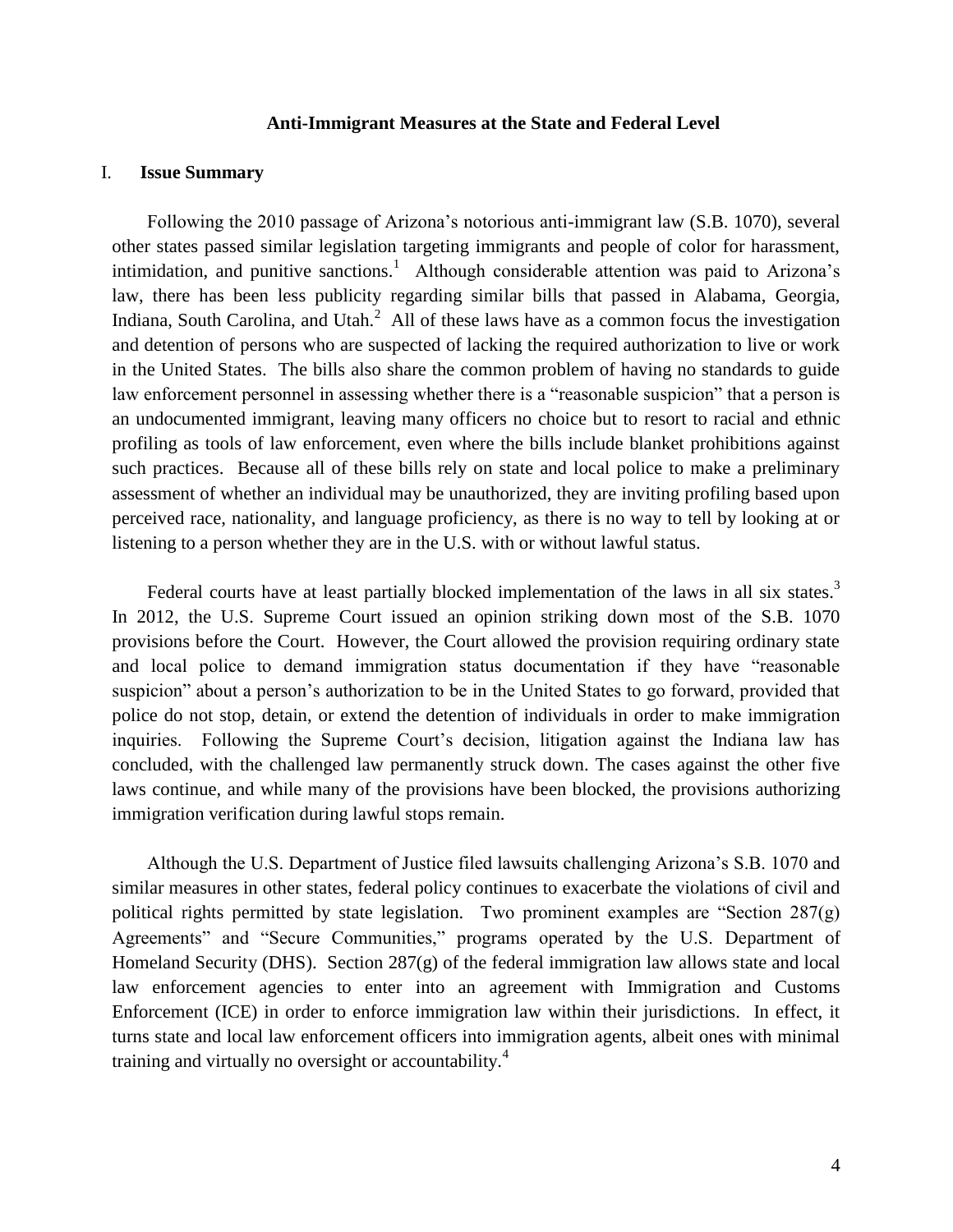"Secure Communities" is a program under which everyone arrested and booked into a local jail has their fingerprints checked against ICE's immigration database, regardless of the state or locality's assent to the practice. Under this program, some police engage in unjustified stops and arrests in order to put people through the screening process, actions for which DHS has failed to develop sufficient oversight mechanisms.<sup>5</sup> "Secure Communities" has been shown to foster racial profiling, undermine community policing, and harm public safety.<sup>6</sup> The loud public outcry against this federal program has translated into state and local advocacy efforts to push back against excessive deportations. The outcry has included the California TRUST Act and over a dozen municipal ordinances or resolutions passed to curb the impact of "Secure Communities" and immigration detainers, the latter of which are frequently issued without sufficient evidence that the person is subject to deportation, without judicial approval, and without due process protections.<sup>7</sup>

In its most recent report to the Human Rights Committee, the U.S. government mentioned concerns about all six of the state laws mentioned above, and described lawsuits it filed through the Department of Justice to block those laws in Arizona, Alabama, South Carolina, and Utah, and explained that the laws in Georgia and Indiana were under review. Notably, in its report (and in the lawsuits themselves) the government explained that it filed these suits on the grounds that the state laws are "preempted under the Constitution and federal law because [they] unconstitutionally interfere[] with the federal government's authority to set and enforce immigration policy."<sup>8</sup>

The human rights abuses associated with anti-immigrant measures at the federal and state levels were addressed in detail in the ACLU List of Issues Submission from December 10,  $2012.<sup>9</sup>$ 

### II. **Relevant Questions in the Human Rights Committee's List of Issues**

5) *Please clarify which steps have been taken to eliminate and combat all forms of racial profiling against Arabs, Muslims and South Asians, and whether the Guidance Regarding the Use of Race by Federal Law Enforcement Agencies covers profiling based on religion, religious appearance or national origin. Please provide information on the practices and justification of law enforcement practices involving the surveillance of Muslims in the State party, given that internal investigations of such practices have not resulted in a decision to prosecute. Please clarify whether there are plans to review all relevant immigration enforcement programs, including the Immigration and Customs Enforcement Agreements of Cooperation in Communities to Enhance Safety and Security – Criminal Alien Program, the Secure Communities program, and 287(g) agreements, to determine whether they*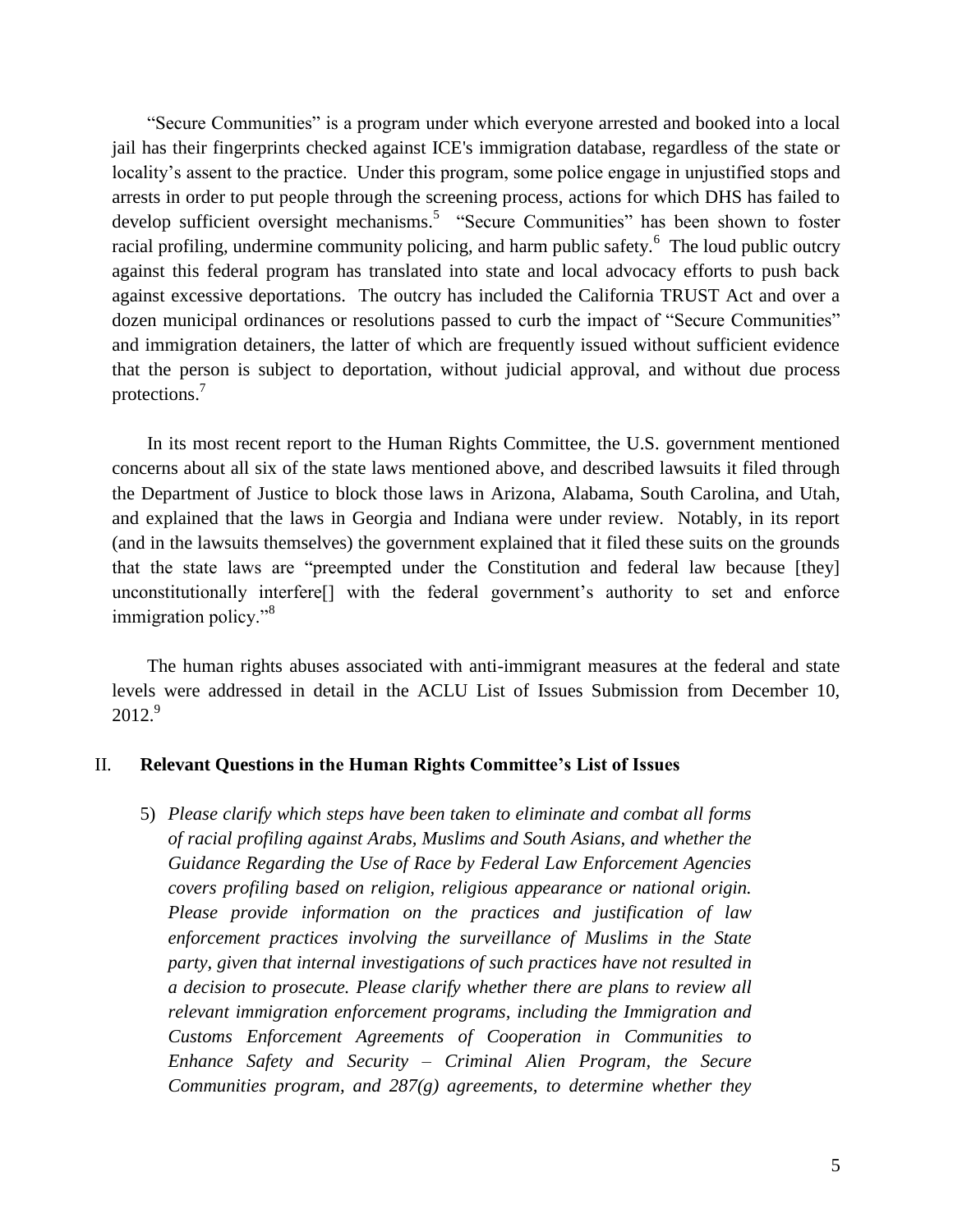*result in racial profiling. Please provide information on the number of complaints regarding racial profiling received annually by the Department of Homeland Security (DHS) Office for Civil Rights and Civil Liberties against DHS personnel, as well as the results of the investigations and disciplinary action undertaken.*

#### III. **U.S. Government Response**

In the U.S. government replies to the list of issues, the U.S. concedes that racial profiling is premised on erroneous assumptions, is ineffective, negatively impacts affected communities, and runs afoul of the U.S. Constitution and other laws and regulations of the United States. The U.S. notes its efforts to train law enforcement from the Federal Bureau of Investigation and the Department of Homeland Security's U.S. Customs and Border Protection and U.S. Immigration and Customs Enforcement to refrain from engaging in racial profiling, and states that immigration law enforcement agencies are subject to strict rules regarding profiling. The government also mentions efforts it has taken to investigate profiling, citing a statistic that between October 2011 and May 2013 the DHS Office for Civil Rights and Civil Liberties opened forty-two complaints regarding alleged discrimination on the basis of race, ethnicity, and/or national origin.<sup>10</sup> Forty of these cases are pending or have been closed without recommendations.<sup>11</sup>

In its replies, the U.S. government also references the June 2003 Guidance Regarding the Use of Race by Federal Law Enforcement Agencies ("the Guidance"), which applies only to the use of race or ethnicity, and mentions that the Department of Justice has created a working group to undertake a comprehensive review of the Guidance, which is "ongoing." The government does not mention when (or if) it will commit to making the Guidance enforceable, nor does it commit to revising the Guidance to prohibit profiling based on religion or national origin. In addition, the government does not address whether the Guidance will be amended to include border enforcement, immigration enforcement, and national security operations, which it currently does not. Moreover, the government does not address whether or not the Guidance will be changed to enable it to apply to state and local law enforcement, at a minimum in the context of those entities that receive federal funds.

The U.S. replies also cite paragraphs 82-85 of the U.S. government's 2013 report to the Committee on the Elimination of Racial Discrimination ("CERD Committee") for additional information on racial profiling.<sup>12</sup> These paragraphs mention actions taken by the Department of Justice's Civil Rights Division to file legal challenges aimed at combating racial profiling and actions taken by DHS to ensure that its programs (including the  $287(g)$  program) are free of racial or ethnic profiling.<sup>13</sup> In its replies, the U.S. fails to acknowledge the widespread reports of civil and political rights violations which have emerged in 287(g) jurisdictions all over the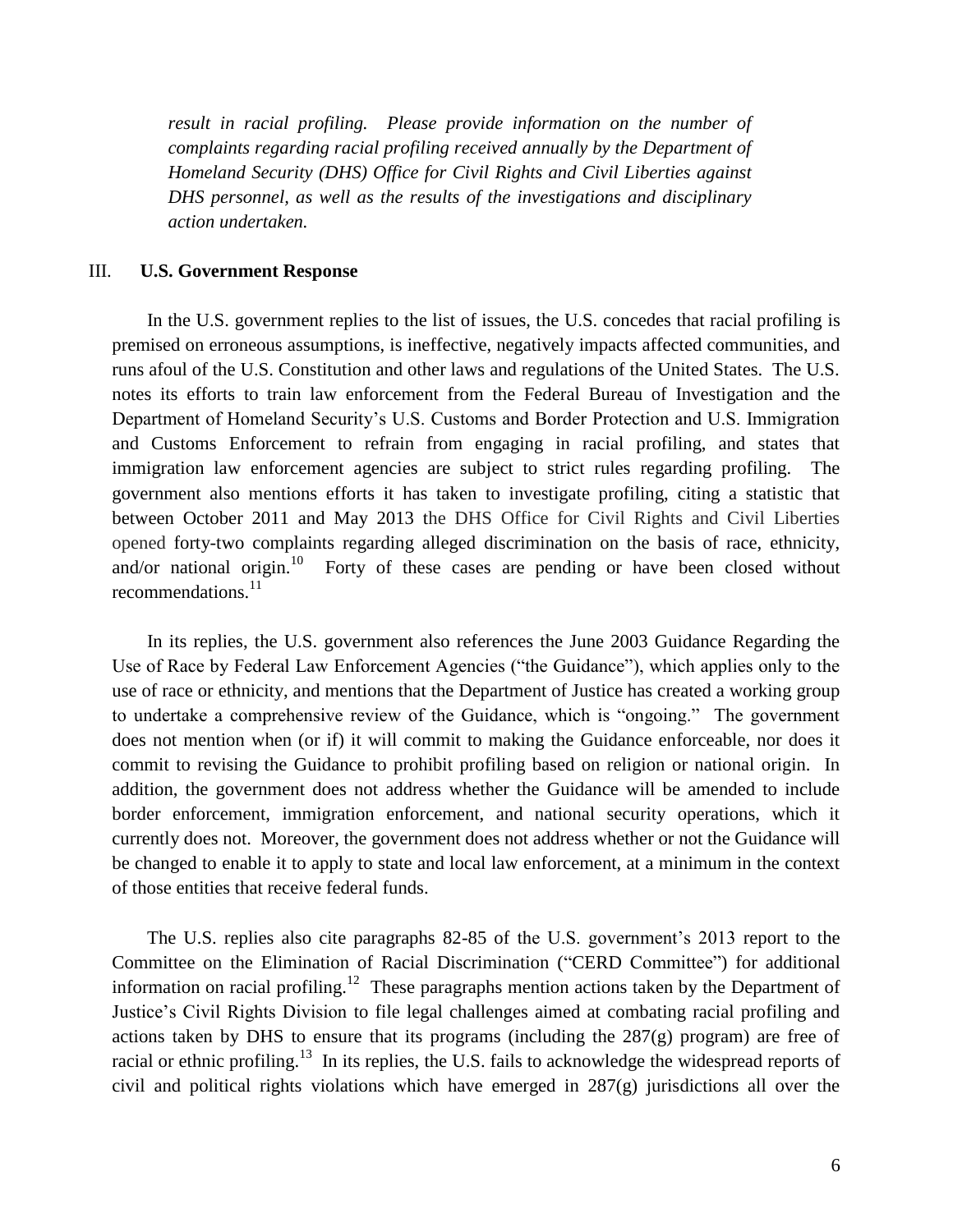country.<sup>14</sup> Moreover, while citing the notable work that DOJ has done in suing local jurisdictions that have engaged in a pattern and practice of racial profiling, the report fails to acknowledge that these same bad actors have frequently also received 287(g) agreements from the federal government.<sup>15</sup> For example, the CERD report refers to a lawsuit that DOJ filed against the Maricopa County Sheriff's Office, which alleged racial profiling and anti-Latino bias, but the report omits the fact that Sheriff Joe Arpaio of Maricopa County, Arizona, had a 287(g) agreement with  $DHS<sup>16</sup>$ 

# IV. **Recommended Questions**

- 1. The 287(g) program has been roundly criticized by the Government Accountability Office, the DHS Inspector General, and scores of civil society organizations. The government has ended its use of task force agreements, for the present, but will the United States government abandon the jail partnership agreements under this program? Does the government plan to expand the 287(g) program or renew existing agreements in the future?
- 2. When will the U.S. government heed the growing number of groups across the country that oppose "Secure Communities" and put an end to the program and fundamentally reform the detainer process – beyond the changes made in December 2012, the impact of which has not been assessed by the government itself  $-$  so that it adheres to due process standards?
- 3. The United States and NGOs have succeeded in blocking many, but not all, of the antiimmigrant measures enacted by states. What will the U.S. government do to neutralize the remaining provisions, and any new ones enacted by states? And what will the U.S. government do to protect immigrants in states where some anti-immigrant measures have gone into effect?
- 4. The UN Committee on the Elimination of Racial Discrimination (CERD), the Special Rapporteur on racism, and members of the UN Human Rights Council have encouraged the United States government to pass the End Racial Profiling Act. What steps has the current Administration taken to encourage the general public or members of Congress to support passage of this important piece of legislation? Has the executive branch administratively implemented any portions of the Act?
- 5. Will the Administration commit to making the Department of Justice's Guidance Regarding the Use of Race enforceable and revising it to prohibit profiling based on religion or national origin; cover border enforcement, immigration enforcement, and national security operations; and apply the Guidance to state and local law enforcement who work in partnership with the federal government or receive federal funds?

# V. **Suggested Recommendations**

1. End the 287(g) program, including all jail partnerships and task force agreements.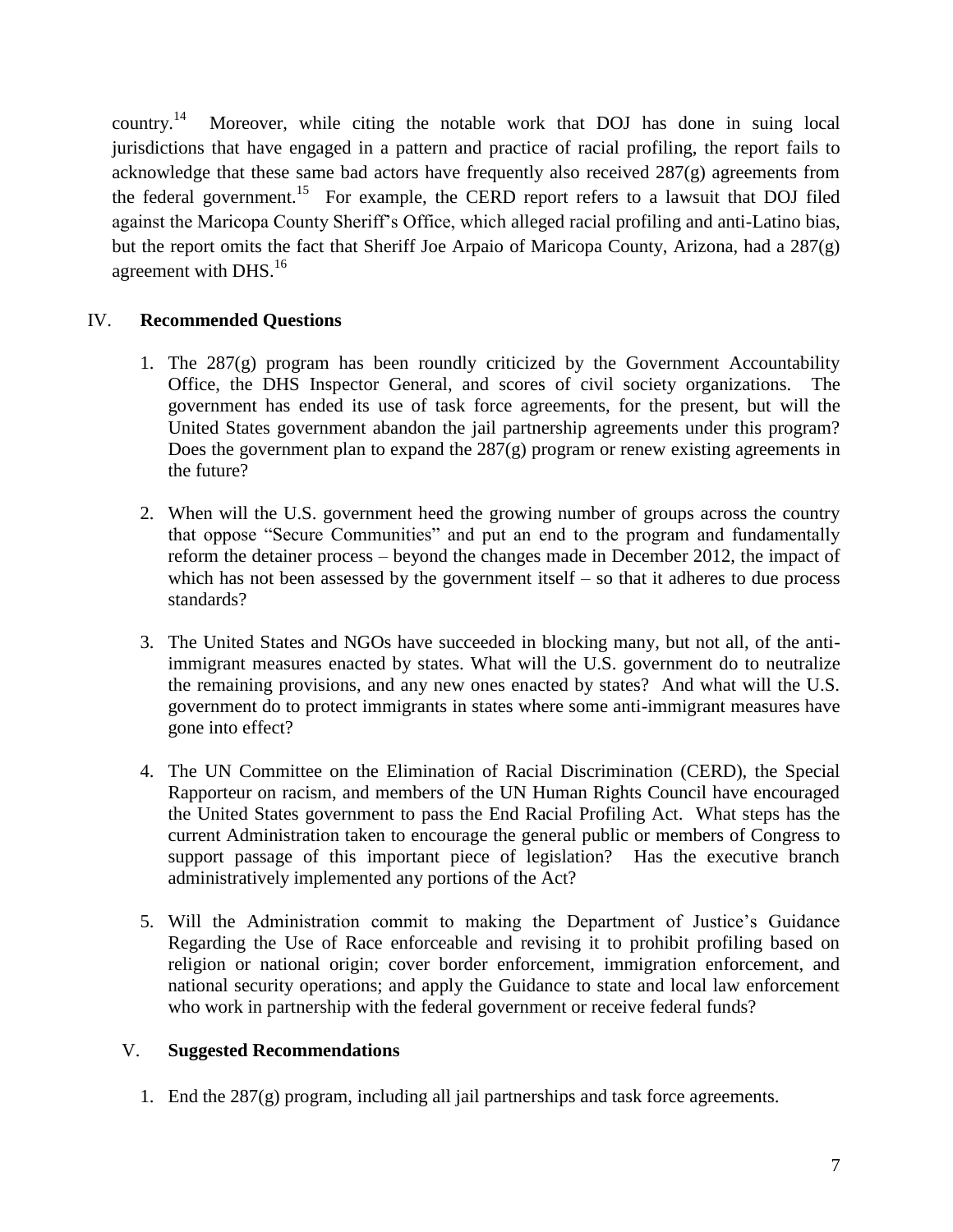- 2. End the "Secure Communities" program and reform the government's use of immigration detainers.
- 3. Collect and make public data regarding the race, national origin, and religion of individuals stopped, apprehended, or detained pursuant to the 287(g) and "Secure Communities" programs.
- 4. Support the passage of the End Racial Profiling Act (ERPA).
- 5. Vigorously oppose existing and new state and local anti-immigrant measures, and take steps to protect immigrant communities where such measures have taken effect.
- 6. Detail steps taken by the U.S. government to inform and educate state and local governments about their obligations with respect to immigration enforcement under the Covenant.
- 7. Revise the Department of Justice's Guidance Regarding the Use of Race to (1) prohibit profiling based on religion or national origin; (2) end exceptions for border integrity and national security; (3) apply the Guidance to state and local law enforcement who work in partnership with the federal government or receive federal funding; and (4) make the Guidance enforceable. Revise the Department of Homeland Security's April 2013 memorandum to component heads regarding its commitment to non-discriminatory law enforcement and screening activities, which incorporates DOJ's Guidance by reference, accordingly.

 $\overline{\phantom{a}}$ <sup>1</sup> Infographic, What's at Stake: SB 1070 at the Supreme Court, American Civil Liberties Union (last visited Sept. 9, 2013), *available at* [http://www.aclu.org/immigrants-rights/whats-stake-sb-1070-supreme-court-infographic.](http://www.aclu.org/immigrants-rights/whats-stake-sb-1070-supreme-court-infographic) 

 $2^2$  The texts of the individual bills can be found at the following URLs: Alabama's HB 56:

http://alisondb.legislature.state.al.us/acas/ACTIONViewFrameMac.asp?TYPE=Instrument

<sup>&</sup>amp;INST=HB56&DOCPATH=searchableinstruments/2011RS/Printfiles/&PHYDOCPATH=

<sup>//</sup>alisondb/acas/searchableinstruments/2011RS/PrintFiles/&DOCNAMES=HB56- int.pdf,HB56-eng.pdf,HB56-enr.pdf; South Carolina's SB-20: http://www.scstatehouse.gov/sess119\_2011-2012/prever/20\_20110615.htm; Indiana's SEA 590:

http://www.in.gov/legislative/bills/2011/PDF/SE/SE0590.1.pdf*;* Georgia's HB 87[: http://www.legis.ga.gov/Legislation/20112012/116631.pdf](http://www.legis.ga.gov/Legislation/20112012/116631.pdf)*;*  Utah's HB 497: http://le.utah.gov/~2011/bills/hbillenr/hb0497.htm.

 $3$  The ACLU, along with other groups, has filed lawsuits in all six of the states that passed this type of discriminatory legislation. The lawsuits charge that these laws violate the U. S. Constitution by discriminating on the basis of perceived race or nationality, requiring unreasonable searches and seizures, arrests, and illegal detentions, and interfering with federal authority over immigration. *See Arizona, et al. v. United States*, 132 S. Ct. 2492 (2012); *Valle del Sol, Inc. v. Whiting*, 709 F.3d 808 (9th Cir. 2013); *Georgia Latino Alliance for Human Rights v. Governor of Georgia*, 691 F.3d 1250 (11th Cir. 2012); *Hispanic Interest Coalition of Alabama v. Governor of Alabama*, 691 F.3d 1236 (11th Cir. 2012); *United States v. Alabama*, 691 F.3d 1269 (11th Cir. 2012); *Buquer v. City of Indianapolis*, 797 F. Supp. 2d 905 (S.D. Ind. 2011); *United States v. South Carolina*, 720 F.3d 518 (4th Cir. 2013); *Utah Coalition of La Raza v. Herbert*, 2:11-cv-401 CW, 2011 WL 7143098 (D. Utah May 11,

<sup>2011).</sup> 4 *See* RANDY CAPPS ET AL., DELEGATION AND DIVERGENCE: A STUDY OF 287(G) STATE AND LOCAL IMMIGRATION ENFORCEMENT 21 (Migration Policy Institute, 2011), [hereinafter "MPI Report"] *available at* http://www.migrationpolicy.org/pubs/287g-divergence.pdf; DHS, Office of Inspector General, *The Performance of 287(g) Agreements: Report Update*, OIG 10-124, 10-11 (Sept. 2010), *available at*  http://www.oig.dhs.gov/assets/Mgmt/OIG\_10-124\_Sep10.pdf.

 $5$  Letter from American Civil Liberties Union to Charles K. Edwards, Acting Inspector General on Secure Communities 7 (Jun. 20, 2011), *available at* http://www.aclu.org/files/assets/letter\_to\_dhs\_oig\_re\_scomm\_audit.pdf.

<sup>6</sup> NIK THEODORE, DEP'T OF URBAN PLANNING & POLICY, UNIVERSITY OF ILLINOIS AT CHICAGO, INSECURE COMMUNITIES: LATINO PERCEPTIONS OF POLICE INVOLVEMENT IN IMMIGRATION ENFORCEMENT (2013); AARTI KOHLI, PETER L. MARKOWITZ, & LISA CHAVEZ, UNIVERSITY OF CALIFORNIA, BERKELEY LAW SCHOOL, SECURE COMMUNITIES BY THE NUMBERS: AN ANALYSIS OF DEMOGRAPHICS AND DUE PROCESS (2011).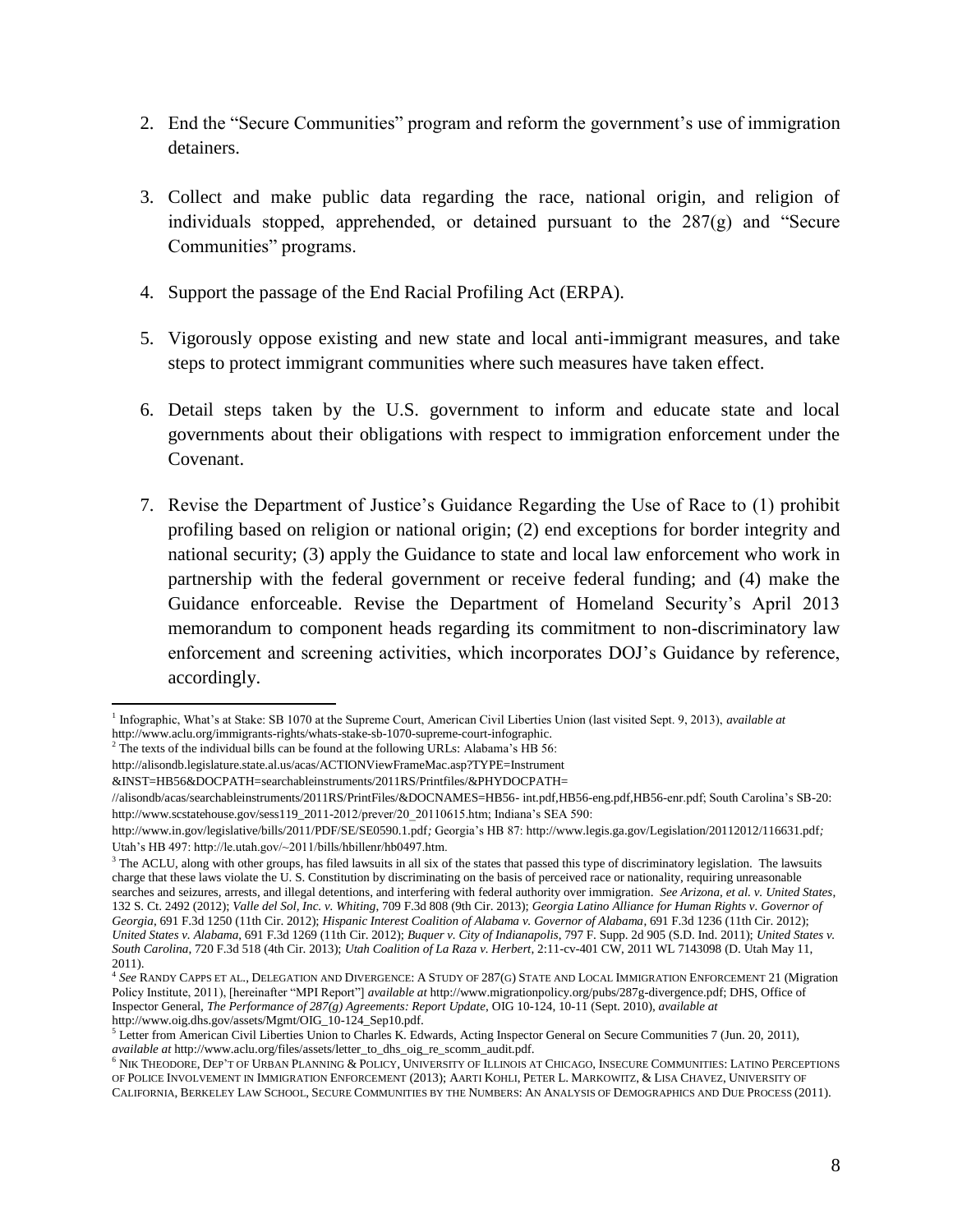<sup>7</sup> Some civil society advocates are predicting that such state and local measures will increase in the next term as communities, in the face of unstinting DHS enforcement, will stop waiting for reform and choose to establish limits to their entanglement with federal immigration enforcement programs.

<sup>10</sup> United States Written Responses to Questions from the United Nations Human Rights Committee Concerning the Fourth Periodic Report of the United States on the International covenant on civil and Political Rights (ICCPR), ¶¶ 13, 14 (July 3, 2013), *available at* http://www.state.gov/j/drl/rls/212393.htm.

 $^{11}$ *Id.*, ¶ 14.

<sup>12</sup> *Id*. The CERD Report (June 12, 2013) is available a[t http://www.state.gov/j/drl/rls/cerd\\_report/210605.htm.](http://www.state.gov/j/drl/rls/cerd_report/210605.htm)

<sup>13</sup> Comm. on the Elimination of Racial Discrimination,  $7<sup>th</sup>$ -9<sup>th</sup> Periodic Report of the United States,  $\Pi$  82-85, U.N. Doc. CERD/C/USA/7-9 (June 12, 2013), *available at* http://www.state.gov/j/drl/rls/cerd\_report/210605.htm.

<sup>14</sup> See, e.g., Kohli, *supra* note 6; Press Release, American Civil Liberties Union, DHS Report Confirms Serious Civil Rights Problems with Local Immigration Enforcement Program (Apr. 2, 2010), *available at* [https://www.aclu.org/immigrants-rights/dhs-report-confirms-serious-civil-rights](https://www.aclu.org/immigrants-rights/dhs-report-confirms-serious-civil-rights-problems-local-immigration-enforcement-pr)[problems-local-immigration-enforcement-pr.](https://www.aclu.org/immigrants-rights/dhs-report-confirms-serious-civil-rights-problems-local-immigration-enforcement-pr)

<sup>15</sup> DHS, Office of Inspector General, *The Performance of 287(g) Agreements*, OIG-10-63, 23-24 (Mar. 10, 2010), *available at* http://www.oig.dhs.gov/assets/Mgmt/OIG\_10-63\_Mar10.pdf.

<sup>16</sup> *Homeland Security Limits Ties with Arizona's Sheriff Joe Arpaio*, LA TIMES, Dec. 15, 2011, *available at* 

[http://latimesblogs.latimes.com/nationnow/2011/12/sheriff-joe-arpaio-arizona-maricopa.html.](http://latimesblogs.latimes.com/nationnow/2011/12/sheriff-joe-arpaio-arizona-maricopa.html)

<sup>8</sup> Human Rights Comm., Fourth Periodic report: United States of America, ¶¶ 636-640, U.N. Doc. CCPR/C/USA/4 (May 22, 2012), [hereinafter "Fourth Periodic Report"] *available at* [http://www.state.gov/j/drl/rls/179781.htm.](http://www.state.gov/j/drl/rls/179781.htm)

<sup>9</sup> ACLU Suggested List of Issues to U.N. Country Report Task Force on U.S. Compliance with the International Covenant on Civil and Political Rights (Dec. 10, 2012), *available at* [https://www.aclu.org/human-rights/aclu-suggested-list-issues-un-country-report-task-force-us-compliance](https://www.aclu.org/human-rights/aclu-suggested-list-issues-un-country-report-task-force-us-compliance-international)[international.](https://www.aclu.org/human-rights/aclu-suggested-list-issues-un-country-report-task-force-us-compliance-international)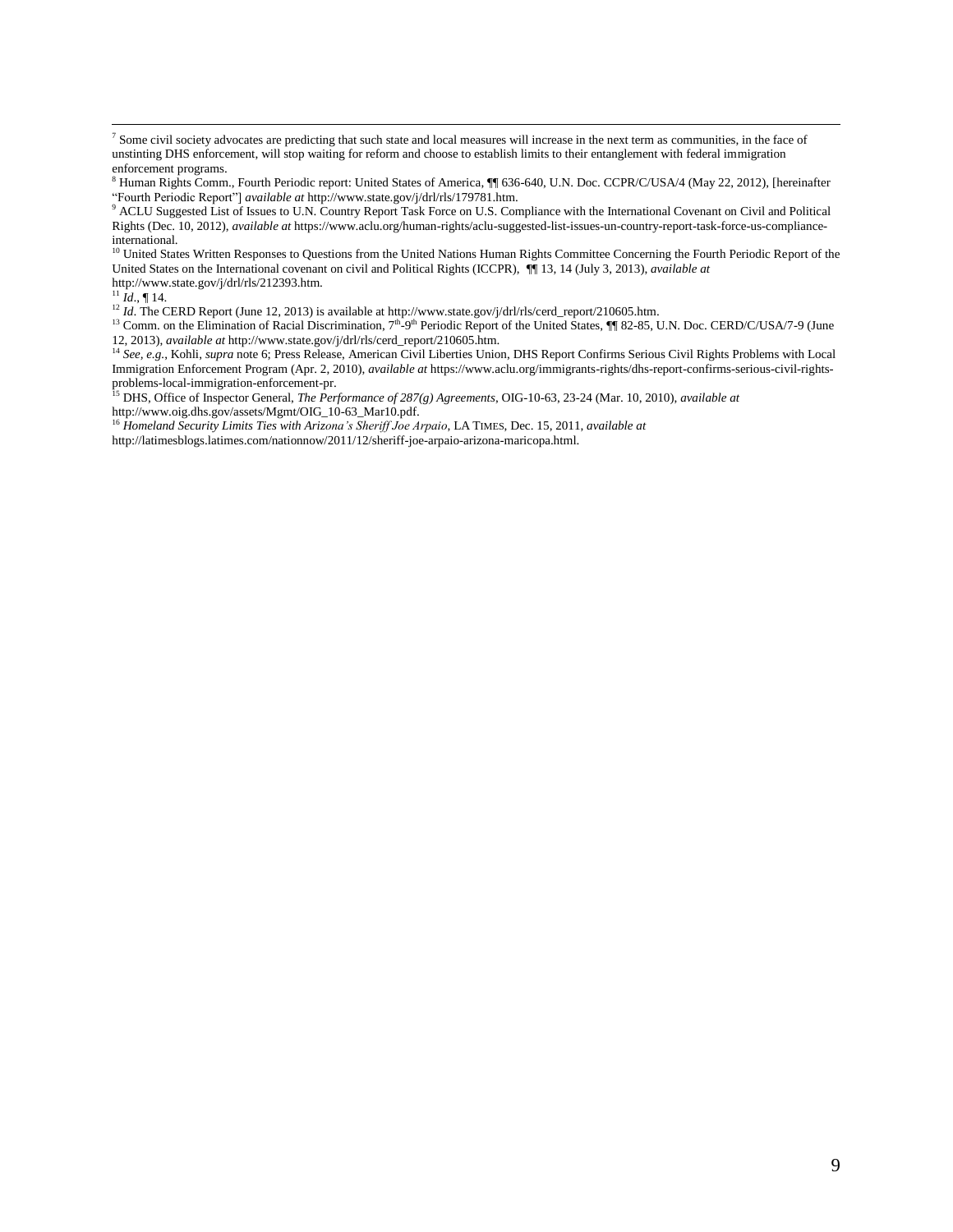#### **U.S.-Mexico Border Killings and Militarization of the Border**

#### <span id="page-10-0"></span>I. **Issue Summary**

In the last decade, the United States has relied heavily on enforcement-only approaches to address migration, using deterrence-based border security strategies to control its borders. As a result, there has been a push to militarize U.S. borders, particularly the U.S.-Mexico border. Enforcement-only approaches include border defense strategies designed to funnel migrants into the deadliest regions of the desert, and the expanded use of criminal prosecutions to impose prison sentences on unauthorized border crossers.

In 2013, federal legislative proposals for "comprehensive immigration reform" have continued to emphasize a need to "secure the border" before any pathway to citizenship is made available to the estimated 11 million individuals living in the U.S. without authorization. This emphasis on border security ignores key facts: many U.S. border cities, like El Paso and San Diego, are among the safest cities in the country; apprehensions of undocumented immigrants are at or near 40-year lows; and border crossing deaths continue to rise. Moreover, border spending has already skyrocketed over the last decade, far out of proportion to security demands. Between FY2004 and FY2012, the budget for U.S. Customs and Border Protection (CBP) increased by 94 percent to \$11.65 billion, a leap of \$5.65 billion; this followed a 20 percent post-9/11 increase of \$1 billion.<sup>1</sup>

Notwithstanding these well-documented trends, the Senate immigration reform bill developed in 2013—S. 744—includes provisions for a "border surge" that would increase the number of Southwest border patrol agents by 19,200, creating a total force exceeding 38,000. This figure equals one border patrol agent for every 270 feet of the Southwest border. The bill would also require the completion of 700 miles of border fencing, notwithstanding the fact that many experts view the border fence as a failed and costly enterprise. The bill allocates \$3.2 billion for military equipment and technology such as advanced surveillance systems, manned aerial vehicle, unmanned aerial vehicles (drones), radar, and much more.<sup>2</sup> Commenting on the bill, Senator John McCain remarked: "We'll be the most militarized border since the fall of the Berlin Wall."<sup>3</sup> In fact, this is an understatement: the wall between the U.S. and Mexico would become seven times longer than the Berlin Wall, with four times as many personnel.

In the past decade, unprecedented investment in border enforcement without corresponding oversight mechanisms has led to an increase in serious human and civil rights violations including:

- $\bullet$  the deaths of more than 5,600 unauthorized border crossers;<sup>4</sup>
- widespread abuses in short-term Border Patrol custody: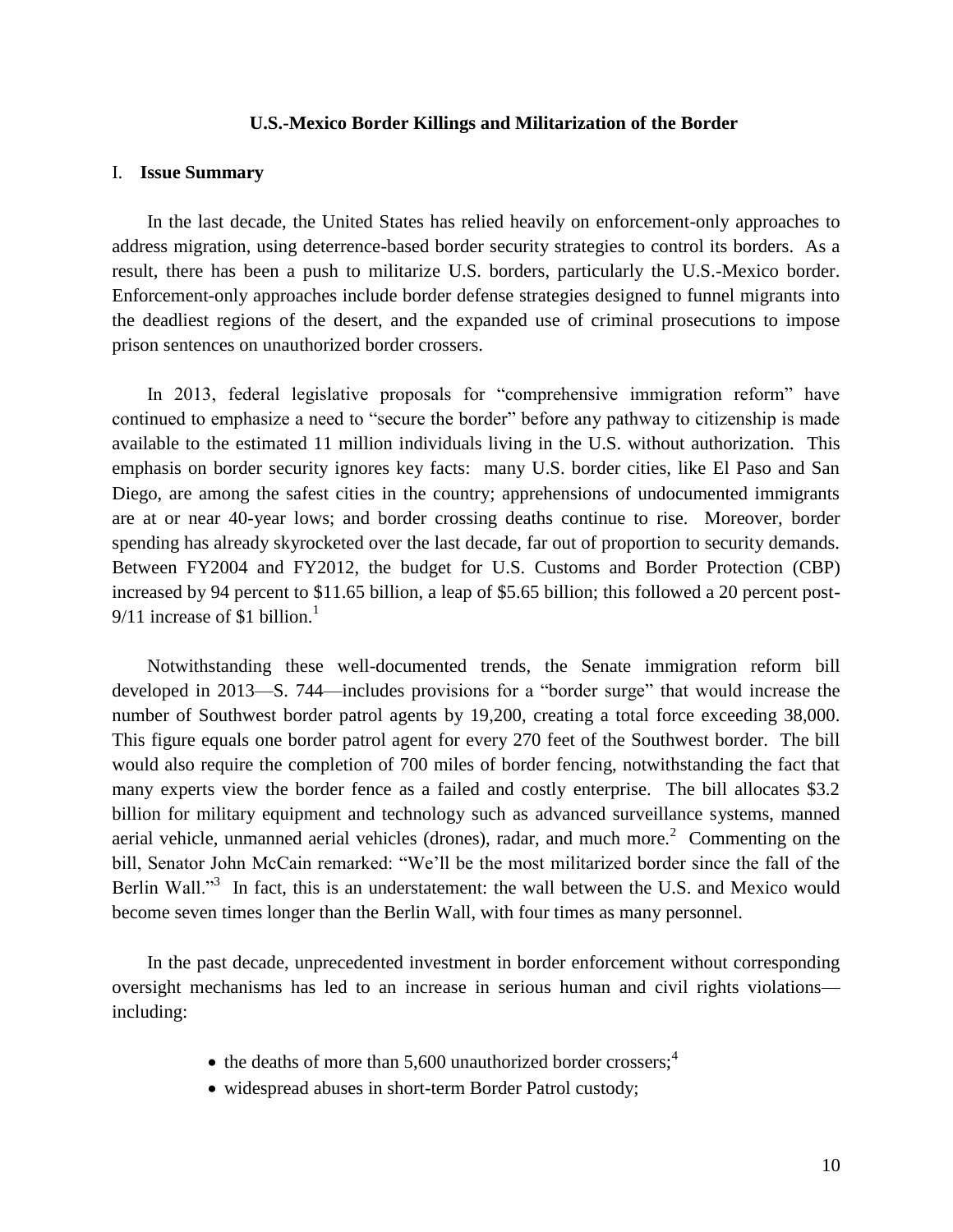- traumatic family separations in border communities;
- arbitrary and invasive searches and seizures of individuals and their property;
- suppression of video recordings of enforcement officers; and
- racial profiling and harassment of Native Americans, Latinos, and other people of  $\text{color}^5$

Many victims of these violations are U.S. citizens or lawful permanent residents; some have lived in the border region for generations.

At least nineteen people have died since January 2010 as a result of alleged excessive use of force by CBP officials; five of these individuals were U.S. citizens and six were in Mexico when fatally shot.<sup>6</sup> There have been no transparent investigations of these incidents that release the details of the events—including government video-recordings—to the public.<sup>7</sup>

Among the most shocking incidents of excessive force is the killing of 16-year-old José Antonio Elena Rodriguez, who was shot eleven times by a CBP agent (seven times in the back) on October 10, 2012. The CBP agent was in Nogales, Arizona, firing into Mexico when he killed the teenager, and Border Patrol's initial claims that the boy was throwing rocks over the wall were later contradicted by forensic evidence and eyewitnesses.<sup>8</sup> When he was shot and killed, José Antonio Elena was carrying nothing other than the cell phone his grandmother had purchased for him.<sup>9</sup>

In another incident, reported by the Public Broadcasting Service (PBS) in April 2012, fortytwo-year-old Anastacio Hernández Rojas, a father of five, was killed in an encounter with CBP officials on May 28, 2010.<sup>10</sup> CBP officials maintain that Hernandez was combative and resisting arrest; however, the PBS program featured video footage of a dozen CBP agents surrounding Mr. Hernandez and repeatedly Tasering and beating him while he was handcuffed, hog-tied, and lying prostrate on the ground.<sup>11</sup> The San Diego coroner classified Mr. Hernandez's death as a homicide, noting in addition to a heart attack: "several loose teeth; bruising to his chest, stomach, hips, knees, back, lips, head and eyelids; five broken ribs; and a damaged spine."<sup>12</sup> On July 29, 2013—more than three years after the incident and only as the result of a wrongful death lawsuit filed by the family—a federal judge in San Diego finally lifted a protective order that had kept secret the names of the Border Patrol agents involved in this incident.<sup>13</sup> The government had asserted a right to keep the agents' identities secret throughout public court proceedings. To date, the Department of Justice has not released the results of its investigation into this incident, nor has it pressed criminal charges against any of the agents involved.<sup>14</sup>

Other cases of lethal use of force include: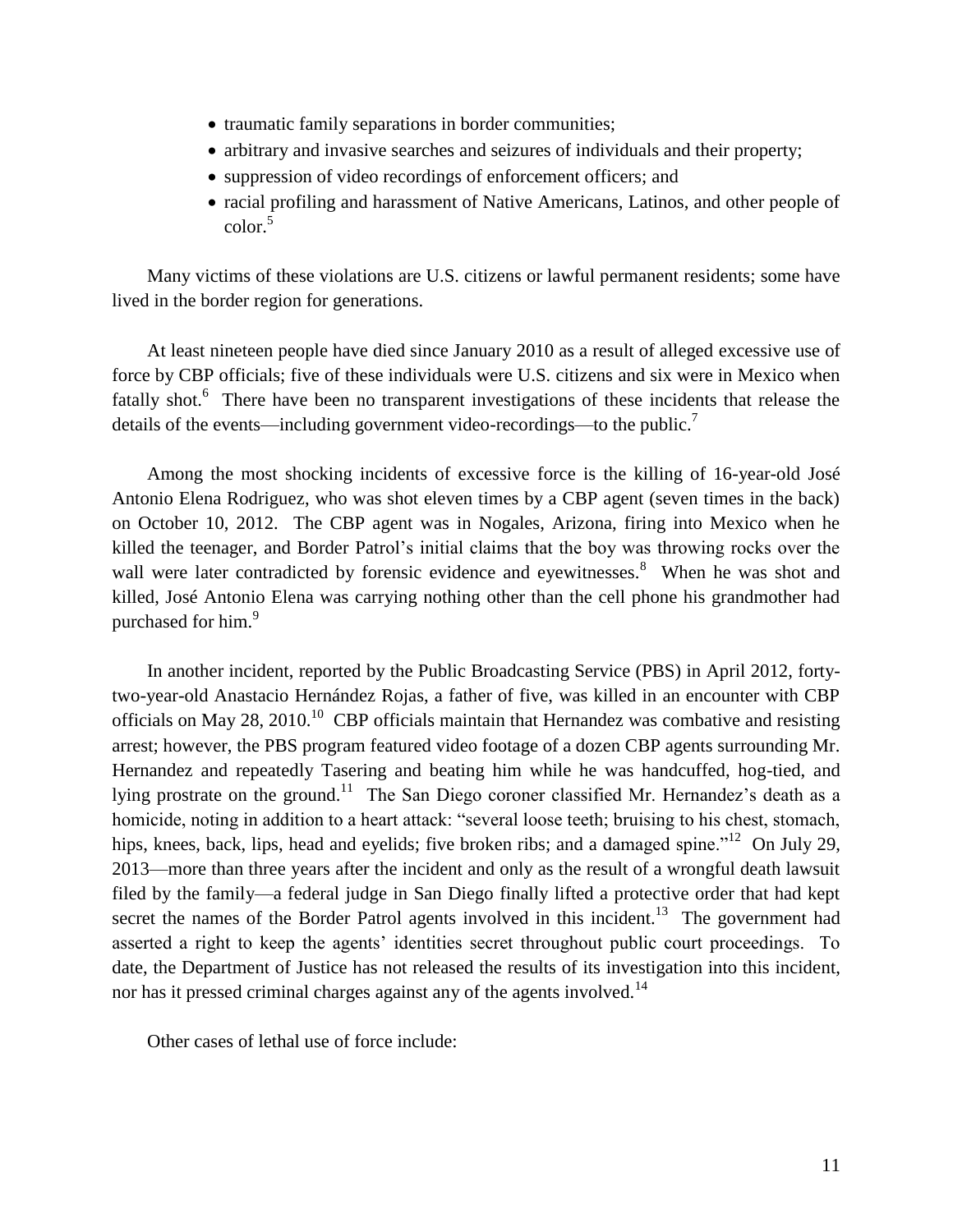- Thirty-six-year-old Guillermo Arévalo Pedroza, who was killed by a bullet fired from a U.S. Border Patrol boat while picnicking with his wife and two young girls on the south side of the Rio Grande, near Nuevo Laredo, Tamaulipas, on September 3,  $2012$ ;<sup>15</sup>
- Thirty-year-old Juan Pablo Pérez Santillán, who was killed by a U.S. Border Patrol agent while standing on the banks of the Rio Grande in Matamoros just across from Brownsville on July 9,  $2012$ ;<sup>16</sup>
- Nineteen-year-old U.S. citizen Carlos La Madrid, who was killed after being shot in the back four times by Border Patrol agents while allegedly trying to flee to Mexico at the border fence near Douglas, Arizona, on March 21,  $2011$ ;<sup>17</sup> and
- Fifteen-year-old Sergio Adrián Hernández Guereca, who was shot and killed by Border Patrol while standing in Juarez, Chihuahua, on June 7, 2010.<sup>18</sup>

In three of the nineteen cases, the U.S. Department of Justice has closed its review of the incidents with a press release announcing the agency's decision not to prosecute.<sup>19</sup>

Currently, little information is available as to what, if any, internal investigation or disciplinary action CBP undertakes in response to allegations of abuse. The DHS Office of Civil Rights and Civil Liberties (CRCL) receives and investigates civil rights complaints but has no authority to impose discipline or compel policy changes at CBP. The DHS Office of the Inspector General (DHS OIG), another oversight body, has itself been the subject of allegations of falsifying investigative reports.<sup>20</sup> Moreover, in recent years, the DHS OIG has had a backlog of complaints, causing it to transfer cases back to CBP for investigation, raising significant conflict of interest concerns.<sup>21</sup>

At this time, two independent reviews of CBP's use of force are being conducted: one by the DHS OIG that was announced more than a year ago and another internal report contracted from an independent, outside agency that was announced in December 2012. The reports are expected to be completed this fall, though the department has not indicated that it will release the results of the internal report.

# II. **Relevant Questions in the Human Rights Committee's List of Issues**

## *13) Please provide information on:*

*a. Steps taken to address cases of police brutality and excessive use of force, in particular against persons belonging to racial, ethnic or national minorities, as well as undocumented migrants crossing the United States-Mexico border, and to hold responsible officers accountable for such abuses*

## III. **U.S. Government Response**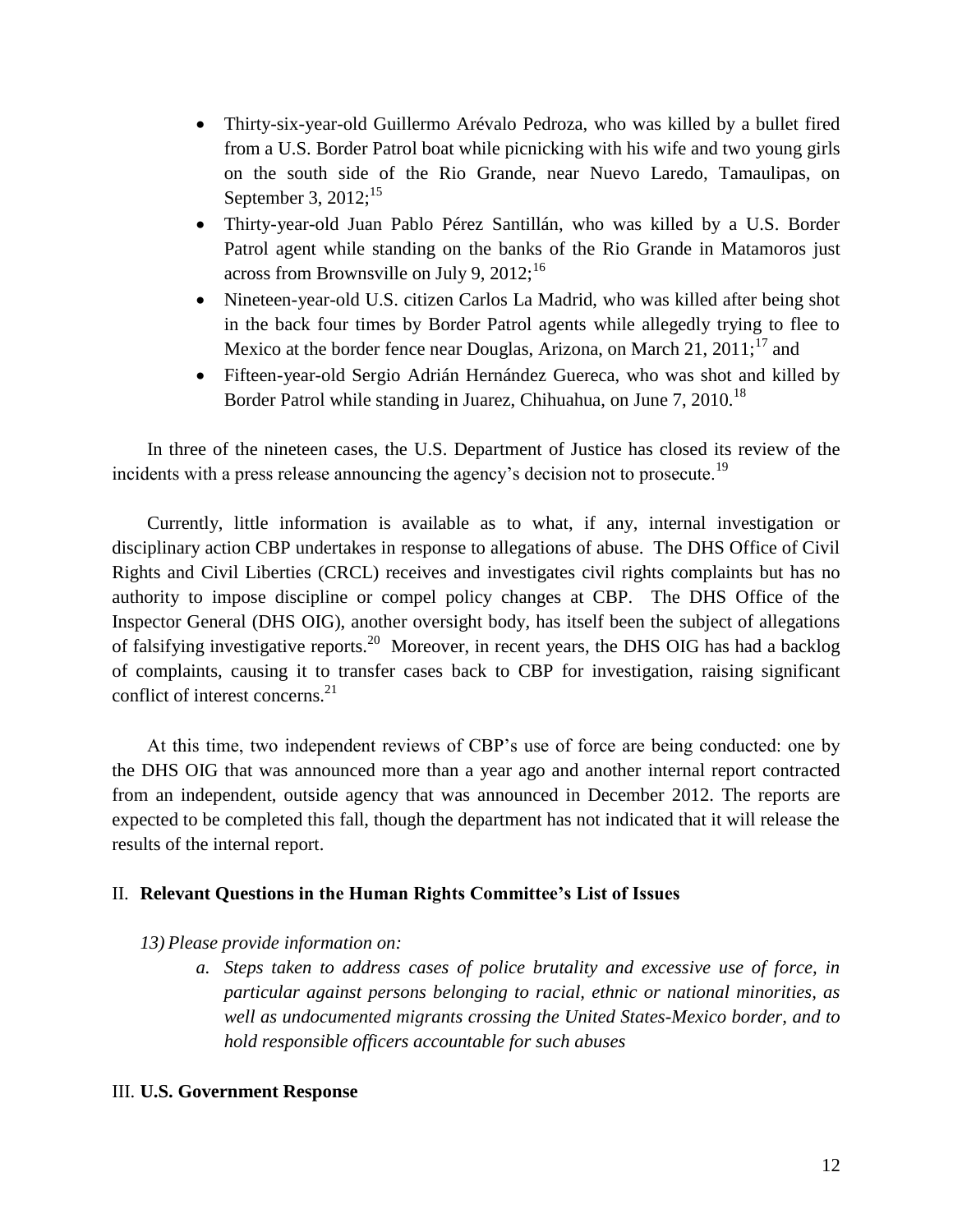Though the question was meant to address police brutality and abuse in federal immigration enforcement agencies, the U.S. response emphasized enforcement efforts against local police. The first three paragraphs (57, 58, and 59) focused on the Department of Justice's Civil Rights Division (DOJ/CRT) investigations of complaints against local police for excessive use of force, profiling, and abuse of power.

Later discussion of allegations against federal agents was general and lacked the detail necessary to fully understand the scope of the problem. In paragraph 60, the U.S. writes: "[S]ince 2008, DOJ/CRT has opened 48 matters involving allegations of civil rights abuses by CBP agents working on the border, and five such cases have been prosecuted." The paragraph does not mention the nature of the abuses alleged (whether, for example, they involved allegations of excessive use of force or due process issues), nor does it provide details on the five cases that have been prosecuted in the last six years.<sup>22</sup> Nonetheless, even in high profile cases like those of Anastasio Hernández Rojas and José Antonio Elena Rodriguez, DOJ has yet to file charges.

Paragraph 61 also explains that DHS/ICE has a "zero tolerance policy for law enforcement brutality or excessive use of force against any individual, including undocumented migrants or those belonging to racial, ethnic or national minorities." It does not mention if CBP has a similar policy.

Paragraph 63 provides a brief explanation of the complaints received and investigated by OIG, CRCL, ICE, CBP and other DHS components, but again does not explain the nature of the complaints nor provide a status report regarding complaints that were not investigated by OIG but were instead referred elsewhere.

### IV. **Recommended Questions**

- 1. Have there been any revisions to CBP's use-of-force policy and training on use of force as a result of internal or external investigations or complaints? If so, what have been the changes? Do these changes include disciplinary sanctions or other consequences to hold agents accountable? If sanctions exist, please describe.
- 2. What guidance does CBP provide its officers regarding when use of force is deemed appropriate, escalated or de-escalated? How are CBP agents trained, both initially and on an on-going basis, regarding use of force? Please describe what guidance and alternative technologies (e.g., pepper spray launchers, etc.) are provided to encourage de-escalation during encounters.
- 3. How are CBP officials held accountable if they are found to have committed civil and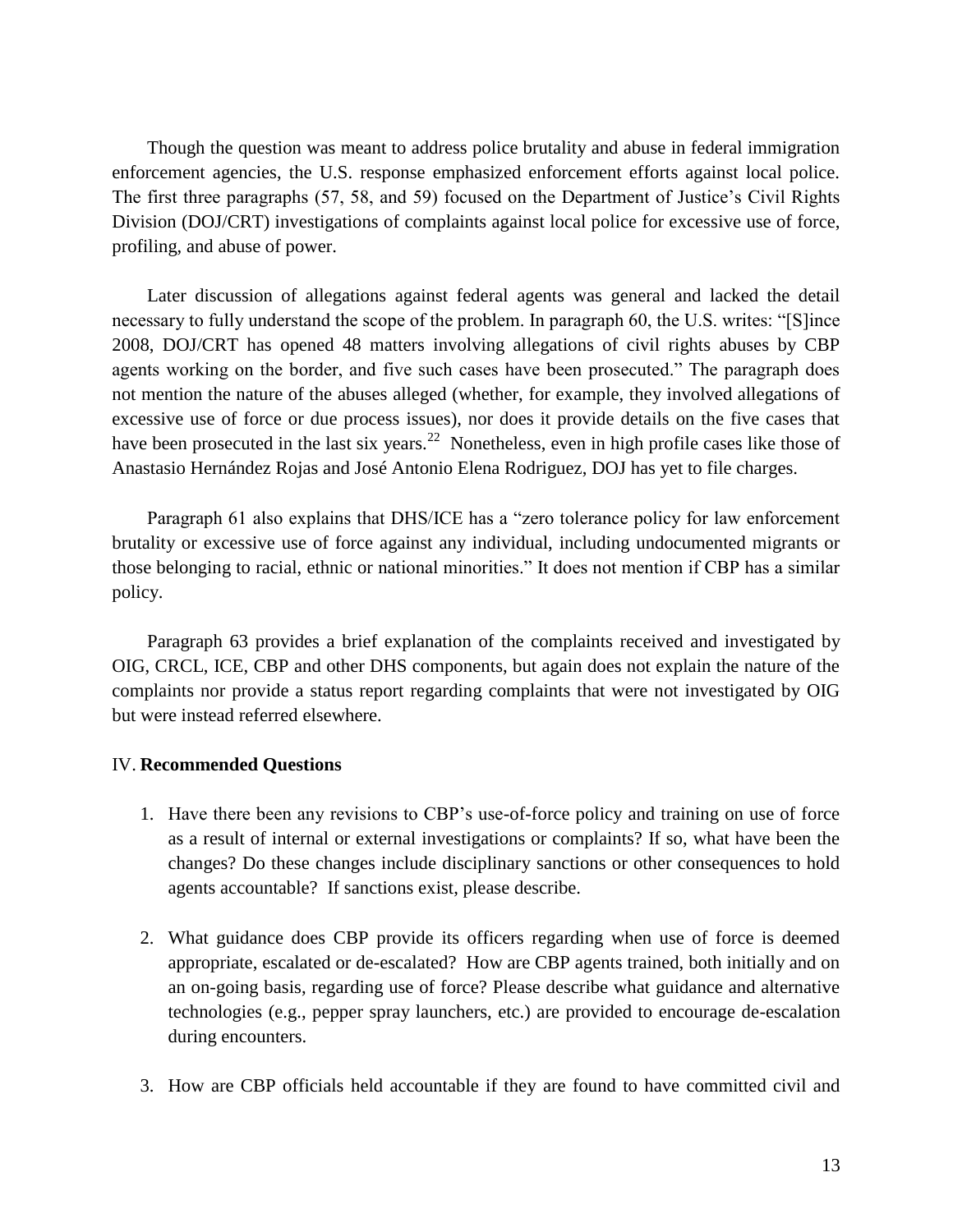human rights abuses? How many officials have been disciplined in recent years for improper use of force or violations of civil or human rights?

- 4. Does DHS have a public, central database for receiving, processing, and tracking complaints against CBP? What percent of complaints received are fully investigated by CBP or an external entity? What is the average amount of time it takes a complaint against CBP involving use of force to be investigated?
- 5. What measures are in place to prevent deaths of migrants crossing the U.S.-Mexico border in remote, rural locations?

# V. **Suggested Recommendations**

- 1. CBP should reform its use-of-force policies to conform with best practices, $^{23}$  including stating in its written policy that human life is paramount and lethal use of force should be utilized only as a last recourse, and notifying or reminding personnel that officers who violate use-of-force guidelines will face timely and meaningful disciplinary action.
- 2. Any immigration reform proposal approved by the U.S. Congress should establish commensurate oversight and accountability mechanisms to ensure that immigration officials are held accountable for rights violations and abuses of authority. These mechanisms should include:
	- a. an independent, external government oversight office, such as an Ombudsman's Office for DHS, with the authority to adjudicate complaints transparently and provide redress;
	- b. body-worn cameras, with appropriate privacy protections, on all CBP enforcement agents (which can also exonerate agents when they have *not* committed any wrongdoing):  $24$
	- c. increased resource investments in oversight mechanisms, including within the DHS OIG and CRCL, to keep pace with the expansion of CBP personnel and operations;
	- d. increased transparency and authority for the CRCL, including: limited subpoena authority with appropriate due process protections; a requirement that all complainants receive detailed information regarding any findings of fact, investigations, or findings of law with regards to their complaints; and the authority to discipline officers CRCL believes have acted improperly, provide individual redress, and compel policy changes;
	- e. additional oversight and investigation of use-of-force incidents, including requiring DHS to:
	- f. Collect and make public data on all use-of-force incidents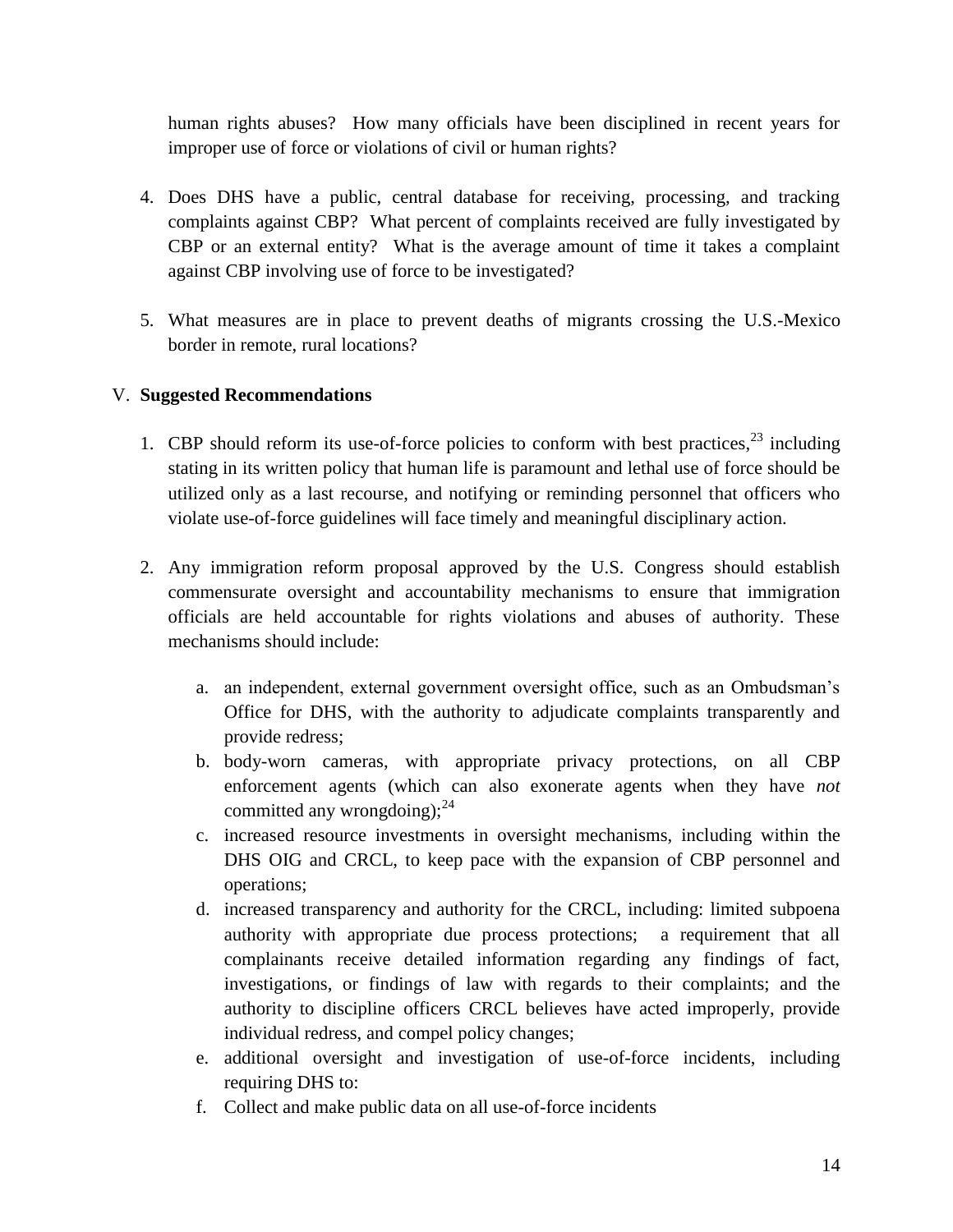- g. In consultation with the Department of Justice, develop procedures for investigating complaints and disciplining CBP officers, including on use-of-force incidents.
- h. Provide annual, public reports to Congress on training, complaints, disciplinary actions, and other information and data relating to use of force by all DHS component agencies.
- i. Compel CBP to revise its use-of-force policy to include, *inter alia*, training and certification on intermediate force devices; the use of tactical approaches and tactical withdrawal techniques to keep agents away from situations where they place themselves and others in danger, with an emphasis on de-escalation methods that are reinforced post-academy; and the appropriate use-of-force response in cross-border incidents.
- j. Develop a streamlined use-of-force complaint process, requiring the agency to provide complainants with the outcome of any use-of-force investigations within one year.
- 3. The U.S. Congress should also include in immigration reform proposals measures to prevent the deaths and exploitation of migrants along the border, including:
	- a. Requiring GAO to conduct a study of Southwest border enforcement operations since 2001 and the relationship between such operations and death rates on the U.S.-Mexico border;
	- b. Adding rescue beacons to prevent migrant deaths in remote, rural areas;
	- c. Banning dangerous repatriation practices, limiting deportations to daylight hours, and requiring DHS to consult with the Department of State and local service providers at ports of entry to ensure that Local Arrangements for Repatriation are responsive to the availability of services and evolving security situations in northern Mexican cities; and
	- d. Establishing inter-agency protocols to ensure return of personal property to migrants prior to repatriation.
- 4. CBP should provide ongoing, improved training for agents and officers to prevent civil and human rights abuses.
- 5. DHS should create enforceable standards applicable to all CBP short-term custody facilities and hold rooms.

 $\overline{\phantom{a}}$ 

<sup>&</sup>lt;sup>1</sup> MICHELE MITTELSTADT ET AL., MIGRATION POLICY INSTITUTE, THROUGH THE PRISM OF NATIONAL SECURITY: MAJOR IMMIGRATION POLICY AND PROGRAM CHANGES IN THE DECADE SINCE 9/11 3 (Aug. 2011), *available at* [http://www.migrationpolicy.org/pubs/FS23\\_Post-9-](http://www.migrationpolicy.org/pubs/FS23_Post-9-11policy.pdf) [11policy.pdf.](http://www.migrationpolicy.org/pubs/FS23_Post-9-11policy.pdf) 

<sup>2</sup> For more information, *see, e.g.*, Senate Immigration Reform Bill, NATIONAL IMMIGRATION LAW CENTER (last visited Sept. 9, 2013), *available at* [http://nilc.org/irsenate2013.html.](http://nilc.org/irsenate2013.html)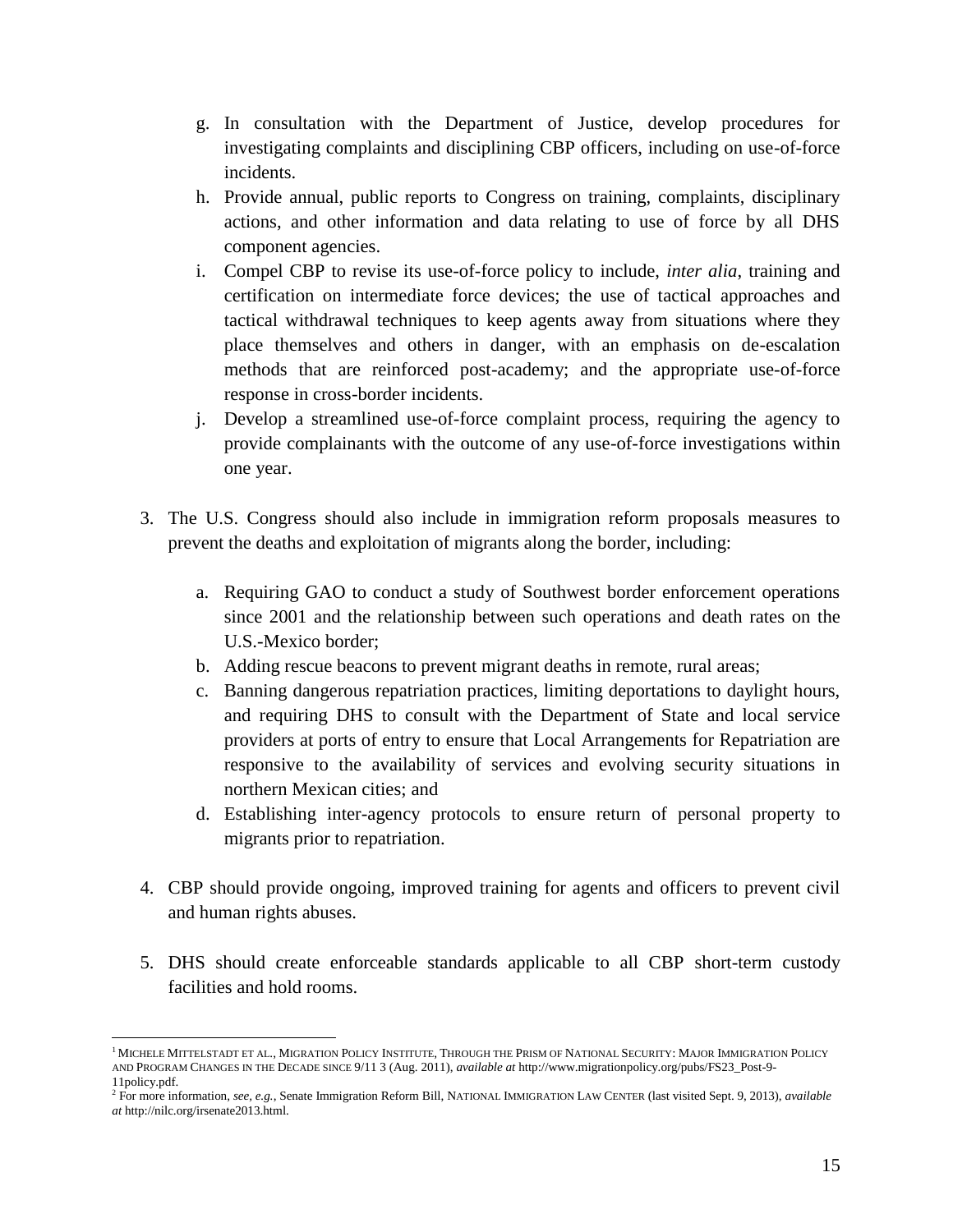3 *See* Daniel Strauss, *Sen. McCain: US Will Have 'Most Militarized' Border Since Berlin Wall*, THE HILL, June 25, 2013, *available at*  http://thehill.com/blogs/blog-briefing-room/news/307543-mccain-corker-hoeven-disproves-arguments-immigration-bill-doesnt-secure-border. 4 *See* Maria Jimenez, ACLU OF SAN DIEGO AND IMPERIAL COUNTIES AND THE COMMISSION NACIONAL DE DERECHOS HUMANOS,

HUMANITARIAN CRISIS: MIGRANT DEATHS AT THE U.S.-MEXICO BORDER (2009), *available at*

[http://www.aclu.org/files/pdfs/immigrants/humanitariancrisisreport.pdf.](http://www.aclu.org/files/pdfs/immigrants/humanitariancrisisreport.pdf)

5 *See, e.g.*, UNIVERSITY OF ARIZONA, THE CENTER FOR LATIN AMERICAN STUDIES, IN THE SHADOW OF THE WALL: FAMILY SEPARATION, IMMIGRATION ENFORCEMENT AND SECURITY (2013), *available at*

[http://las.arizona.edu/sites/las.arizona.edu/files/UA\\_Immigration\\_Report2013web.pdf;](http://las.arizona.edu/sites/las.arizona.edu/files/UA_Immigration_Report2013web.pdf) HUMAN RIGHTS WATCH, TURNING MIGRANTS INTO CRIMINALS: THE HARMFUL IMPACT OF U.S. BORDER PROSECUTIONS (2013), *available at* [http://www.hrw.org/reports/2013/05/22/turning](http://www.hrw.org/reports/2013/05/22/turning-migrants-criminals-0)[migrants-criminals-0;](http://www.hrw.org/reports/2013/05/22/turning-migrants-criminals-0) NO MORE DEATHS, A CULTURE OF CRUELTY: ABUSE AND IMPUNITY IN SHORT-TERM U.S. BORDER PATROL CUSTODY (2011), *available at* 

[http://www.nomoredeathsvolunteers.org/Print%20Resources/Abuse%20Doc%20Reports/Culture%20of%20Cruelty/CultureofCrueltyFinal.pdf;](http://www.nomoredeathsvolunteers.org/Print%20Resources/Abuse%20Doc%20Reports/Culture%20of%20Cruelty/CultureofCrueltyFinal.pdf) NO MORE DEATHS, CROSSING THE LINE: HUMAN RIGHTS ABUSES OF MIGRANTS IN SHORT-TERM CUSTODY ON THE ARIZONA/SONORA BORDER (2008), *available at* [http://www.nomoredeathsvolunteers.org/Print%20Resources/Abuse%20Doc%20Reports/NMD%20-](http://www.nomoredeathsvolunteers.org/Print%20Resources/Abuse%20Doc%20Reports/NMD%20-%20Crossing%20the%20Line.pdf) [%20Crossing%20the%20Line.pdf.](http://www.nomoredeathsvolunteers.org/Print%20Resources/Abuse%20Doc%20Reports/NMD%20-%20Crossing%20the%20Line.pdf) 

<sup>6</sup> Another recent (non-lethal) excessive use of force claim involved an individual fired upon by Border Patrol officers near Campo Elementary School in San Diego while attempting to evade apprehension. *See* R. Stickney, Greg Bledsoe and Monica Garske, *Border Patrol Agent Shoots at Suspect in Campo*, NBC 7 SAN DIEGO, June 5, 2013, *available at* [http://www.nbcsandiego.com/news/local/Campo-School-Lockdown-Border-](http://www.nbcsandiego.com/news/local/Campo-School-Lockdown-Border-Patrol-Shooting-Agent-San-Diego-210271091.html)[Patrol-Shooting-Agent-San-Diego-210271091.html.](http://www.nbcsandiego.com/news/local/Campo-School-Lockdown-Border-Patrol-Shooting-Agent-San-Diego-210271091.html)

7 *See, e.g.*, Fernanda Santos, *Shootings by Agents Increase Border Tensions*, N.Y. TIMES, June 10, 2013, *available at*  [http://www.nytimes.com/2013/06/11/us/shootings-by-agents-increase-border-tensions.html?pagewanted=all&\\_r=0](http://www.nytimes.com/2013/06/11/us/shootings-by-agents-increase-border-tensions.html?pagewanted=all&_r=0) ("Since January 2010, not a single agent has been criminally charged in cases of lethal use of force, and the agency would not say whether disciplinary action had been taken.").

8 *See* Bob Ortega, *New Details in Mexico Teenager's Death by Border Patrol*, ARIZONA REPUBLIC, Apr. 11, 2013, *available at*

[http://www.azcentral.com/news/arizona/articles/20130410border-patrol-new-details-mexico-teens-death.html.](http://www.azcentral.com/news/arizona/articles/20130410border-patrol-new-details-mexico-teens-death.html) 

9 Santo, *supra* note 7.

 $\overline{\phantom{a}}$ 

<sup>10</sup> *See Anastasio Hernandez-Rojas*, PBS NEED TO KNOW (last visited Sept. 9, 2013), [http://www.pbs.org/wnet/need-to-know/tag/anastasio](http://www.pbs.org/wnet/need-to-know/tag/anastasio-hernandez-rojas/)[hernandez-rojas/.](http://www.pbs.org/wnet/need-to-know/tag/anastasio-hernandez-rojas/)

<sup>11</sup> *See, e.g.*, Lydia Warren, *Chilling Video "Reveals Moment 12 Border Guards Tasered and Beat Mexican Illegal Immigrant to Death*," DAILY MAIL (U.K.), Apr. 20, 2012, *available at* [http://www.dailymail.co.uk/news/article-2132920/Anastacio-Hernandez-Rojas-Video-reveals-moment-](http://www.dailymail.co.uk/news/article-2132920/Anastacio-Hernandez-Rojas-Video-reveals-moment-12-border-guards-tasered-beat-death-Mexican-illegal-immigrant.html)[12-border-guards-tasered-beat-death-Mexican-illegal-immigrant.html.](http://www.dailymail.co.uk/news/article-2132920/Anastacio-Hernandez-Rojas-Video-reveals-moment-12-border-guards-tasered-beat-death-Mexican-illegal-immigrant.html) 

<sup>12</sup> *See* John Carlos Frey, *Opinion: What's Going on With the Border Patrol?*, L.A. TIMES, Apr. 20, 2012, *available at*  [http://articles.latimes.com/2012/apr/20/opinion/la-oe-frey-border-patrol-violence-20120420.](http://articles.latimes.com/2012/apr/20/opinion/la-oe-frey-border-patrol-violence-20120420) 

<sup>13</sup> *See* David Gotfredson, *Border Agents Involved in 2010 Tasing Death Identified*, CBS8.COM SAN DIEGO, July 30, 2013, *available at*  [http://www.cbs8.com/story/22962281/judge-lifts-order-protecting-agent-names-in-2010-border-death.](http://www.cbs8.com/story/22962281/judge-lifts-order-protecting-agent-names-in-2010-border-death) 

<sup>14</sup> *See, e.g.*, Roxana Popescu, *Prosecutions rare in Border Patrol shootings; Political climate, trust and evidence contribute to lack of accountability,* TUCSON SENTINEL, July 19, 2012, *available at* 

[http://www.tucsonsentinel.com/local/report/071912\\_deadly\\_patrols\\_prosecution/prosecutions-rare-border-patrol-shootings/.](http://www.tucsonsentinel.com/local/report/071912_deadly_patrols_prosecution/prosecutions-rare-border-patrol-shootings/)

<sup>15</sup> Santos, *supra* note 7.

<sup>16</sup> See Melissa del Bosque, U.S. Border Patrol Agent Fatally Shoots Man Across Border, TEXAS OBSERVER, Aug. 30, 2012, *available at* [http://www.texasobserver.org/us-border-patrol-agent-fatally-shoots-man-across-border/.](http://www.texasobserver.org/us-border-patrol-agent-fatally-shoots-man-across-border/) 

<sup>17</sup> *See* Amanda Lee Myers, *Carlos La Madrid's Mother, 19-Year-Old Killed By Border Patrol, Sues*, AP, June 11, 2012, *available at*

http://www.huffingtonpost.com/2012/06/12/mother-of-carlos-lamadrid\_n\_1589549.html.

<sup>18</sup> *See Family of Mexican Teen Killed By Border Agent Sues U.S.*, AP, Jan. 17, 2011, *available at* 

[http://www.nbcnews.com/id/41125520/ns/world\\_news-americas/t/family-mexican-teen-killed-border-agent-sues-us/#.Ufmxg220Qbg.](http://www.nbcnews.com/id/41125520/ns/world_news-americas/t/family-mexican-teen-killed-border-agent-sues-us/#.Ufmxg220Qbg)

<sup>19</sup> See Press Release, Department of Justice Office of Public Affairs, Federal Officials Close Investigation into the Death of Sergio Hernandez-Guereca (Apr. 27, 2012), *available at* [http://www.justice.gov/opa/pr/2012/April/12-crt-553.html;](http://www.justice.gov/opa/pr/2012/April/12-crt-553.html) Press Release, Department of Justice Office of Public Affairs, Federal Officials Close Investigation into the Death of Ramses Barron-Torres (Aug. 9, 2013), *available at*

[http://www.justice.gov/opa/pr/2013/August/13-crt-908.html;](http://www.justice.gov/opa/pr/2013/August/13-crt-908.html) Press Release, Department of Justice Office of Public Affairs, Federal Officials Close Investigation into the Death of Carlos LaMadrid (Aug. 9, 2013), *available at* [http://www.justice.gov/opa/pr/2013/August/13-crt-907.html.](http://www.justice.gov/opa/pr/2013/August/13-crt-907.html) <sup>20</sup> In April 2011, the Center for Investigative Reporting (CIR) reported that DHS Office of Inspector General agents in Texas were told to falsify reports ahead of an office inspection. That department's chief investigator and a deputy were placed on administrative leave pending the conclusion of a U.S. Department of Justice and FBI investigation, and a federal grand jury was convened to hear testimony over whether agents fabricated "investigative activity" to show progress on misconduct cases involving homeland security employees. Additionally, the OIG was

accused of "sit[ting] on cases rather than allow outside investigators from the FBI or Customs and Border Protection's internal affairs to pursue them*. See* Andrew Becker, *Homeland security office accused of faking reports on internal investigations*, CENTER FOR INVESTIGATIVE REPORTING, Apr. 6, 2012, *available at* [http://cironline.org/reports/homeland-security-office-accused-faking-reports-internal-investigations.](http://cironline.org/reports/homeland-security-office-accused-faking-reports-internal-investigations)

<sup>21</sup> *Unresolved Internal Investigations at DHS: Oversight of Investigation Management in the Office of the DHS OIG: Hearing Before the*  Subcomm. on Government Organization, Efficiency and Financial Management of the H. Comm. on Oversight and Government Reform, 112<sup>th</sup> Cong. 2 (2012) (Statement of Rep. Todd Russell Platts, Chairman).

<sup>22</sup> The lack of detail and of accountability is consistent with news reporting about use of force claims against other federal law enforcement agencies. *See, e.g.*, Charlie Savage and Michael S. Schmidt, *The F.B.I. Deemed Agents Faultless in 150 Shootings*, N.Y. TIMES, June 18, 2013, *available at* http://www.nytimes.com/2013/06/19/us/in-150-shootings-the-fbi-deemed-agents-faultless.html?pagewanted=all.

<sup>23</sup> An example of a "best practice" use-of-force policy is the one used by the Denver Police Department, which states upfront that the department "recognizes the value of all human life and is committed to respecting human rights and the dignity of every individual, and the Constitutional right to be free from excessive force, whether deadly or not, by a law enforcement officer." It also makes it very clear that officers who do not abide by the policy will be held accountable, including to criminal laws. *See*

http://www.denvergov.org/Portals/720/documents/OperationsManual/105.pdf.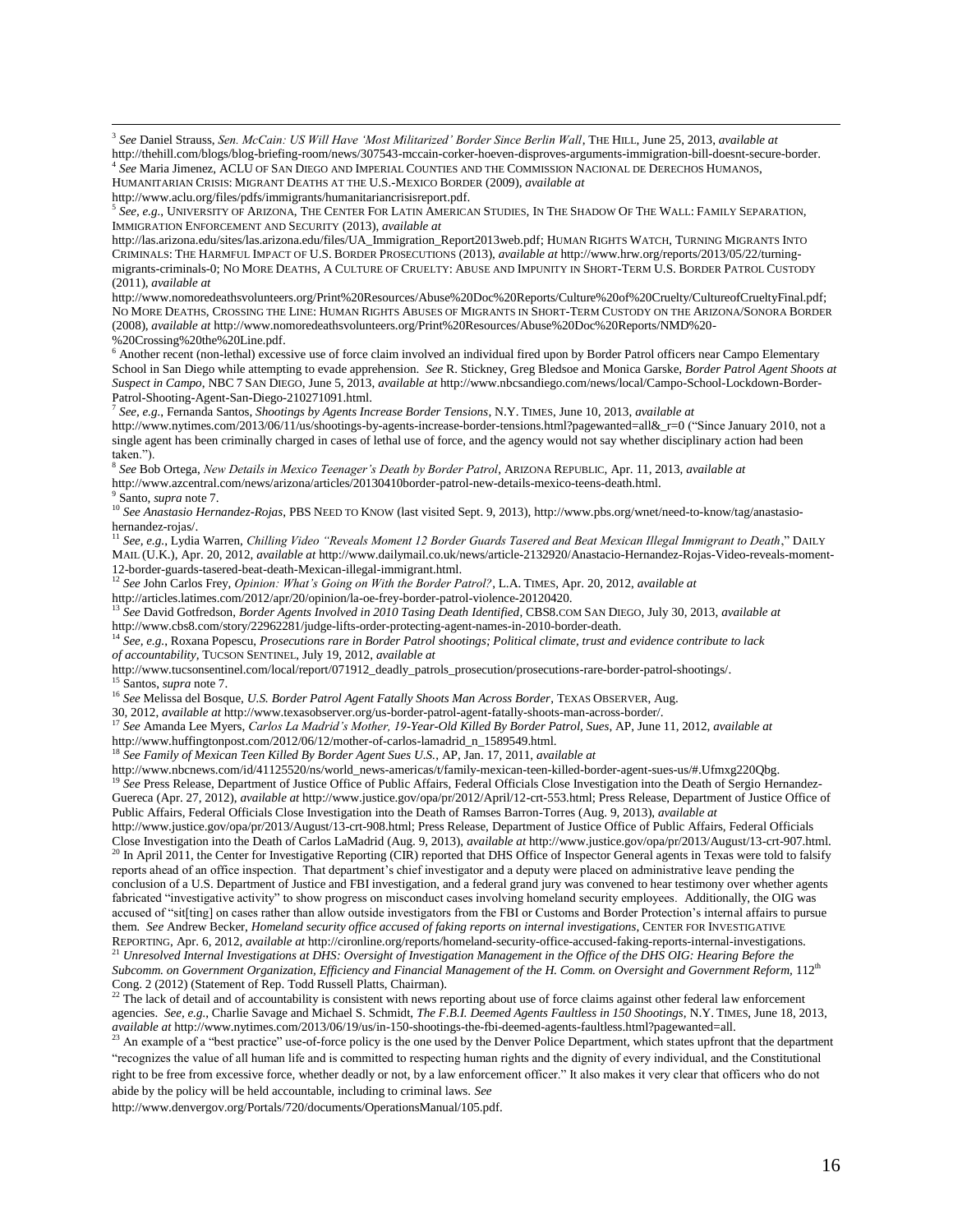<sup>24</sup> *See, e.g.*, Randall Stross, *Wearing a Badge and a Video Camera*, N.Y. TIMES, Apr. 6, 2013, *available at* 

 $\overline{\phantom{a}}$ 

[http://www.nytimes.com/2013/04/07/business/wearable-video-cameras-for-police-officers.html?pagewanted=all&\\_r=0](http://www.nytimes.com/2013/04/07/business/wearable-video-cameras-for-police-officers.html?pagewanted=all&_r=0) (using police department in Rialto, California, to assess benefits of having officers wear video cameras, and noting that "[e]ven with only half of the 54 uniformed patrol officers wearing cameras at any given time, the department over all had an 88 percent decline in the number of complaints filed against officers, compared with the 12 months before the study, to 3 from 24.").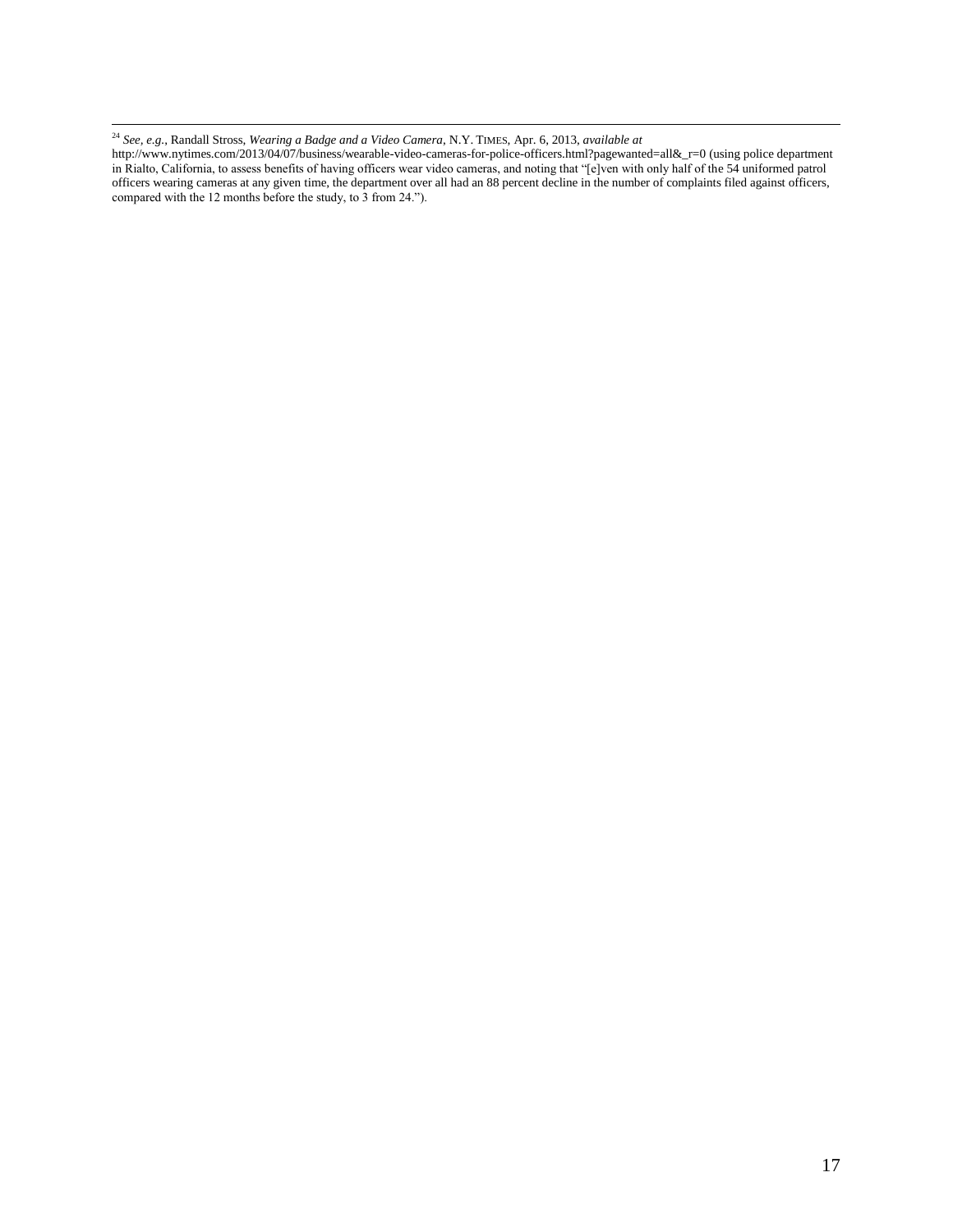### <span id="page-18-0"></span>**Labor Trafficking of Domestic Workers Employed by Diplomats and of Guestworkers**

## I. **Issue Summary**

Across the U.S., domestic workers and foreign nationals employed on a temporary basis ("guestworkers") are subjected to numerous civil and human rights violations including trafficking and forced labor. These migrant workers are especially prone to such abuse, due in part to the exploitation of visa application processes by duplicitous employers and recruiters and because of serious defects in the structure of the guestworker program. The United States is implicated in these abuses through its failure to take reasonable measures to prevent human rights violations and to protect victims and survivors. In particular, the government has failed to regulate and supervise visa schemes appropriately to prevent abuse and has also failed to amend provisions of the guestworker program that facilitate exploitation. When violations have occurred, the government has failed to vigorously enforce existing anti-trafficking and labor laws, policies, and practices to punish perpetrators and provide redress to victims and survivors.

Under U.S. law, diplomats may bring in domestic workers under A-3 visas; employees of international organizations may bring in workers under G-5 visas. Diplomats and international organization personnel exploit the A-3/G-5 visa application process to lure unsuspecting immigrant workers, the majority of them women, to the U.S. with promises of lucrative employment as domestic workers.<sup>1</sup> Once in the country, diplomats confiscate the women's passports and employ other coercive measures to effectively trap them in the diplomats' homes. The women are then forced to toil for extremely long hours for little or no pay. Some have reported being physically or sexually abused. Unlike other employers, foreign envoys are generally immune from civil, criminal, and administrative processes except when the diplomat's sending country, on a formal request by the U.S., waives their immunity. Such requests are rarely made or granted in trafficking cases. Thus, even when victims have been able to escape their abusers and seek redress, diplomatic immunity laws are often used to prohibit courts from so much as considering their claims. Absent a waiver, diplomats enjoy total impunity to exploit and mistreat domestic workers—at least until they leave their diplomatic posts.

The United States administers two programs that allow employers to bring foreign guestworkers into the country for "unskilled" work on a temporary basis: the H-2(a) program for agricultural workers and the H-2(b) program for non-agricultural workers. Because of serious flaws in the structure of the latter, guestworkers become vulnerable to labor trafficking.<sup>2</sup> This program grants these foreign workers temporary, non-immigrant status in the United States; a status that binds workers to their "employer-sponsor" and makes the worker's ability to obtain and retain status entirely dependent on their remaining on good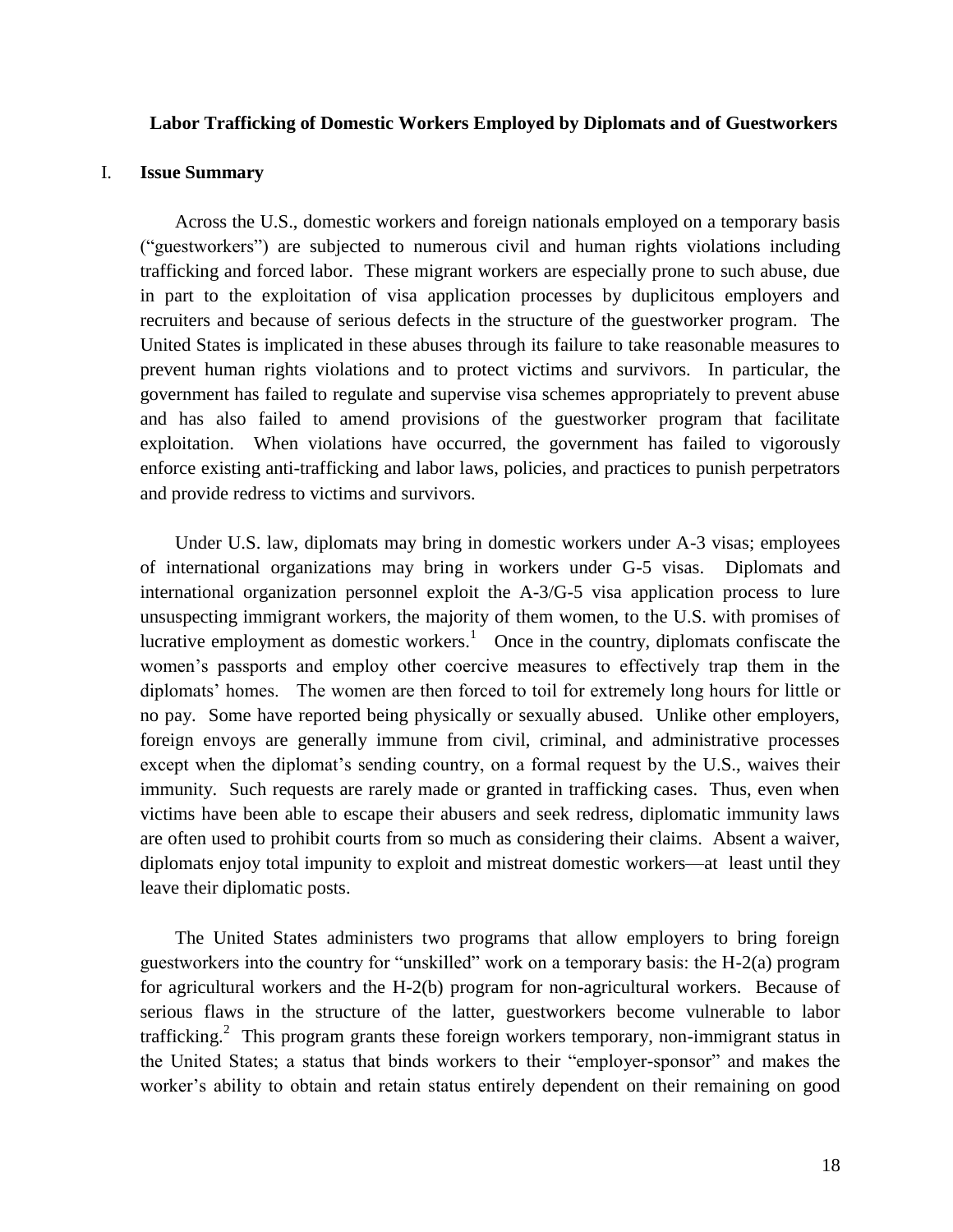terms with their employer. This precarious legal situation renders workers disposable commodities of the employer, so, for example, if workers should complain about any aspect of their position, educate other workers about their legal rights, or protest about their compensation, their employer can very easily send them back to their country of origin, irrespective of the conditions of their employment. This power imbalance is exacerbated by the fact that guestworkers frequently arrive saddled with debt after paying the exorbitant recruitment fees recruiters charge.<sup>3</sup> This debt is often multiplied by the high interest rates charged by "loan sharks" who some workers approach to fund payment of recruitment fees. Currently, there is no effective oversight of the recruitment process by the government to protect guestworkers from abuse. If guestworkers abandon their jobs, they must choose to either return to their home country in crippling debt, or join the ranks of the nation's undocumented workers. Foreign recruitment networks need not register with the government, agree to follow U.S. law, or honestly disclose the terms and conditions of employment to recruits.

The abuses outlined above constitute violations of several articles of the ICCPR, including: Article  $2(1)$  (right of non-discrimination);  $2(3)$  (right to remedy); 7 (protection from cruel, inhuman, or degrading treatment or punishment); 8 (freedom from slavery and forced labor); and 26 (right of non-discrimination).<sup>4</sup>

## II. **Relevant Questions in the Human Rights Committee's List of Issues**

*21) Please provide information on steps taken: a. To combat human trafficking*

## III. **U.S. Government Response**

In the U.S. government replies to the list of issues, the U.S. discusses the agencies responsible for prosecuting human trafficking cases and mentions prosecutions in cases involving domestic workers, as well other forms of trafficking and forced labor. However, the U.S. replies do not address labor trafficking by diplomats, or the measures being taken by the United States to prevent and deter it and to provide redress to victims and survivors. The U.S. replies also fail to address labor trafficking facilitated by structural problems inherent in the guestworker program. Furthermore, the U.S. has to date failed to respond to the ACLU petition on behalf of domestic workers in the Inter-American Commission on Human Rights.<sup>5</sup>

## IV. **Recommended Questions**

*Trafficking of Domestic Workers by Diplomats*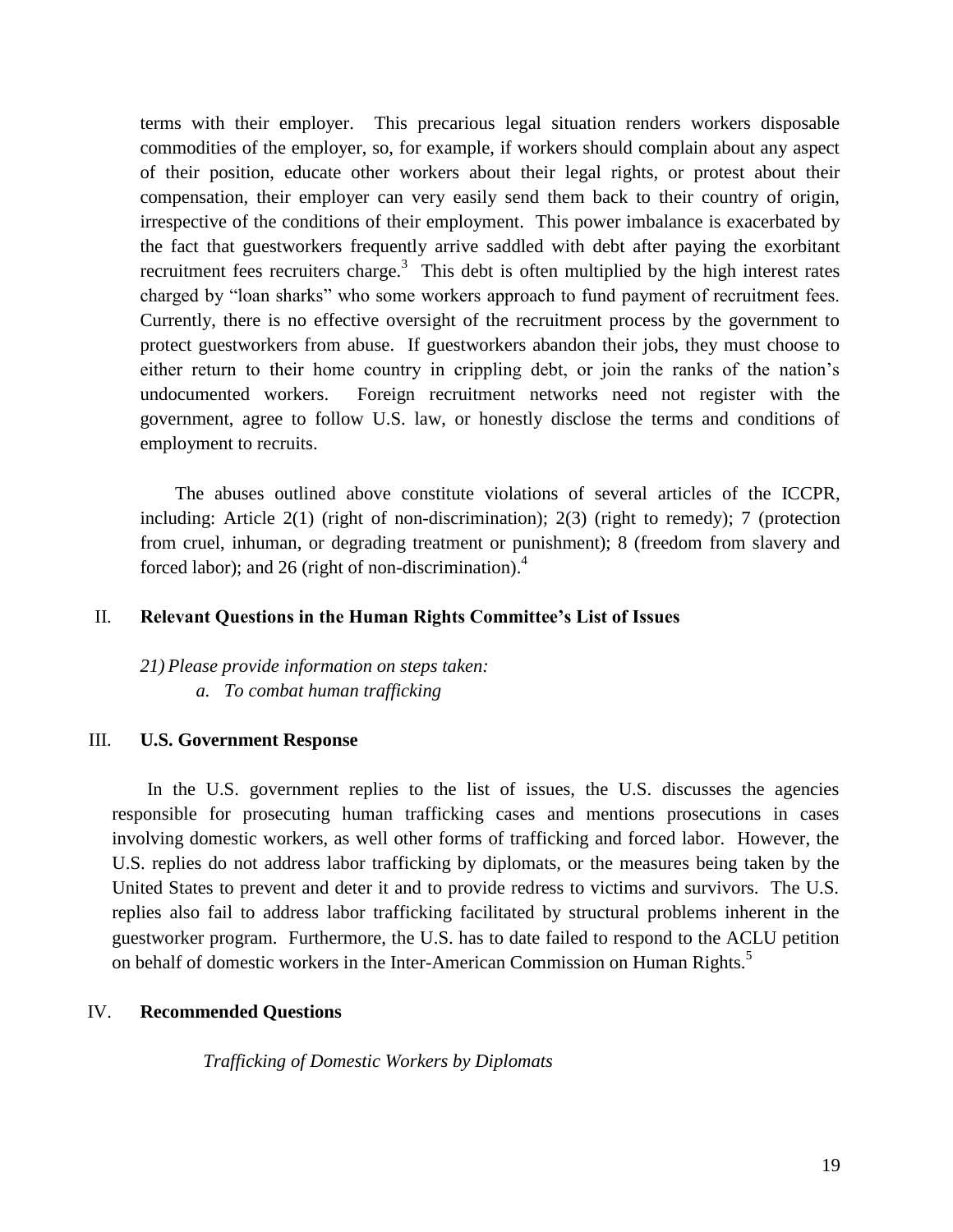- 1. What concrete measures has the government adopted to better regulate the issuance of A-3 and G-5 visas to prevent exploitation, trafficking, forced labor, and other abuses of domestic workers by diplomats and personnel of international organizations? For example, does the United States screen domestic workers seeking to extend their employment in the United States before granting visa extensions?
- 2. What has the United States government done to prosecute diplomats who engage in trafficking, forced labor, and other abuses of domestic workers brought to the United States? Has the government sought waivers of immunity in appropriate cases, and if so, how many?
- 3. The Trafficking Victims Protection Reauthorization Act of 2008 requires the Secretary of State to suspend countries from the A-3/G-5 visa scheme where there has been one case of exploitation and the mission has tolerated the abuse. Has the United States suspended any countries with a history of trafficking by diplomats, such as India, Kuwait, and Tanzania?

# *Trafficking Pursuant to the U.S. Guestworker Program*

- 1. What steps will the U.S. government take to address the flaws in its guestworker program so that it is no longer subject to abuse by employers and recruiters?
- 2. What steps will the U.S. government take to monitor the conditions of H-2(b) guestworkers in the United States?
- 3. What steps will the U.S. government take to ensure that guestworkers, domestic workers, and agricultural workers are protected by the full panoply of U.S. employment and labor laws, including the right to organize, minimum wage and overtime, worker safety protections, and effective remedies for abuse, harassment, and discrimination?

# V. **Suggested Recommendations**

# *Trafficking of Domestic Workers by Diplomats*

1. The United States should enhance governmental oversight of the A-3/G-5 visa schemes to prevent trafficking, forced labor, and other exploitation perpetrated by diplomats and international organization employees. Such oversight should include interviews, outside the presence of employers, with domestic workers in the United States seeking to extend their employment to screen for possible abuse.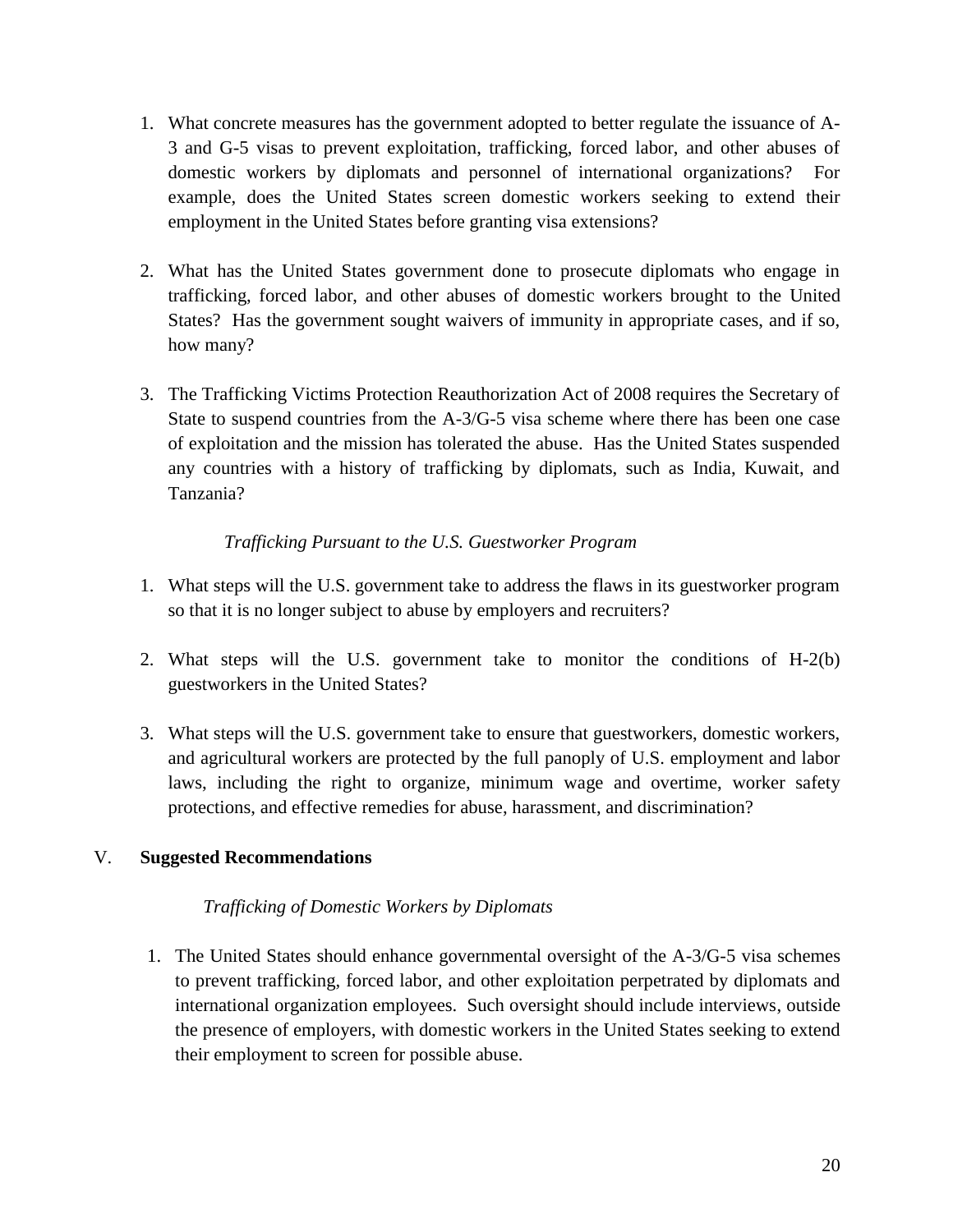- 2. The United States should prevent and vigorously prosecute and punish all acts of trafficking and forced labor by diplomats and international organization employees. This includes fully investigating all credible allegations of these abuses. Where the allegations against diplomats are credible, the U.S. government should seek waivers of immunity from sending countries. In appropriate cases, the U.S. should withdraw credentials from diplomatic perpetrators of these crimes and bar them from further diplomatic service in the United States.
- 3. The U.S. should hold diplomats and their sending countries criminally, civilly, and administratively accountable for trafficking and forced labor. The United States government should assist in the enforcement of civil judgments obtained by victims pursuing cases against their traffickers, and in appropriate cases demand that diplomats' sending countries make *ex gratia* payments to victims of trafficking and forced labor.

## *Trafficking Pursuant to the U.S. Guestworker Program*

- 1. The U.S. should ensure that in any temporary visa program, workers have the ability to leave abusive U.S. employers and seek employment with other U.S. employers without having to leave the U.S. and return to their country of origin, and that employers bear the recruitment, visa processing, and travel costs of workers.
- 2. The U.S. should ensure that in any temporary visa program, workers have a path to permanent residency and citizenship (with their families).
- 3. The U.S. should ensure that in any temporary visa program, there exists robust governmental oversight of labor conditions, and enforcement mechanisms verifying that employers comply with the terms of the contract. The U.S. government should also ensure that guestworkers, domestic workers, and agricultural workers are protected by the full panoply of U.S. employment and labor laws, including the right to organize, minimum wage and overtime, worker safety protections, and effective remedies for abuse, harassment and discrimination.
- 4. The U.S. should ensure that in any temporary visa program, there exists a rigorous and streamlined governmental process to deny visa applications of employers who have violated workers' rights under prior contracts.

 $\overline{a}$ 

<sup>1</sup> *See, e.g*., *Sabbithi v. Al Saleh*, 623 F.Supp.2d 93, 93-98 (D.D.C. 2009); *Doe v. Amal*, No. 1:12-cv-01359 (E.D. Va. filed Nov. 27, 2012); Trafficking Victims Protection Act, 22 U.S.C.A[. § 7101](https://1.next.westlaw.com/Link/Document/FullText?findType=L&pubNum=1000546&cite=22USCAS7101&originatingDoc=I44552360CFC911DE89F0CC6BC455EA95&refType=LQ&originationContext=document&transitionType=DocumentItem&contextData=(sc.Search)) (2000); Racketeer Influenced and Corrupt Organizations Act, 18 U.S.C. §§ 1961-1968 (1970).

<sup>2</sup> *David v. Signal Intern., LLC*, No. 08-1220 (E.D. La., filed Mar. 7, 2008); SOUTHERN POVERTY LAW CENTER, CLOSE TO SLAVERY: GUESTWORKER PROGRAMS IN THE UNITED STATES (2013), *available at* http://www.splcenter.org/get-informed/publications/close-to-slaveryguestworker-programs-in-the-united-states.<br><sup>3</sup> Importantly, in 2012, the Department of Labor issued new guidelines on the H-2(b) program which would greatly curb this avenue of

exploitation by requiring employer-sponsors to pay for the costs of transportation and recruitment for workers. However, the Department of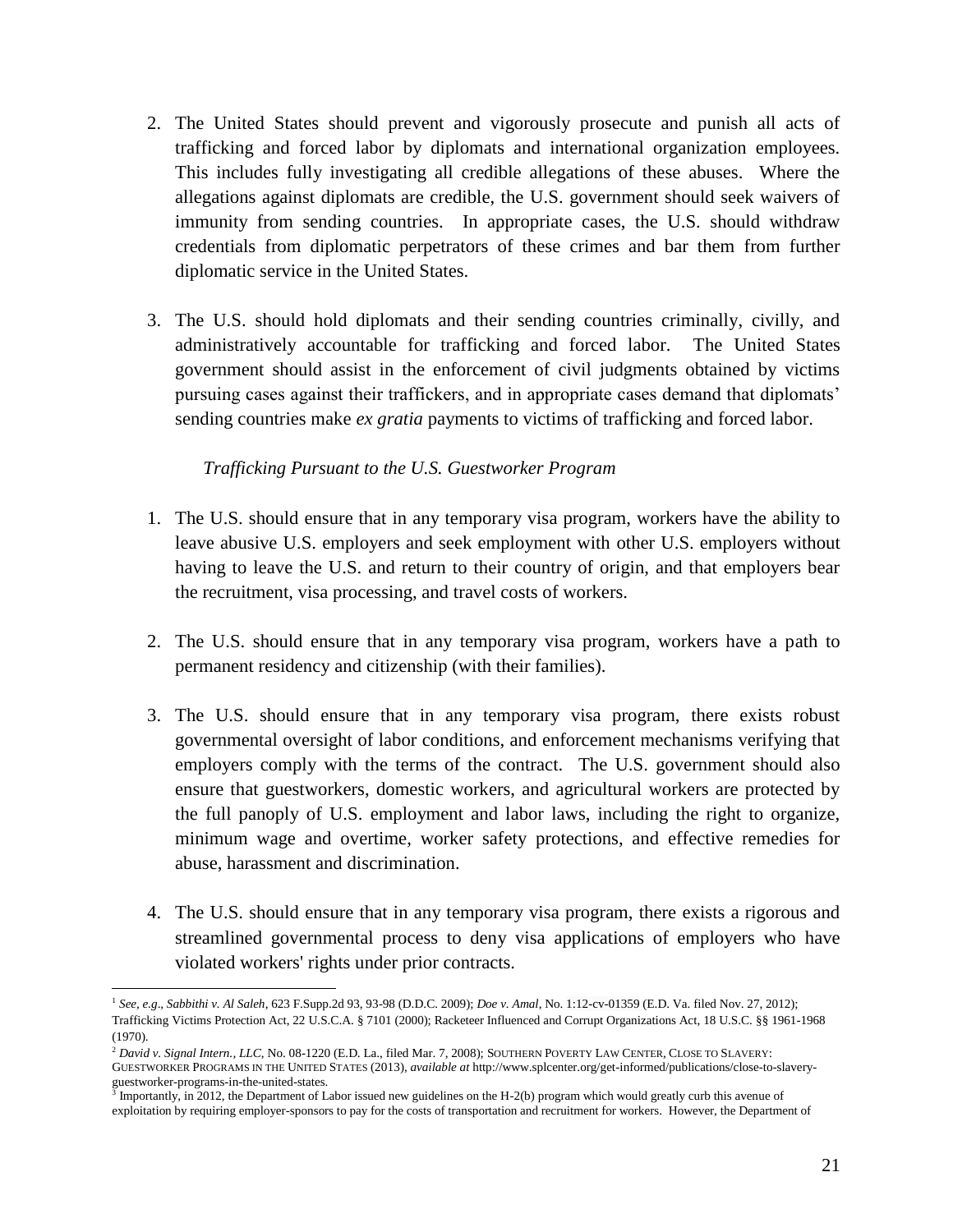Labor's implementing regulations have never come into force following the grant of an injunction in a legal challenge against them brought by a coalition of business interests. *Bayou Lawn & Landscape Services v. Solis*, No. 12-cv-00183-RV-CJK (N.D. Fla., Filed Apr. 26, 2012). <sup>4</sup> In General Comment 28 regarding Article 3 (equality of rights between men and women)

[http://www.unhchr.ch/tbs/doc.nsf/0/58f5d4646e861359c1256ff600533f5f?Opendocument.](http://www.unhchr.ch/tbs/doc.nsf/0/58f5d4646e861359c1256ff600533f5f?Opendocument) 

 $\overline{\phantom{a}}$ 

<sup>5</sup> *Domestic Workers Employed by Diplomats v. United States*, P-1481-07, Inter-Am. Comm'n H.R. (2008).

Committee stated that States Parties should inform the Committee of measures taken to eliminate trafficking of women and children and to protect foreign women and children from slavery disguised as domestic service. Human Rights Comm., General Comment No. 28, Equality of Rights Between Men and Women (Article 3), ¶ 12, U.N. Doc. CCPR/C/21/Rev.1/Ad.10 (2000), *available at*

[http://www1.umn.edu/humanrts/gencomm/hrcom28.htm.](http://www1.umn.edu/humanrts/gencomm/hrcom28.htm) In General Comment 31, the Human Rights Committee stated that States Parties must ensure that individuals whose Covenant rights have been violated have access to effective remedies and reparations. Human Rights Comm., 80th Sess., General Comment No. 31 [80], Nature of the General Legal Obligation Imposed on states Parties to the Covenant, ¶ 16, U.N. Doc. CCPR/C/21/REV.1/ADD.13 (May 26, 2004), *available at*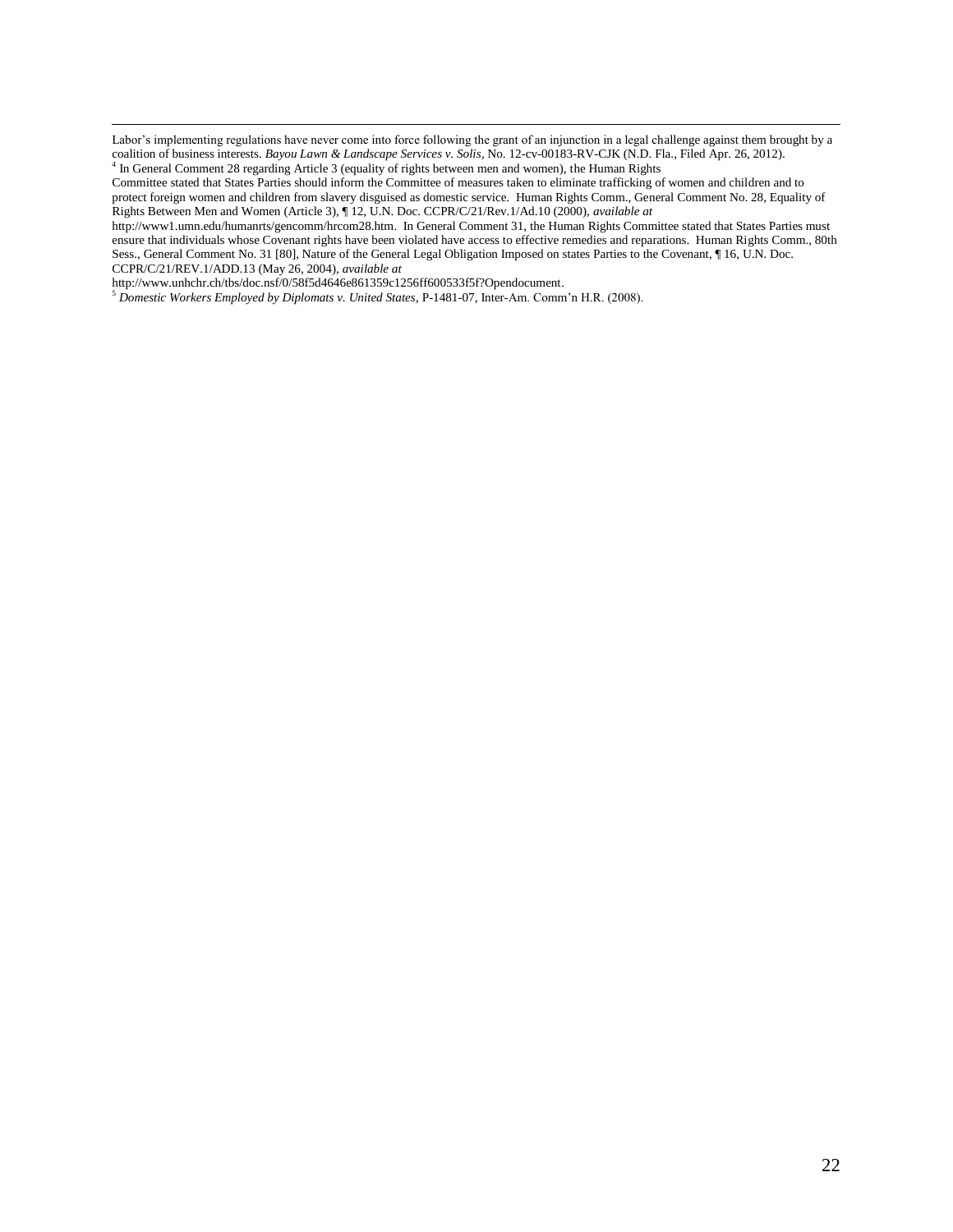### **Lack of Remedies for Female Victims and Survivors of Domestic Violence**

#### <span id="page-23-0"></span>I. **Issue Summary**

Gender-based violence, including domestic violence, is a serious criminal, public health, economic, and social issue in the United States. Domestic violence impacts individuals and families in every racial, ethnic, religious, and age group, regardless of sex, gender identity, or sexual orientation. But, women are disproportionately impacted, as they are five to eight times more likely to be victims of domestic violence than are men. Overall, more than one out of every three women will experience intimate partner violence during their lives.<sup>1</sup>

The U.S. government is obligated under the U.S. Constitution and civil and human rights laws to ensure that these crimes, which disproportionately impact women, receive the same treatment, attention, and resources as other serious crimes of violence. In addition to ensuring that the U.S. government, as well as state and local governments, do not discriminate against women by treating domestic violence and sexual assault differently from other crimes, the due diligence standard also imposes an obligation to proactively prevent these acts of violence against women – whether committed by the State or by private individuals. $<sup>2</sup>$ </sup>

Recently, the U.S. government has taken historic strides to address violence against women, including the launch of the first-ever U.S. Strategy to Prevent and Respond to Gender-Based Violence Globally, $3$  and several recent consent decrees and agreements reached by the Department of Justice with police departments in New Orleans, Louisiana; Missoula, Montana; and Puerto Rico to prevent and remedy gender discrimination in the policing of domestic violence and sexual assault.<sup>4</sup> The next crucial step is for the Department of Justice to build upon this growing body of materials on best practices and principles to create a general guidance document for state and local law enforcement on policing domestic violence and sexual assault crimes. While the agreements with police departments in New Orleans, Missoula, and Puerto Rico are important steps, they do not replace a guidance document that would help inform state and local law enforcement practices and procedures for preventing domestic violence and sexual assault, investigating allegations of abuse, and prosecuting gender-based crimes. Such guidance would also clarify the constitutional, civil, and human rights protections against sex discrimination arising from law enforcement treatment of gender-based crimes differently from other violent crimes.

Further, the U.S. government must look beyond law enforcement to develop a holistic approach toward preventing and redressing domestic violence. When a woman ends a relationship with her abuser or escapes an abusive situation, not only is she vulnerable to a physical attack, but her life is often up-ended. Frequently, she must move out of her home in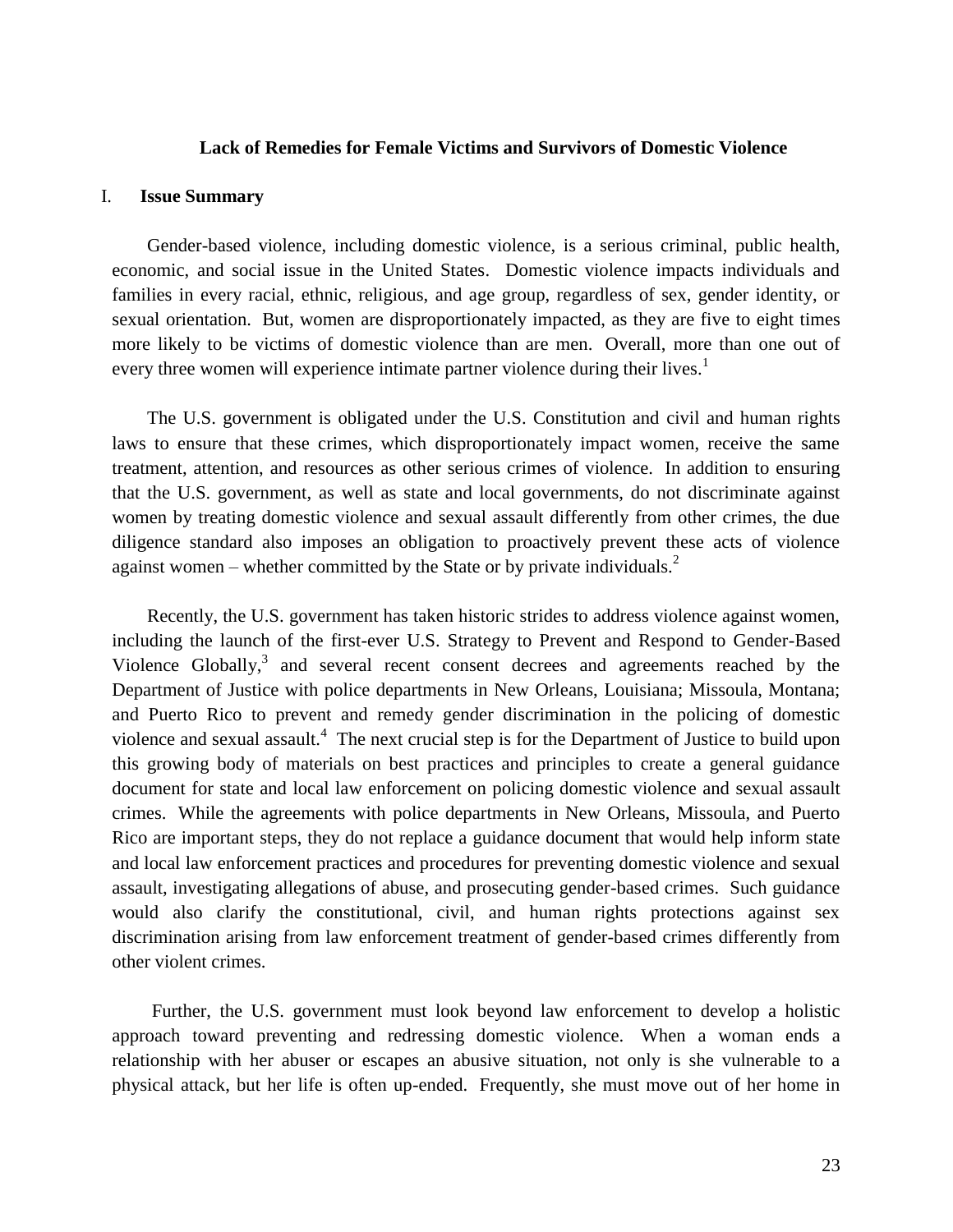order to escape the dangerous situation, which could impact her ability to maintain housing and employment. She may be raising minor children, who are frightened or traumatized from being exposed to violence or experiencing it themselves; they must also move homes, and may need to transfer to new schools. It is for these reasons that domestic violence is, sadly, a primary cause of homelessness among women. In order to ensure that housing does not become a barrier for women experiencing domestic violence, the U.S. government must work to provide access to both short-term, emergency housing, as well as permanent housing options. The Department of Housing and Urban Development should ensure that the new housing protections in the recently reauthorized Violence Against Women Act are vigorously enforced, and that all relevant grant programs are fully funded. <sup>5</sup>

Finally, access to counsel and judicial remedies for domestic violence survivors are necessary to break the cycle of violence.<sup>6</sup> Ending an abusive relationship may implicate a variety of civil matters, including divorce, child custody, and immigration status – any of which could be used by the abusive partner to manipulate the domestic violence survivor and prolong the situation of abuse. Legal counsel for domestic violence survivors not only ensure that their clients obtain access to appropriate legal relief and benefits, they also guarantee that survivors are not forced to negotiate directly with their abusive former partners. The Department of Justice's new Access to Justice Initiative is a significant step towards recognizing the civil and human rights imperative of access to civil counsel, particularly for people who lack resources or are otherwise marginalized.<sup>7</sup> Building upon the Access to Justice Initiative, the Department of Justice – in conjunction with other administrative agencies – should develop a national plan for providing access to counsel for domestic violence survivors, their dependent children, and other impacted family members. The Department of Justice, the Department of Housing and Urban Development, and the Department of Health and Human Services, among other agencies, should also work with Congress to maintain full funding for all federal grant programs that provide, facilitate, or coordinate direct services for domestic violence survivors.

The abuses outlined above, and detailed in the ACLU's December 2012 List of Issues submission,<sup>8</sup> constitute violations of several articles of the ICCPR, including: Article 2(1) (Right to nondiscrimination); Article 2(2) (Affirmative obligation to guarantee rights from violation by state and non-state actors); Article 2(3) (Right to an effective remedy); Article 6 (Right to life); Article 7 (Right to be free from torture and other forms of cruel, inhuman or degrading treatment); and Article 26 (Right of nondiscrimination of the ICCPR).

### II. **Relevant Questions in the Human Rights Committee's List of Issues**

*20) Please provide information on steps taken:*

- *a. to prevent and combat domestic violence, and the impact measured, as well as*
- *b. to ensure that acts of domestic violence are effectively investigated and that perpetrators are prosecuted and sanctioned.*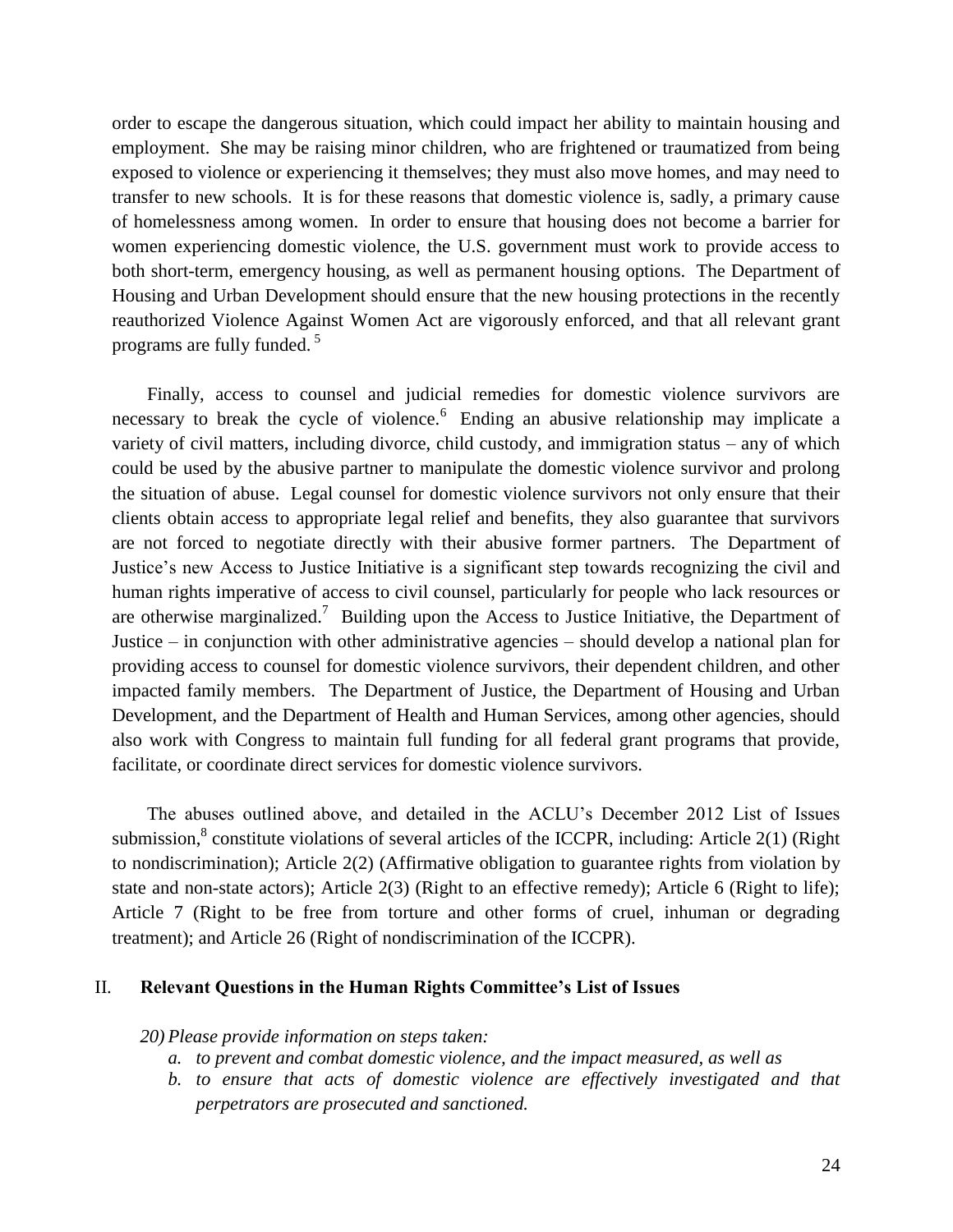*c. Please clarify what steps have been taken to improve the provision of emergency shelter, housing, child care, rehabilitative services and legal representation for women victims of domestic violence.* 

### III. **U.S. Government Response**

In its response to this question, the U.S. government focused on the expanded legal jurisdiction and law enforcement tools provided through the 1994 Violence Against Women Act (VAWA), which was most recently reauthorized this year. While VAWA has significantly improved the investigation and prosecution of domestic violence nationally, it remains a highly under-reported, under-investigated, and under-prosecuted crime, and the U.S. government's response failed to address the Committee's inquiry about the measured impact of its efforts in this area. $9$ 

The U.S. government also described its key priorities in this area as ensuring safety for victims and holding offenders accountable, but domestic violence will only be effectively prevented and addressed if the government adopts a holistic approach. Such an approach would require, at a minimum, the elements mentioned in the inquiry from the Human Rights Committee – emergency shelter, housing, child care, and access to medical care, counseling, and legal representation. While the U.S. government response mentions grant programs and community partnerships in this area funded by VAWA, the Family Violence Prevention and Services Act (FVPSA), and the Department of Health and Human Services (HHS) Centers for Disease Control and Prevention (CDC), it does not specifically address whether the funding for these programs is sufficient to meet the short and long-term needs of domestic violence survivors and their families. In particular, the U.S. government did not provide information on the extension of legal representation to those impacted by domestic violence, despite the fact that the reporting and prosecution of these crimes may significantly impact a range of civil matters, including divorce, child custody, and immigration status.

Despite an acknowledgement on the part of the U.S. that gender-based violence, including domestic violence, is a pervasive problem in the country, efforts to address domestic violence and attendant human rights violations persist. The U.S. has also acknowledged that the adoption of human rights laws and standards relevant to domestic violence is an important approach to effectively addressing domestic violence.<sup>10</sup>

## IV. **Recommended Questions**

1. What specific measures has the United States adopted at the national, state, and local levels through laws, policies, and practices to incorporate human rights laws and standards into law enforcement operations to ensure that agencies adopt a "due diligence"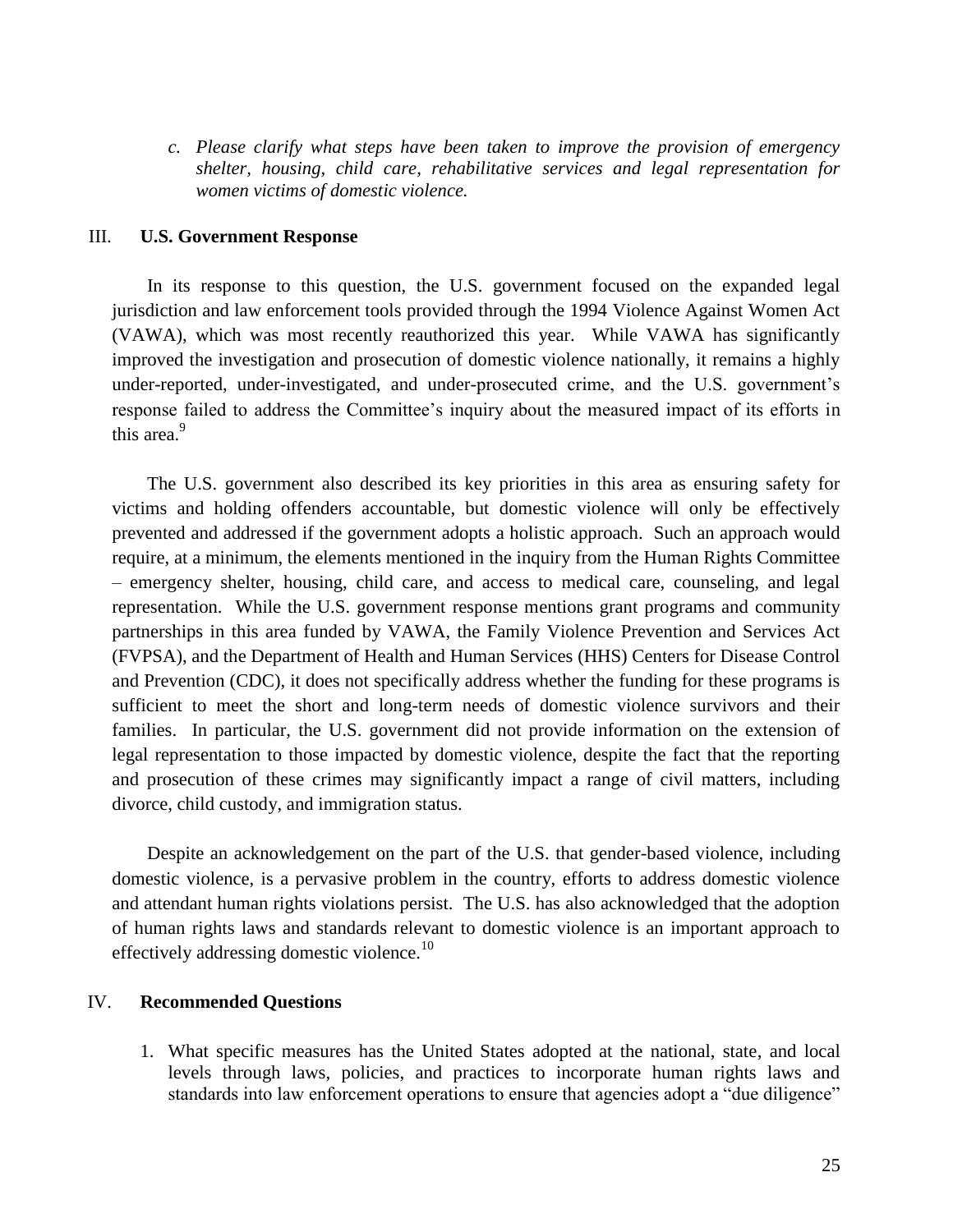approach to preventing and redressing domestic violence and other forms of genderbased violence?

- 2. What steps has the U.S. taken to ensure that survivors of domestic violence are afforded access to an effective remedy at the federal, state, and local levels for violations of their rights?
- 3. What steps has the U.S. taken to inform and train state and local government and law enforcement about their human rights obligations and best practices consistent with the "due diligence" standard to prevent, redress, and provide a remedy for domestic and other gender-based violence?

## V. **Suggested Recommendations**

The U.S. should take effective measures at the national, state, and local levels to promote and proactively incorporate international human rights standards into domestic policies, programs, outreach, and education that seek to address and prevent violence against women and girls. In this process, the U.S. should pay particular attention to the following:

- 1. Understanding the "due diligence" standard as it pertains to addressing domestic violence and integrating it into governmental responses to such violence, particularly those areas of law and practice where domestic law may establish a lower standard of legal responsibility on the U.S. government officials;
- 2. Disseminating accessible and actionable information on relevant human rights laws and standards to federal, state, and local governments and to all agencies that provide protection, services, and remedies to victims and survivors, including U.S. courts and government agencies focused on law enforcement, housing, economic and employment issues, and child welfare, among others; and
- 3. Engaging governmental and nongovernmental stakeholders, including advocates and survivors, in identifying programmatic areas that could be strengthened through the use of human rights laws and standards relevant to the issue of gender-based violence, instituting accountability mechanisms thereafter, and creating and evaluating best practices in this area of U.S. law and practice.

l <sup>1</sup> CTRS. FOR DISEASE CONTROL, NATIONAL INTIMATE PARTNER AND SEXUAL VIOLENCE SURVEY: 2010 SUMMARY REPORT (2011).

<sup>2</sup> *See, e.g*., American Civil Liberties Union, Written Statement submitted by the American Civil Liberties Union to the Commission on the Status of Women (Nov. 15, 2012), *available at* [https://www.aclu.org/files/assets/121115\\_csw\\_final.pdf;](https://www.aclu.org/files/assets/121115_csw_final.pdf) Declaration on the Elimination of Violence Against Women art. 4(c), Dec. 18, 1979, 1249 U.N.T.S. 13; Comm. On the Elimination of Discrimination Against Women, Gen. Rec. No. 19, ¶ 9, U.N. Doc. A/47/38 (Jan. 29, 1992).

<sup>3</sup> U.S. DEP'T OF STATE, UNITED STATES STRATEGY TO PREVENT AND RESPOND TO GENDER-BASED VIOLENCE GLOBALLY (2012), *available at* [http://www.state.gov/documents/organization/196468.pdf.](http://www.state.gov/documents/organization/196468.pdf)

<sup>&</sup>lt;sup>4</sup> Press Release, U.S. Dep't of Justice, Justice Department Announces Consent Decree with City of New Orleans to Resolve Allegations of Unlawful Misconduct by New Orleans Police Department (July 24, 2012), *available at* [http://www.justice.gov/opa/pr/2012/July/12-ag-917.html;](http://www.justice.gov/opa/pr/2012/July/12-ag-917.html) Press Release, U.S. Dep't of Justice, Justice Department Files Lawsuit Against the Puerto Rico Police Department for Race, Color and Religious Discrimination (July 22, 2013), *available at* [http://www.justice.gov/opa/pr/2013/July/13-crt-826.html;](http://www.justice.gov/opa/pr/2013/July/13-crt-826.html) U.S. Dep't of Justice, Justice Department Reaches Settlement to Reform the Missoula, Mont. Police Department's Response to Sexual Assault (May 15, 2013), *available at*  [http://www.justice.gov/opa/pr/2013/July/13-crt-826.html.](http://www.justice.gov/opa/pr/2013/July/13-crt-826.html)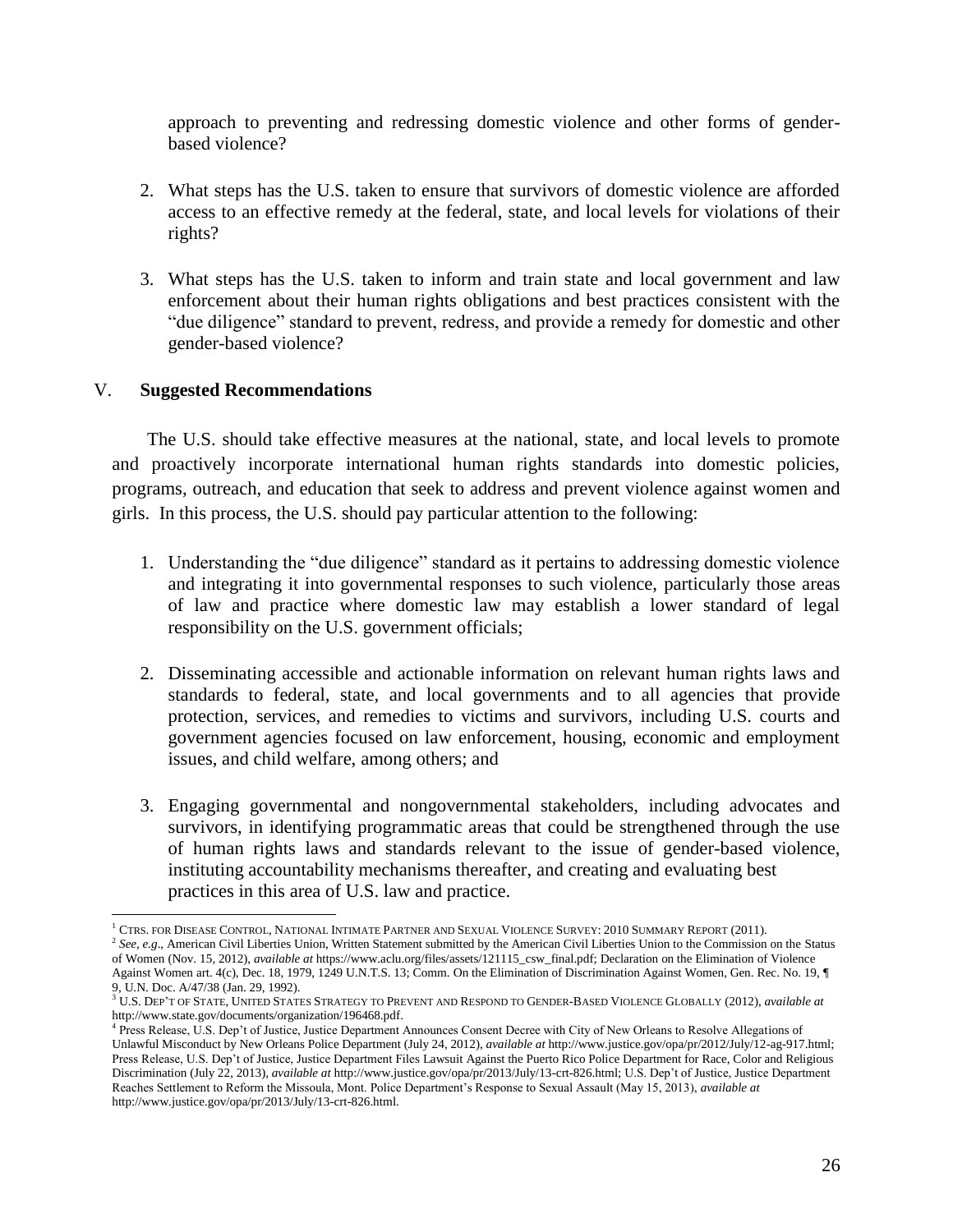$\overline{\phantom{a}}$ 

<sup>7</sup> U.S. Dep't of Justice, *The Access to Justice Initiative* (last visited Sept. 9, 2013)[, http://www.justice.gov/atj/.](http://www.justice.gov/atj/)

9 *See, e.g*., American Civil Liberties Union, *Violence Against Women* (last visited Sept. 9, 2013)[, https://www.aclu.org/womens-rights/violence](https://www.aclu.org/womens-rights/violence-against-women)[against-women.](https://www.aclu.org/womens-rights/violence-against-women)

<sup>10</sup> United States of America, Statement of the United States of America On the Occasion of the 67th Session UN General Assembly's Rule of Law High Level Meeting (Sept. 24, 2012), *available at*

[http://unrol.org/files/Pledges%20by%20the%20United%20States%20of%20America.pdf.](http://unrol.org/files/Pledges%20by%20the%20United%20States%20of%20America.pdf) 

<sup>&</sup>lt;sup>5</sup> Violence Against Women Reauthorization Act of 2013, S. 47, 113th Cong. (1<sup>st</sup> Sess. 2013).<br><sup>6</sup> See DeShaney v. Winnebago City Dept. of Soc. Servs., 489 U.S. 189 (1989); United States v. Morrison, 529 U.S. 598 (2000); C *Gonzales*, 545 U.S. 748 (2005); *Jessica Lenahan (Gonzales) v. United States*, Case 12.626, Inter-Am. Comm'n H.R., Report No. 80/11 (July 2011), *available at* [http://www.oas.org/en/iachr/decisions/2011/USPU12626EN.doc.](http://www.oas.org/en/iachr/decisions/2011/USPU12626EN.doc)

<sup>8</sup> ACLU Suggested List of Issues to U.N. Country Report Task Force on U.S. Compliance with the International Covenant on Civil and Political Rights (Dec. 10, 2012), *available at* [https://www.aclu.org/human-rights/aclu-suggested-list-issues-un-country-report-task-force-us-compliance](https://www.aclu.org/human-rights/aclu-suggested-list-issues-un-country-report-task-force-us-compliance-international)[international.](https://www.aclu.org/human-rights/aclu-suggested-list-issues-un-country-report-task-force-us-compliance-international)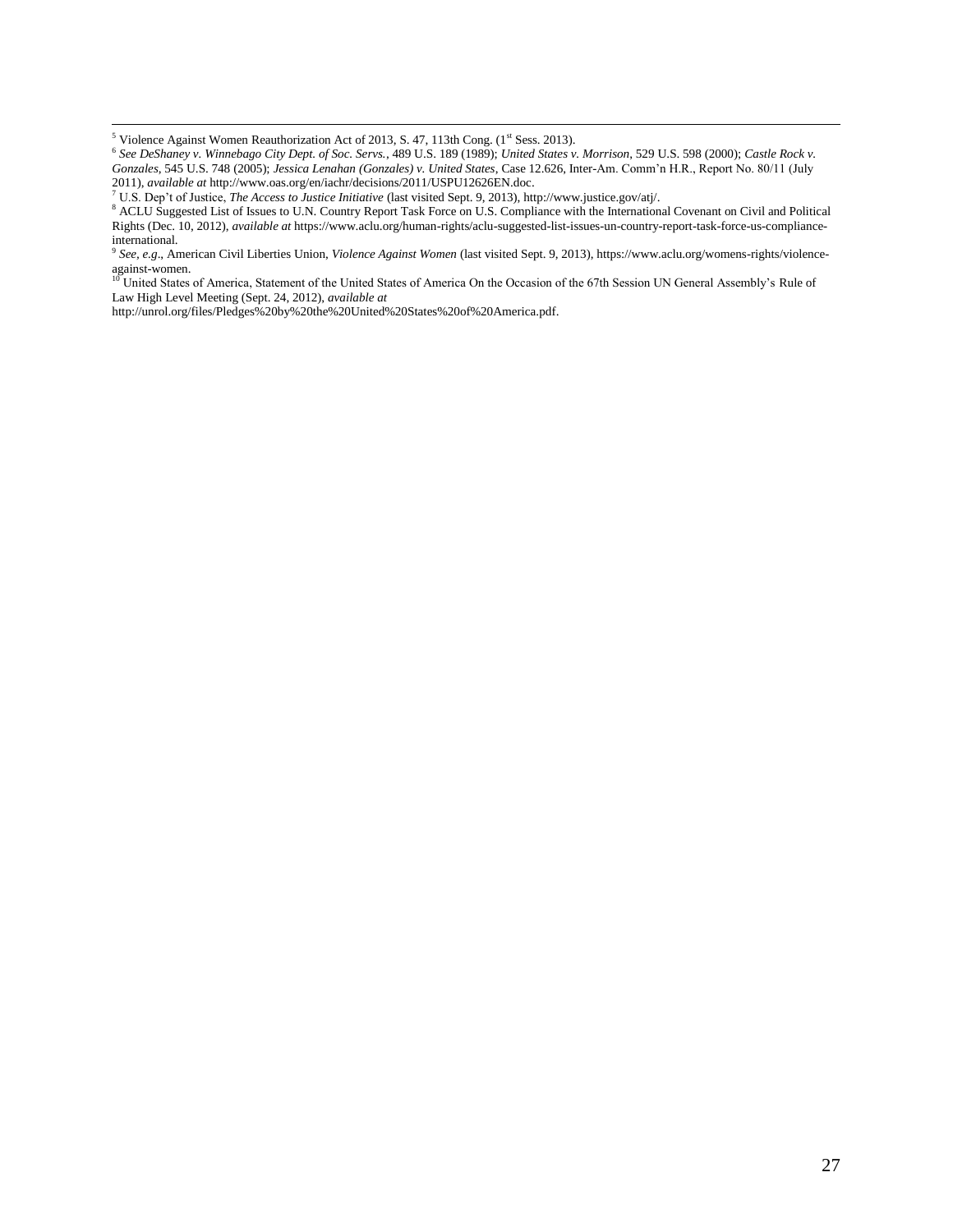### **Solitary Confinement**

## <span id="page-28-0"></span>I. **Issue Summary**

Recent decades have seen an explosion in the use of solitary confinement in detention facilities in the United States. Solitary confinement takes many forms, including physical and social isolation by administrative transfer to "supermaximum" security facilities, which can stretch on for decades, as well as punitive, protective, or medical isolation for days, weeks, months, or years. Any prisoner or detainee, regardless of age, gender or, physical or mental health, may be subject to solitary confinement. Persons with mental disabilities are dramatically overrepresented in solitary confinement.<sup>1</sup> Children are subjected to solitary confinement in juvenile facilities as well as in jails and prisons that otherwise house adults.<sup>2</sup> Vulnerable LGBTI prisoners and immigration detainees are also placed in solitary confinement, in both civil and criminal detention facilities.<sup>3</sup> Researchers estimate that over 80,000 U.S. prisoners nationwide are held in conditions that involve substantial social isolation.<sup>4</sup>

Since our last submission, which detailed the human rights violations associated with the practice of solitary confinement,<sup>5</sup> serious issues remain in the practice of solitary confinement; however there have been the following notable developments at the state, federal, and regional level:

- In January, the U.S. state of Illinois closed its supermaximum security prison, Tamms Correctional Center, which was designed to house prisoners in complete isolation. According to the Illinois Department of Corrections, Tamms was selected to close in part because it was the most expensive facility to operate; it cost over \$60,000 a year – more than three times the state average – to house a prisoner at Tamms.<sup>6</sup>
- In February, the U.S. Bureau of Prisons (BOP) announced that it would submit to a comprehensive and independent assessment of the use of solitary confinement in the nation's federal prisons.<sup>7</sup> The Bureau of Prisons holds more than 215,000 prisoners.<sup>8</sup> In June 2012, the Director of the Bureau stated in a hearing before the U.S. Senate Judiciary Committee that approximately 7% of its population was held in some form of restricted housing that constitutes solitary confinement at any given time.<sup>9</sup>
- In March, in response to reports that solitary confinement practices are widespread in U.S. immigration detention, with 300 immigrants in solitary confinement on any given day, including non-citizens with mental disabilities and LGBTI individuals, U.S. Department of Homeland Security Secretary Napolitano stated that the agency would be reviewing these practices.<sup>10</sup> On September 5, 2013, ICE released a new directive regulating the use of solitary confinement in ICE detention centers, increasing monitoring of the use of solitary confinement, and setting important limits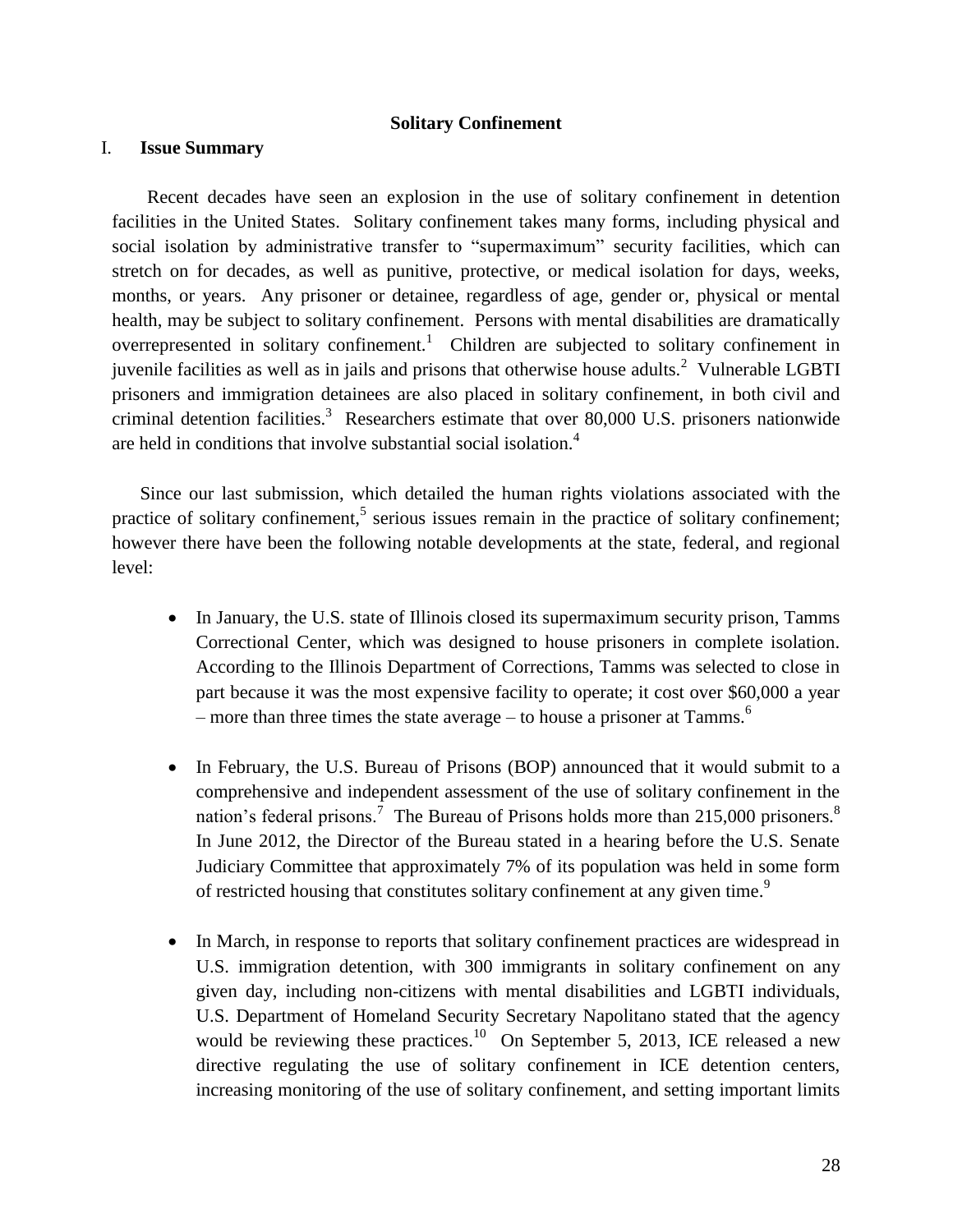on its use, especially for vulnerable populations such as individuals with mental disabilities and alleged victims of sexual assault.<sup>11</sup>

• In March, the Inter-American Commission on Human Rights (IACHR) convened a thematic hearing on solitary confinement in the Americas. This hearing included testimony on solitary confinement in the United States, including by the United Nations Special Rapporteur on Torture.<sup>12</sup> In its concluding statement, the IACHR stated:

[b]ased on the fact that the prohibition of torture and cruel, inhuman, and degrading treatment may not be abrogated and is universal, the OAS Member States must adopt strong, concrete measures to eliminate the use of prolonged or indefinite isolation under all circumstances … [T]his practice may never constitute a legitimate instrument in the hands of the State. Moreover, the practice of solitary confinement must never be applied to juveniles or to persons with mental disabilities. $13$ 

- In May, the United States Government Accountability Office (GAO) issued a report on the use of solitary confinement in the U.S. BOP. The report criticized the BOP for failing to conduct any research to determine whether the practice has an adverse effect on prisoners or contributes to facility safety.<sup>14</sup>
- Bills to restrict solitary confinement were introduced in the state legislatures of California, Florida, Massachusetts, Montana, and New Hampshire. The state of Nevada enacted restrictions on the solitary confinement of juveniles, and Texas enacted a law requiring a study of solitary confinement in the state.
- In July, the United States Department of Justice sent a letter to the Governor of the state of Pennsylvania stating its finding that the use of isolation on persons with serious mental illness at the state prison at Cresson violates the United States Constitution<sup>15</sup>
- In July, the United States Department of Justice issued a letter in response to a coalition of groups calling for a ban on the solitary confinement of children, stating: "The Department has stated in various contexts that isolation of children is dangerous and inconsistent with best practices and that excessive isolation can constitute cruel and unusual punishment" under the United States Constitution.<sup>16</sup>

# II. **Relevant Questions in the Human Rights Committee's List of Issues**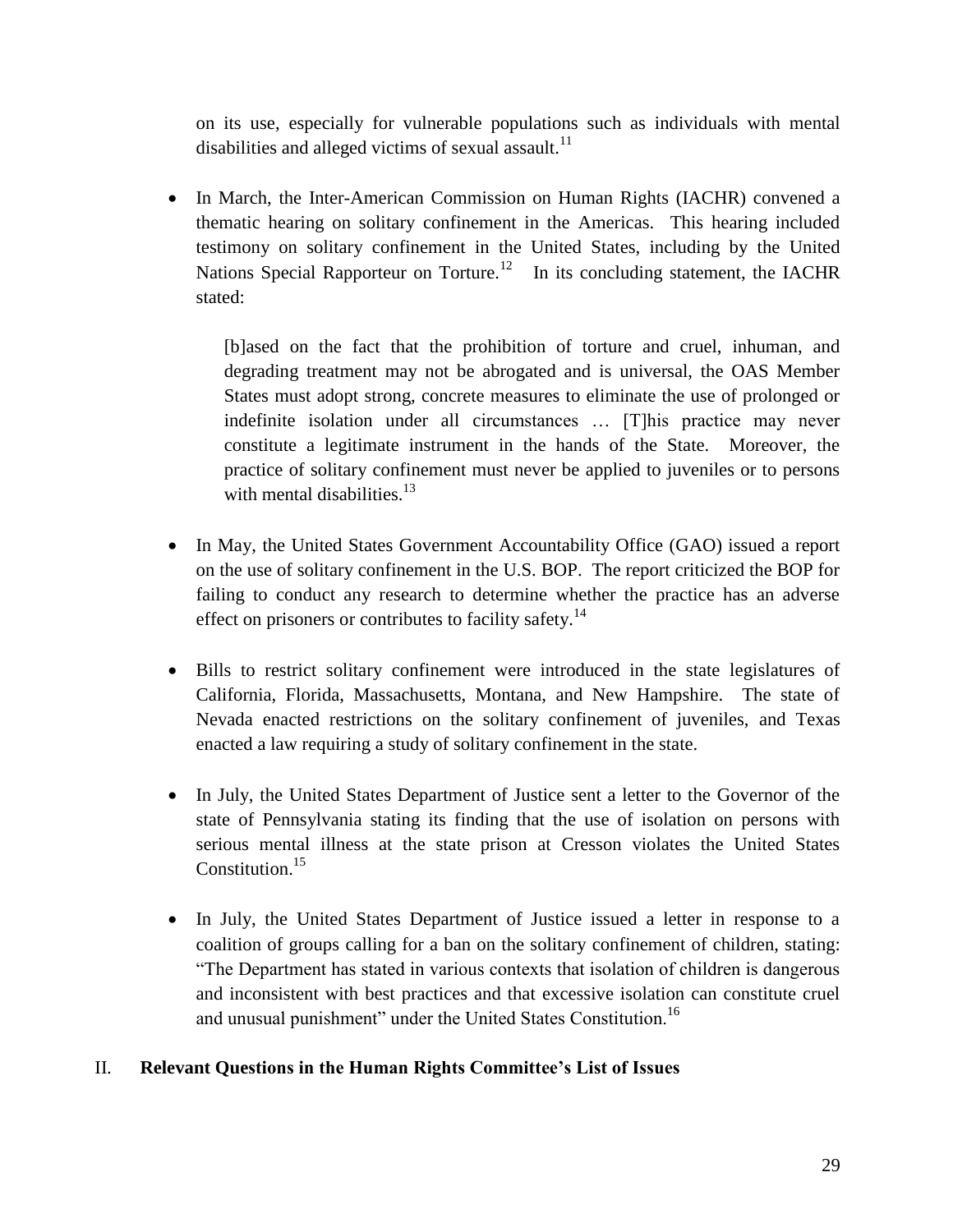The most relevant question in the list of issues is included at paragraph 16, related to prolonged cellular confinement. However, this issue is also implicated in the questions included at paragraph 18, related to the treatment in detention of children in conflict with the law (including their separation from adults); and at paragraph 19(c), related to conditions of confinement for non-citizens deprived of their liberty. The questions are excerpted below.

- *16. Please provide information on steps taken to reduce the practice in some maximum security prisons of holding detainees in prolonged cellular isolation, including children and persons with mental disabilities, as well as to improve the conditions and duration of out-of-cell recreation.*
- *18. Please provide information on measures taken to ensure that all juveniles are separated from adults during pretrial detention and after sentencing. Please also clarify whether the State government will take steps to ensure that juveniles are not transferred to adult courts but are tried in juvenile courts with specific juvenile protections.*
- 19. *Please clarify: … (c) Which steps are taken to ensure that immigrants, in particular those with children, and unaccompanied alien children, are not held in jails or jail-like detention facilities.*

### III. **U.S. Government Response**

In the U.S. government replies to the list of issues, the U.S. stated that solitary confinement violates the Eighth and Fourteenth Amendments to the U.S. Constitution under certain circumstances, and especially with regard to persons with serious mental illness and juvenile detainees; that, for persons with disabilities, its use is restricted and regulated by the Americans With Disabilities Act of 1990, the Rehabilitation Act of 1973, and the Prison Rape Elimination Act of 2003, as well as the respective implementing regulations; and that the Department of Justice has completed or is in the process of completing several investigations of state and local detention facilities for patterns and practices of violations of federal statutory and constitutional law.

These statements, in conjunction with the fact that use of solitary confinement by federal and state corrections officials is widespread and systematic across local, state, and federal detention facilities, suggests that violations of federal statutory and constitutional law and regulations as well as various provisions of the ICCPR, including Article 7 (protection from torture and cruel, inhuman or degrading treatment or punishment); Article 10 (right to be treated with humanity and with respect for the inherent dignity of the human person when deprived of their liberty); and Article 24 (right of children to measures of protection as required by their status as minors) are also widespread.<sup>17</sup>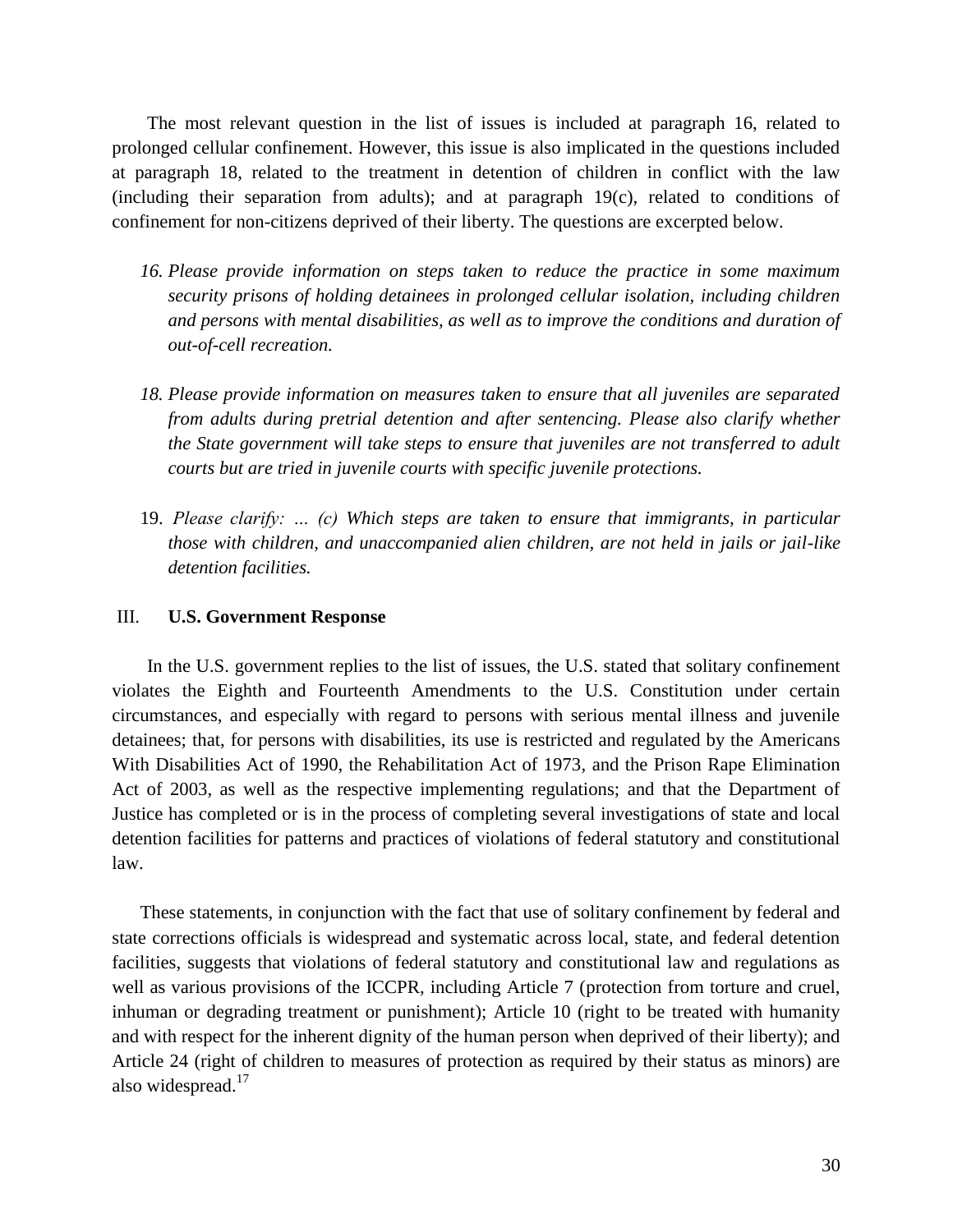These statements also acknowledge that there is no comprehensive federal ban (in statute or regulation or by judicial decree) on the prolonged solitary confinement of persons deprived of their liberty, the solitary confinement of persons with disabilities, or the solitary confinement of children. There is also very little publicly available data or policies and procedures regarding the use of solitary confinement in local, state, and federal detention facilities in the United States, including the BOP.

## IV. **Recommended Questions**

- 1. Please provide data regarding the use of solitary confinement in the Federal Bureau of Prisons, including:
	- A. State the number of prisoners in the custody of the Federal Bureau of Prisons who have been continuously held in solitary confinement for more than 15 days.
	- B. For those prisoners identified in question 1A, state the following:
		- a. The institutions where the prisoners are held and the number of prisoners in solitary confinement in each facility;
		- b. The mean and median length of stay in solitary confinement in each facility where prisoners are so confined;
		- c. The number of prisoners held in solitary confinement in the last 24 months who have a Medical Duty Status (MDS) Assignment for mental illness or mental retardation, as set forth in Chapter 2 of the Federal Bureau of Prisons, Program Statement 5310.12 "Psychology Services Manual" (pp. 12-13);
		- d. The reason for placement in or classification to solitary confinement for each prisoner so held; and
		- e. The number of suicides or other incidents of "self harm" in the last 24 months for prisoners held in solitary confinement.
	- C. Please provide such data for detainees held in solitary confinement in federal civil detention in connection with their immigration status (or held under contract in facilities that hold such detainees) and in federal juvenile facilities (or held under contract in facilities that hold such detainees).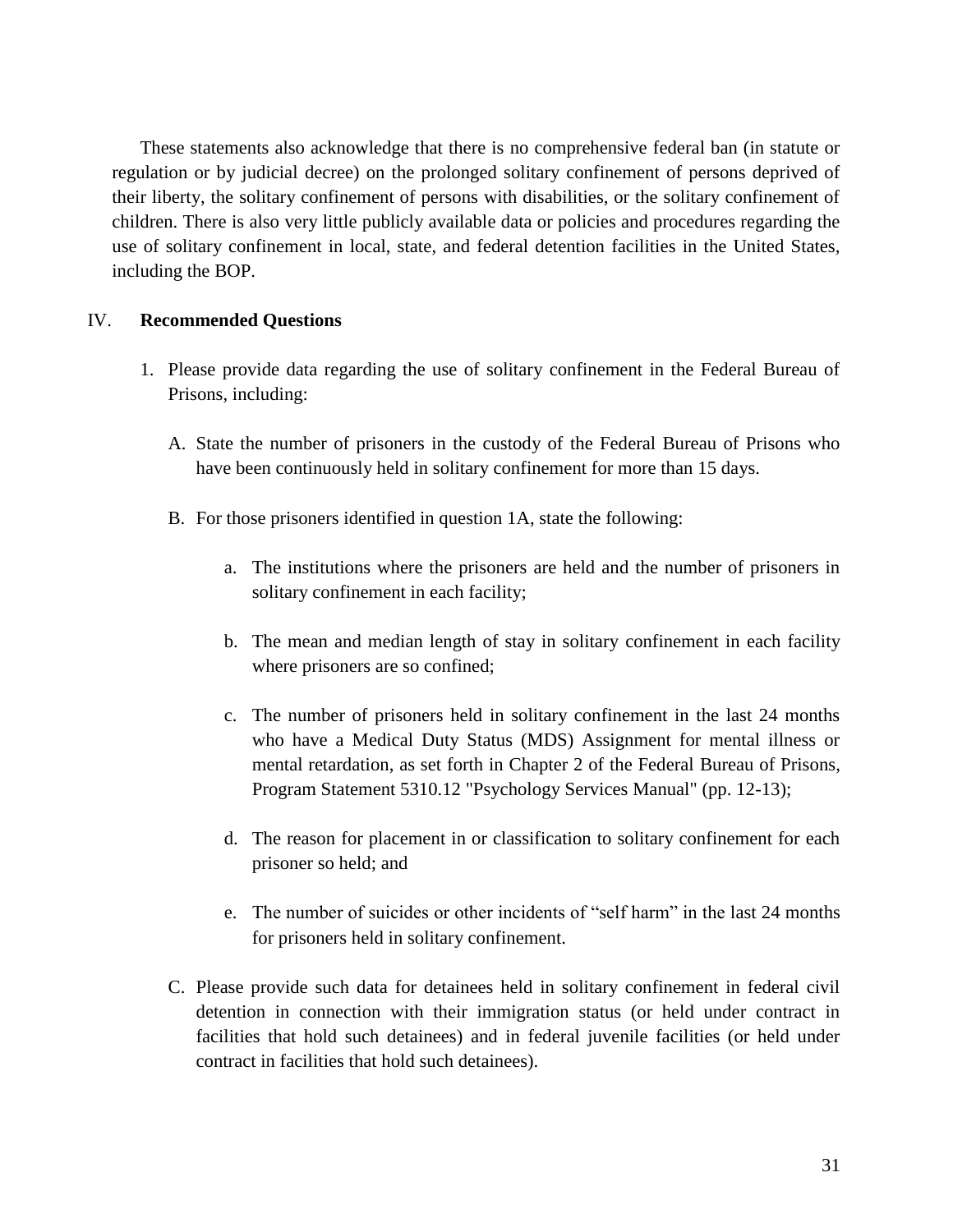- 2. Please provide equivalent data for all individuals in the United States held in solitary confinement by state and local officials in juvenile facilities, jails, prisons, or any other places of detention.
- 3. What measures are required by federal, state, and local governments to limit or regulate the imposition of solitary confinement on particularly vulnerable detainees, including children, non-citizens, the elderly, persons with mental disabilities, and LGBTI persons?

## V. **Suggested Recommendations**

- 1. The federal, state, and local governments should promote transparency with regard to all physical and social isolation practices by making public all relevant rules and regulations governing placement and conditions in isolation, the costs associated with these practices, and data about rates and duration of physical and social isolation practices, and particularly solitary confinement.
- 2. The federal, state, and local governments should ban prolonged solitary confinement and strictly regulate all other physical and social isolation practices.
- 3. The federal, state, and local governments should ban the solitary confinement of children and persons with mental disabilities.
- 4. The federal, state, and local governments should compile data on the effect of isolation, and particularly solitary confinement, on children.

 1 Jeff Metzner & Jamie Fellner, *Solitary Confinement and Mental Illness in U.S. Prisons: A Challenge for Medical Ethics*, 38 J. AM. ACAD. PSYCHIATRY L. 104 (2010). *See also* AMERICAN CIVIL LIBERTIES UNION OF COLORADO, OUT OF SIGHT, OUT OF MIND (July 2013), *available at* http://aclu-co.org/sites/default/files/imce/ACLU-CO%20Report%20on%20Solitary%20Confinement\_2.pdf.

<sup>2</sup> *See* AMERICAN CIVIL LIBERTIES UNION & HUMAN RIGHTS WATCH, GROWING UP LOCKED DOWN (Oct. 2012), *available at* http://www.aclu.org/files/assets/us1012webwcover.pdf.

<sup>3</sup> HEARTLAND ALLIANCE'S NATIONAL IMMIGRANT JUSTICE CENTER & PHYSICIANS FOR HUMAN RIGHTS, INVISIBLE IN ISOLATION: THE USE OF SEGREGATION AND SOLITARY CONFINEMENT IN IMMIGRATION DETENTION (Sept. 2012) *available at*

http://www.immigrantjustice.org/press\_releases/invisible-in-isolation#.UMOu05Pjmq8.

<sup>4</sup> Angela Browne, Alissa Cambier & Suzanne Agha, *Prisons Within Prisons: The Use of Segregation in the United States*, 24 FED. SENT'G REP. 46 (2011).

<sup>5</sup> ACLU Suggested List of Issues to U.N. Country Report Task Force on U.S. Compliance with the International Covenant on Civil and Political Rights (Dec. 10, 2012), *available at* https://www.aclu.org/human-rights/aclu-suggested-list-issues-un-country-report-task-force-us-complianceinternational.

<sup>6</sup> Office of Illinois Governor Pat Quinn, *Fiscal Year 2013 Budget: Efficiencies Fact Sheet – FY2013 Budget*, *available at* 

[http://www2.illinois.gov/gov/budget/Documents/Budget%20Book/FY%202013/FINAL%20Efficiencies%20Fact%20Sheet%20-](http://www2.illinois.gov/gov/budget/Documents/Budget%20Book/FY%202013/FINAL%20Efficiencies%20Fact%20Sheet%20-%20FY2013%20Budget.pdf) [%20FY2013%20Budget.pdf.](http://www2.illinois.gov/gov/budget/Documents/Budget%20Book/FY%202013/FINAL%20Efficiencies%20Fact%20Sheet%20-%20FY2013%20Budget.pdf) 

<sup>7</sup> United States Senator Dick Durbin, *Durbin Statement on Federal Bureau of Prisons Assessment of its Solitary Confinement Practices* (Feb. 2013) http://www.durbin.senate.gov/public/index.cfm/pressreleases?ID=07260483-4972-4720-8d43-8fc82a9909ac.

<sup>8</sup> UNITED STATES FEDERAL BUREAU OF PRISONS, WEEKLY POPULATION REPORT, http://www.bop.gov/locations/weekly\_report.jsp.

<sup>&</sup>lt;sup>9</sup> Reassessing Solitary Confinement: The Human Rights, Fiscal, and Public Safety Consequences Before the

Subcomm. on the Constitution, Civil Rights, and Human Rights of the S. Judiciary Comm., 112th Cong. (2012), *available at* http://solitarywatch.com/wp-content/uploads/2012/06/transcript-of-the-hearing.pdf.

<sup>10</sup> Ian Urbina, *Officials to Review Immigrants' Solitary Confinement,* N.Y. TIMES, Mar. 27, 2013, at A16, *available at* 

http://www.nytimes.com/2013/03/27/us/immigrants-solitary-confinement-to-be-reviewed.html; Ian Urbina, Catherine Rentz, *Immigrants Held in Solitary Cells, Often for Months*, N.Y. TIMES, Mar. 24, 2013, at A1, *available at* [http://www.nytimes.com/2013/03/24/us/immigrants-held-in](http://www.nytimes.com/2013/03/24/us/immigrants-held-in-solitary-cells-often-for-weeks.html?pagewanted=all)[solitary-cells-often-for-weeks.html?pagewanted=all.](http://www.nytimes.com/2013/03/24/us/immigrants-held-in-solitary-cells-often-for-weeks.html?pagewanted=all)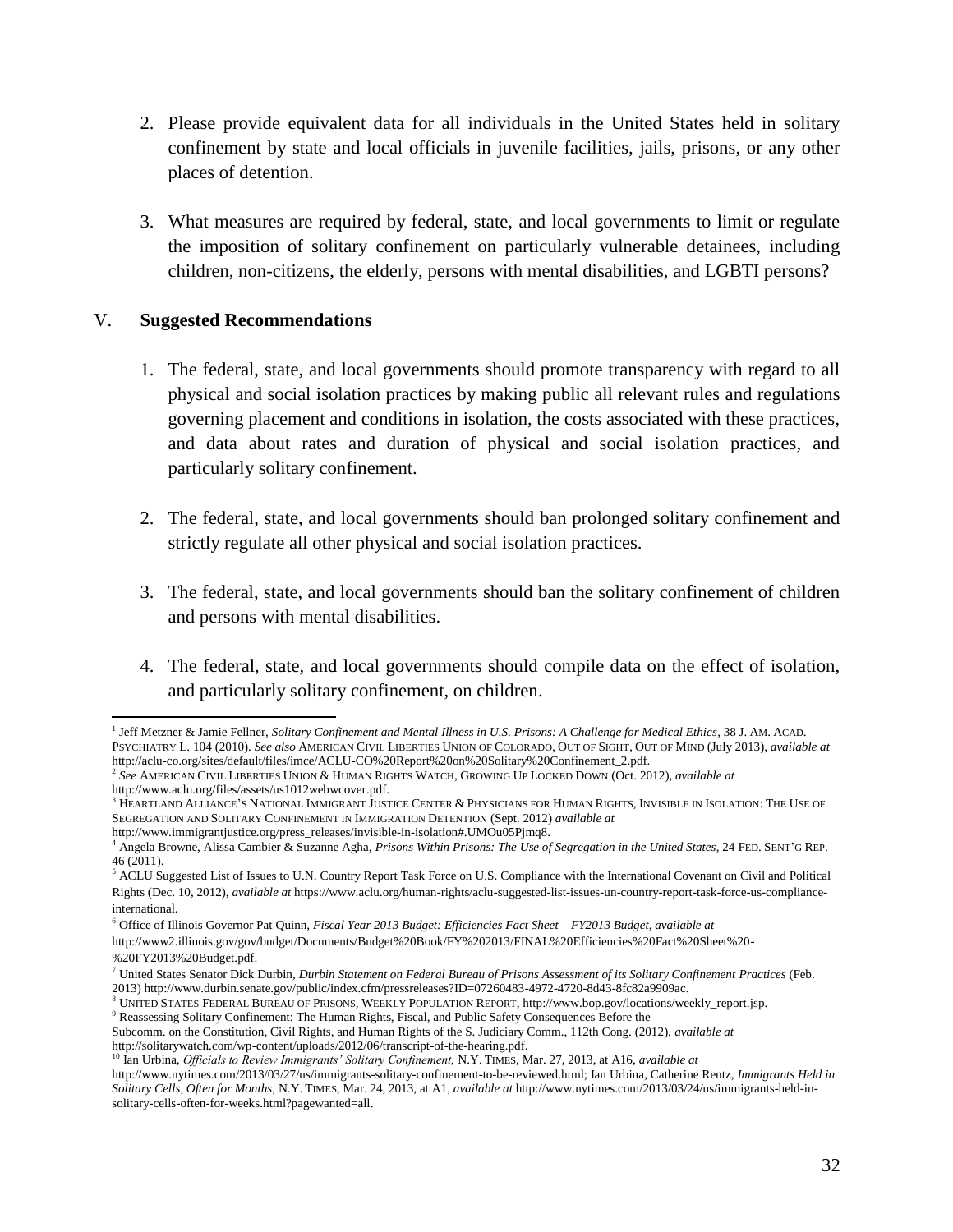<sup>11</sup> Press Release, American Civil Liberties Union, New Directive Issued on Use of Solitary Confinement in Immigration Detention (Sept. 5, 2013), *available at* [https://www.aclu.org/immigrants-rights/new-directive-issued-use-solitary-confinement-immigration-detention.](https://www.aclu.org/immigrants-rights/new-directive-issued-use-solitary-confinement-immigration-detention)

 $\overline{\phantom{a}}$ 

<sup>14</sup> UNITED STATES GOVERNMENT ACCOUNTABILITY OFFICE, BUREAU OF PRISONS: IMPROVEMENTS NEEDED IN BUREAU OF PRISONS' MONITORING AND EVALUATION OF IMPACT OF SEGREGATED HOUSING (May 2013), *available at* http://gao.gov/assets/660/654349.pdf.

<sup>15</sup> Letter from Thomas E. Perez, Assistant Attorney General to Honorable Tom Corbett, May 31, 2013,

[http://www.justice.gov/crt/about/spl/documents/cresson\\_findings\\_5-31-13.pdf.](http://www.justice.gov/crt/about/spl/documents/cresson_findings_5-31-13.pdf)

<sup>16</sup> Letter from Robert L. Listenbee to Jesselyn McCurdy, ACLU Senior Legislative Counsel, July 5, 2013,

https://www.aclu.org/sites/default/files/assets/doj\_ojjdp\_response\_on\_jj\_solitary.pdf; Grace Bauer, *What Happened to My Son Should Never Happen Again*, ACLU (Aug. 28, 2013), https://www.aclu.org/blog/criminal-law-reform-prisoners-rights/what-happened-my-son-should-neverhappen-again.

 $17$  The Human Rights Committee articulated its view of solitary confinement under international law in a series of general comments. In General Comment No. 7, the Human Rights Committee stated that solitary confinement may run afoul of Article 7. Human Rights Comm., 16<sup>th</sup> Sess., General Comment No. 7 (Article 7), ¶2 (1982) *available at* 

[http://www.unhchr.ch/tbs/doc.nsf/\(Symbol\)/7e9dbcf014061fa7c12563ed004804fa?Opendocument.](http://www.unhchr.ch/tbs/doc.nsf/(Symbol)/7e9dbcf014061fa7c12563ed004804fa?Opendocument) The Human Rights Committee issued general comment 9 regarding article 10, stating that "…the segregation and treatment of juvenile offenders should be provided for in such a way that it promotes their reformation and social rehabilitation." Human Rights Comm., 16<sup>th</sup> Sess., General Comment No. 9 (Article 10), ¶4 (1982) *available at* http://www.unhchr.ch/tbs/doc.nsf/(Symbol)/a4f543b9dadd08a7c12563ed00487ed8?Opendocument. In General Comment 17, regarding the rights of the child, the Committee stated that accused juveniles should be separated from adults in a way that is "appropriate to their age and legal status, the aim being to foster reformation and social rehabilitation." Human Rights Comm., 35<sup>th</sup> Sess., General Comment No. 17 (Article 24) [2] (1989) *available at* [http://www.unhchr.ch/tbs/doc.nsf/\(Symbol\)/cc0f1f8c391478b7c12563ed004b35e3?Opendocument.](http://www.unhchr.ch/tbs/doc.nsf/(Symbol)/cc0f1f8c391478b7c12563ed004b35e3?Opendocument) Replacing General Comment 7, the Human Rights Committee issued General Comment 20 in 1992, and stated that prolonged solitary confinement of an imprisoned individual may "amount to acts prohibited by article 7." Human Rights Comm., 44<sup>th</sup> Sess., General Comment No. 20 (Article 7), ¶6 (1992) *available at* [http://www.unhchr.ch/tbs/doc.nsf/\(Symbol\)/6924291970754969c12563ed004c8ae5?Opendocument.](http://www.unhchr.ch/tbs/doc.nsf/(Symbol)/6924291970754969c12563ed004c8ae5?Opendocument) Also in 1992, the Human Rights Committee replaced General Comment 9 with General Comment 21, requesting information on specific measures applied during detention, and stating that, "Under article 10, paragraph 3, juvenile offenders shall be segregated from adults and be accorded treatment appropriate to their age and legal status in so far as conditions of detention are concerned…the Committee is of the opinion that article 6, paragraph 5, suggests that all persons under the age of 18 should be treated as juveniles, at least in matters relating to criminal justice." Human Rights Comm., 44<sup>th</sup> Sess., General Comment 21 (Article 10) ¶13 (1992) *available at* 

http://www.unhchr.ch/tbs/doc.nsf/(Symbol)/3327552b9511fb98c12563ed004cbe59?Opendocument.

<sup>12</sup> *See, e.g.*, Statement of Special Rapporteur on Torture Juan Mendez (Mar. 2013), *available at*

http://www.aclu.org/files/assets/presentacion\_del\_relator\_especial\_sobre\_la\_tortura\_-

\_cidh\_audiencia\_aislamiento\_solitario\_en\_las\_americas\_3\_-12-\_13.pdf.

<sup>13</sup> Inter-American Commission on Human Rights, *Annex to the Press Release Issued at the Close of the 147th Session* (Apr. 2013), http://www.oas.org/en/iachr/media\_center/PReleases/2013/023A.asp.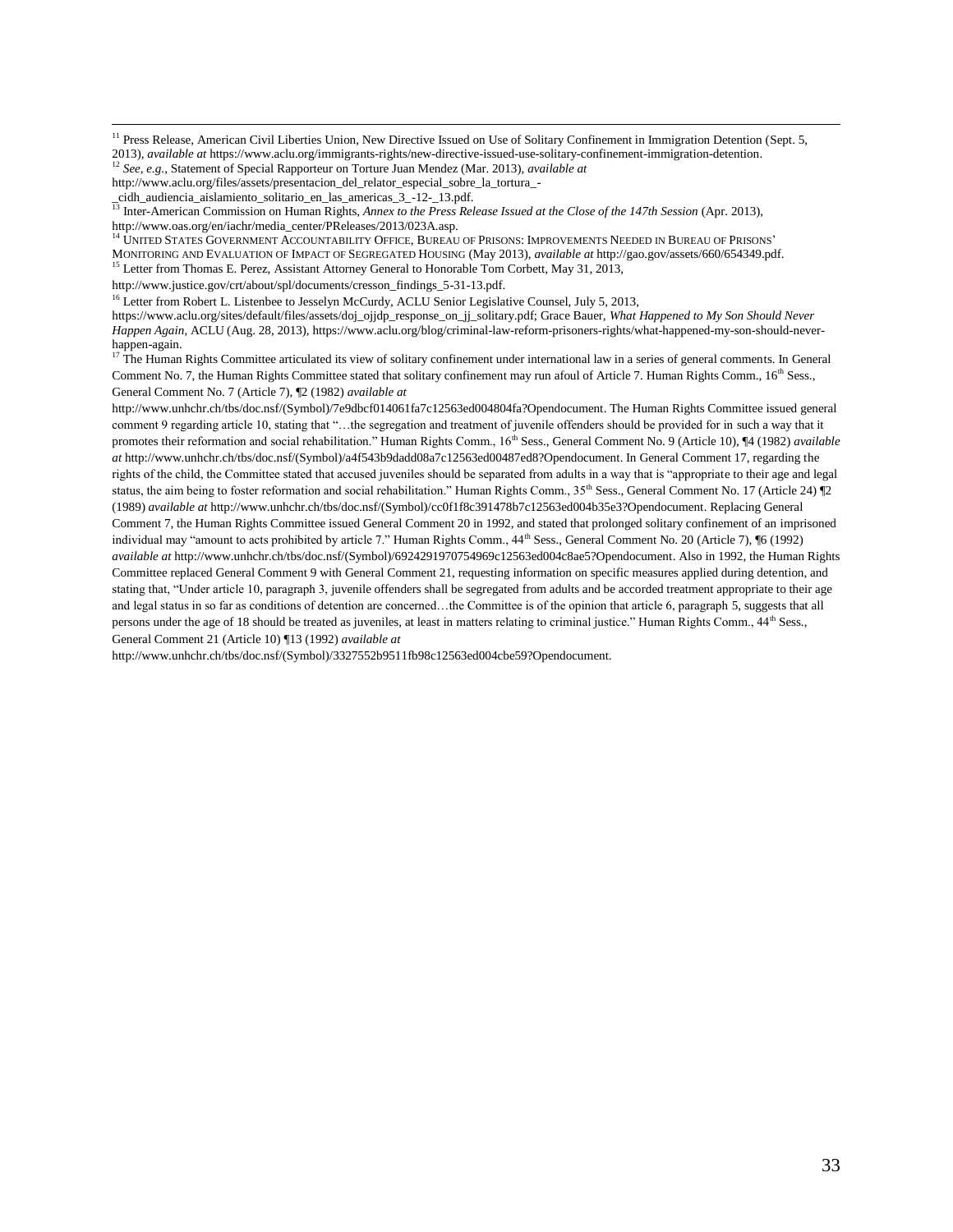## **The Death Penalty**

### <span id="page-34-0"></span>I. **Issue Summary**

Since 1976, when the modern death penalty era began in this country,<sup>1</sup> 1,340 people have been executed.<sup>2</sup> As of January 2013, there were 3,125 people awaiting execution across the country.<sup>3</sup> The U.S. death penalty system in 32 states, the federal system, and the military violates international law and raises serious concerns regarding the United States' international legal obligations under the ICCPR.

There continue to be positive developments regarding the death penalty in the United States. The number of new death sentences continues to drop, and on May 2, 2013, Maryland became the sixth state in six years to repeal the death penalty. Three other states – Delaware, Nebraska, and Colorado – came very close to repeal this year. Two state governors issued unexpected reprieves from executions for death row prisoners, including the governor of Oregon and the governor of Colorado. Other governors, in Arkansas, Kentucky, and Ohio, including some Republicans, have expressed deep concerns about implementation of capital punishment.

Despite these positive signs, the U.S. death penalty system remains fraught with problems, as addressed in detail in the ACLU List of Issues Submission from December 10,  $2012<sup>4</sup>$  and with respect to the U.S. government's replies to the Human Rights Committee's questions, which will be addressed more fully below.

## II. **Relevant Questions in the Human Rights Committee's List of Issues**

- *6) Please provide information on:*
	- *a. Death sentences imposed, the number of executions carried out, the grounds for each conviction and sentence, the age of the offenders at the time of committing the crime, and their ethnic origin;*
	- *b. Whether the death penalty has been imposed on people with mental or intellectual disabilities since the 2002 Supreme Court ruling in Atkins v. Virginia exempting people with "mental retardation" from the death penalty;*
	- *c. Steps taken to guarantee access to federal review of state court death penalty convictions, in the light of the drastic limits imposed by the Antiterrorism and Effective Death Penalty Act of 1996 and the USA Patriot Improvement and Reauthorization Act of 2005 on the availability of federal habeas corpus relief for defendants sentenced to death;*
	- *d. Steps taken to ensure that the death penalty is not imposed on the innocent;*
	- *e. Steps taken to improve criminal defence programmes and legal representation for indigent persons in capital cases, including in Alabama and Texas, as well as civil proceedings, in particular for defendants belonging to racial, ethnic and national minorities.*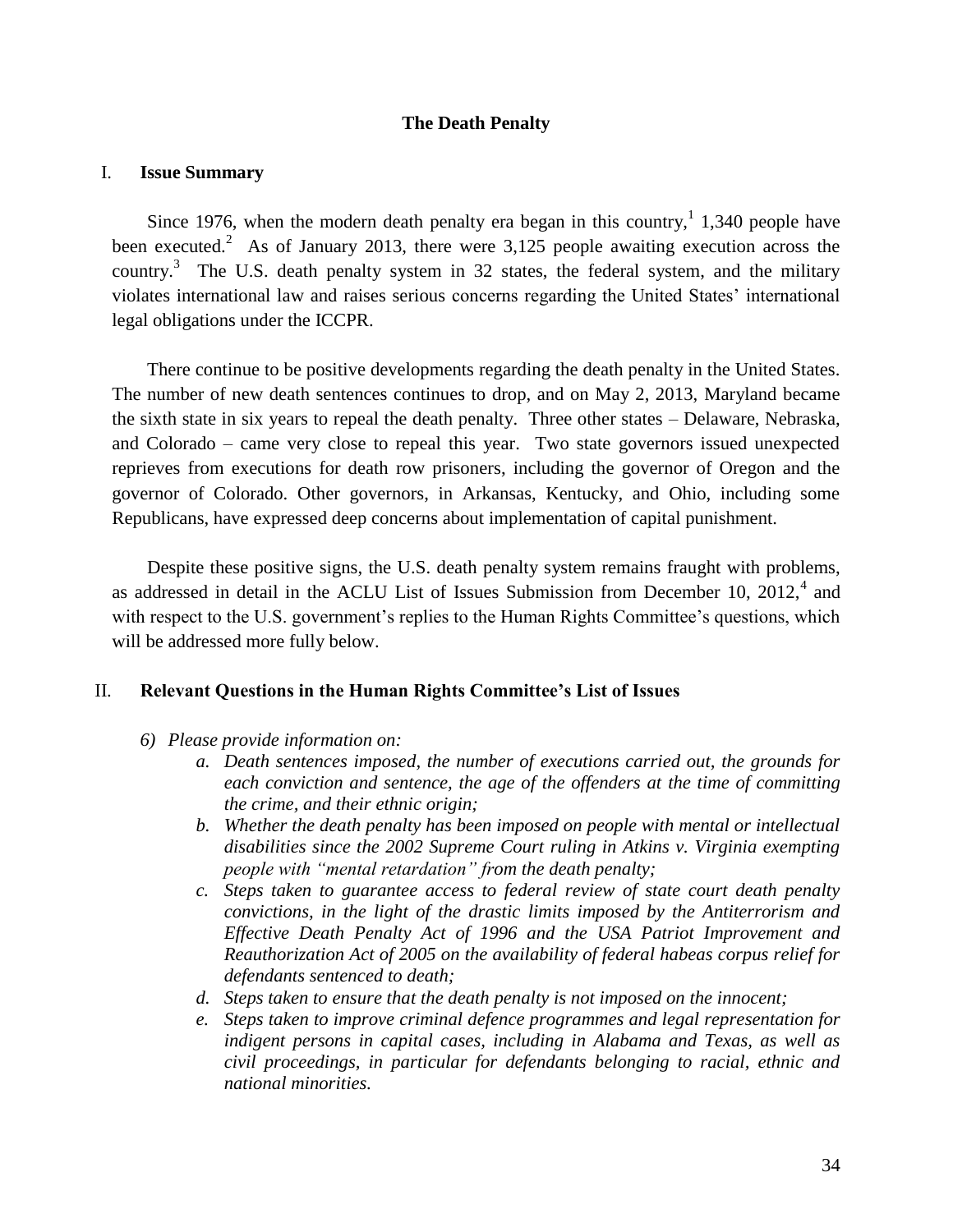#### III. **U.S. Government Response**

While the death penalty is practiced primarily at the state level, the federal government continues to retain the penalty and fails to do its share to rid the country of this reviled punishment. For example, the federal government could issue a moratorium on all federal executions. It could also take interim actions to minimize the widespread problems in the imposition of the penalty, especially with regard to access to effective counsel and racial disparities in the system. As discussed below, the U.S. response leaves out vital information pertinent to the application of the death penalty in the United States.

*Issue 8(a).* The death penalty continues to be applied arbitrarily and disproportionately in the United States. Among thousands of potentially eligible cases, only a handful of those convicted are sentenced to death; worse, the factors that determine who is sentenced to death are based less on the law and facts of a case and more on race, class, and geography. The U.S. government offers outdated numbers from 2010 in its report. Current numbers confirm that the death penalty continues to be disproportionately imposed against people of color. As of January 1, 2013, 42% of defendants under sentence of death were Black/African-American, and 43% were white.<sup>5</sup> In light of these numbers, and substantial evidence that death sentences and executions are carried out in a racially biased manner, the U.S. government should at the very least fulfill its commitment during the UPR process to study racial disparities in the death penalty system.

*Issue 8(b).* The U.S. government's response that no mentally retarded defendants have been executed since the Supreme Court's ruling in *Atkins v. Virginia* ignores clear evidence to the contrary. The intellectually disabled continue to be sentenced to death and executed in the United States, despite the *Atkins* decision.<sup>6</sup> Although the Court in *Atkins* required all capital jurisdictions to permanently and completely exempt the intellectually disabled, it left procedures for determining intellectual disability up to the states. But some states, looking often to stereotypes of persons with mental retardation, and disregarding established science, apply exclusion criteria that deviate from and are more restrictive than the accepted scientific and clinical definitions. These state deviations have the effect of excluding from *Atkins*'s reach some individuals who plainly fall within the class it protects.

The State of Texas executed Marvin Wilson on August 7, 2012. Wilson had an I.Q. of 61 and there was abundant evidence that he was mentally retarded.<sup>7</sup> Nevertheless, Texas justified the execution by finding that Wilson did not meet the judge-made, non-scientific "definition" established by its highest criminal court in *Ex parte Briseno* (2004).<sup>8</sup>

Like Texas, the State of Florida also does not follow the clinical definition of mental retardation, and thwarts *Atkins* in another way – by strictly requiring an IQ score of 70 or below.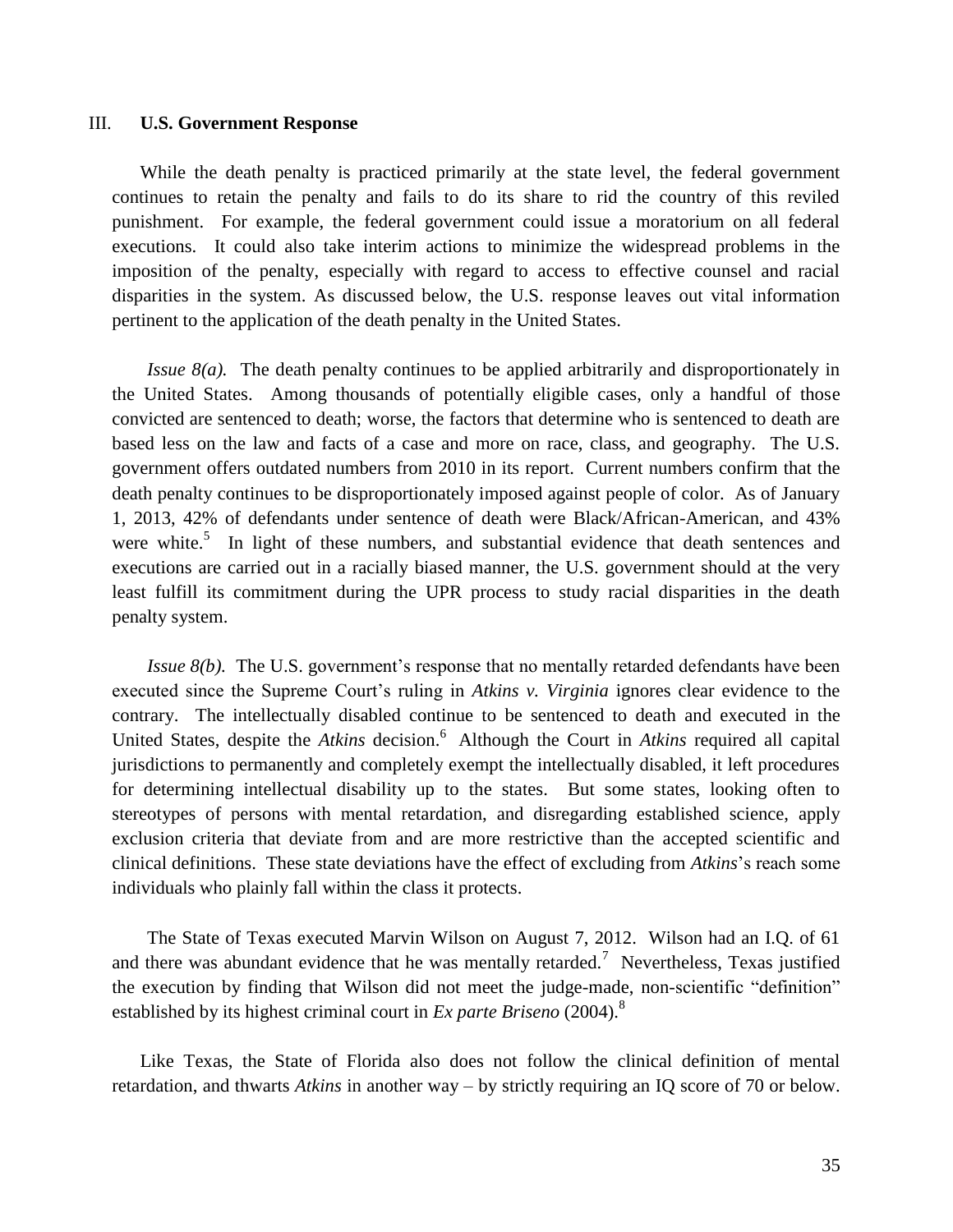This, too, is based on a troubling misapplication of the clinical guidelines. A recent study showed that half of all losing *Atkins* claims in Florida were cases where the claimant did not have a score below 70, but had otherwise been deemed mentally retarded, and in half of those cases, the state's strict cutoff at 70 determined the outcome.<sup>9</sup> Like Texas's adaptive-strength focus, Florida's unscientific IQ cut-off permits unconstitutional executions.

These troubling practices exist in other death penalty states as well. Alabama executed Holly Wood on September 8, 2010, despite strong evidence that he was mentally retarded,  $10^{\circ}$  and Georgia death row prisoner Warren Hill has come dangerously close to execution on a number of occasions, though every expert who has evaluated him agrees that he is intellectually disabled and ineligible for the death penalty under *Atkins*.<sup>11</sup> Georgia is also the only state in the country in which capital defendants must prove mental retardation beyond a reasonable doubt, the strictest burden of proof in the criminal justice system.

*Issue 8(c).* The U.S. government has taken no steps to improve access to federal review of state court death penalty convictions. The Antiterrorism and Effective Death Penalty Act of 1996 and the USA Patriot Improvement and Reauthorization Act of 2005, as well as numerous decisions interpreting those acts from the United States Supreme Court, continue to drastically limit the availability of federal habeas corpus relief for condemned prisoners. As a result, defendants who are later able to present evidence establishing their innocence or who have suffered serious constitutional violations, such as inadequate defense counsel, racially discriminatory jury selection, and the suppression of exculpatory evidence by the prosecution have been left without judicial recourse. Nor has Congress acted to implement the *Avena* decision of the ICJ.<sup>12</sup> Moreover, the Supreme Court declined the stay of execution and application for writ of habeas corpus in the absence of implementing legislation.<sup>13</sup> Restrictions on federal habeas continue to block meaningful remedies for violations of condemned inmates' consular rights under the Vienna Convention on Consular Relations (VCCR).

*Issue 8(d).* Despite some of the protections cited by the U.S. Government in its response, the safeguards in place are obviously not working. The number of people exonerated from death row across the United States continues to climb. Since 1973, 142 innocent people have now been released from death row.<sup>14</sup> Still many others have been released from death row after their guilt for the capital offense was put in doubt, though they have not been exonerated completely.<sup>15</sup> Tragically, not all innocent people have escaped execution.<sup>16</sup> No federal agency or body has been tasked with identifying the causes of so many wrongful convictions in capital cases.

While the government notes that federal capital defendants have a conditional right to postconviction DNA testing, this right is not absolute, and many states do not guarantee capital defendants the right to post-conviction DNA testing.<sup>17</sup> For instance, the State of Mississippi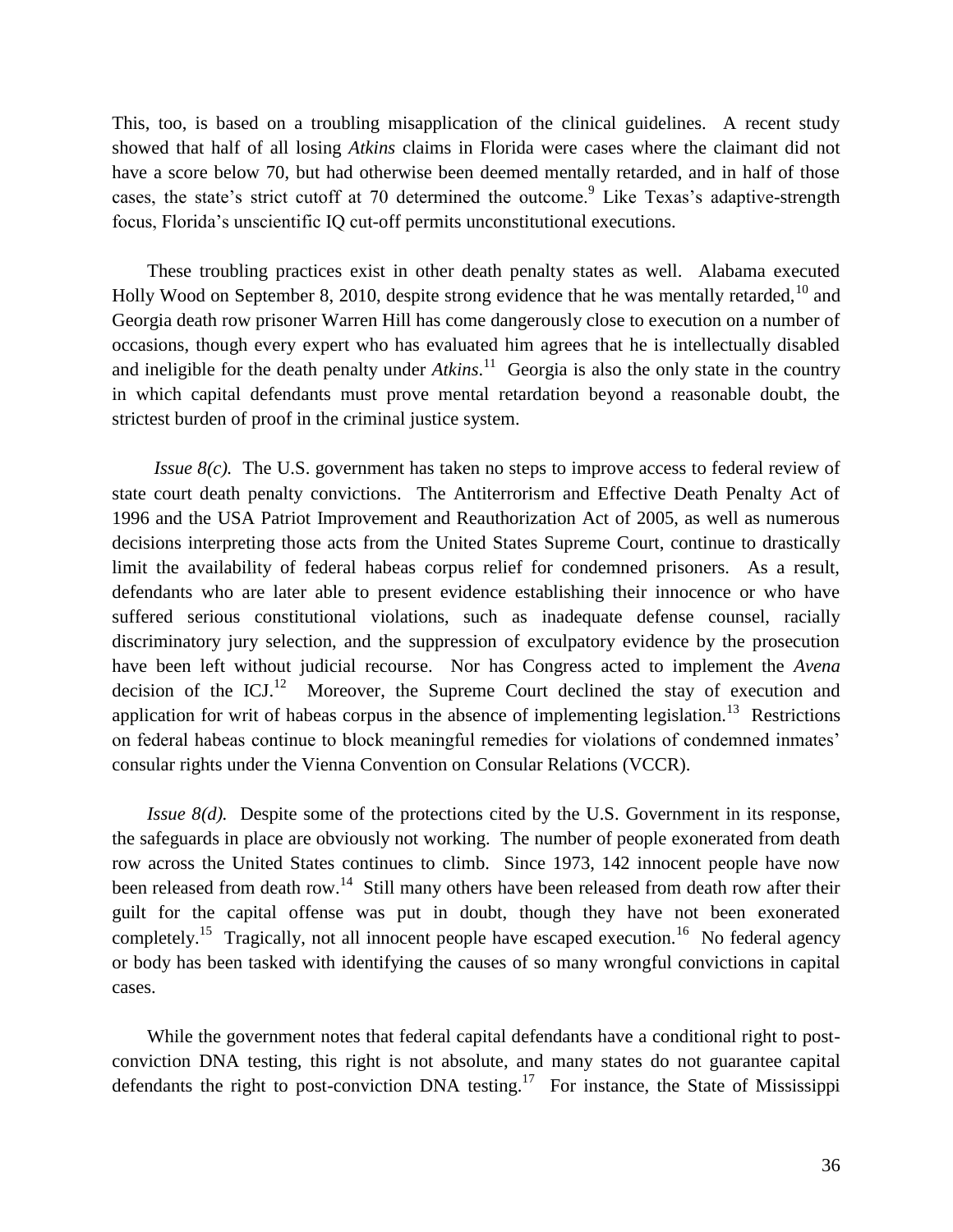came dangerously close to executing Willie Manning, without giving him the opportunity to conduct DNA testing of critical evidence in his case, even though the Federal Bureau of Investigation supported the testing. Fortunately, at the last minute, his execution was stayed by the Mississippi Supreme Court, though Manning remains on Mississippi's death row.<sup>18</sup>

*Issue 8(e).* While the federal government has provided some resources to improve capital defense programs across the country as noted in its reply, these resources still fall far short of what is necessary for competent and constitutional representation in capital cases. There remains a huge disparity between the modest grants to capital defenders and the amounts provided by the federal government to state law enforcement and prosecutors. The situation is worsened under the current federal sequester, which is disproportionately affecting defense resources for indigent clients, while leaving prosecutors and law enforcement relatively untouched.<sup>19</sup> The federal government should commit to increased funding to indigent defense systems.

## IV. **Recommended Questions**

- 1. What progress, if any, has the United States made to fulfill its UPR commitment to study the racial disparities of the death penalty?
- 2. What steps is the United States taking to ensure that the death penalty is not imposed disproportionately based on race, geography, and socioeconomic status?
- 3. What precautions will the United States take to ensure that it will not continue to impose the death penalty against and execute the innocent? The intellectually disabled? The severely mentally ill?

## V. **Suggested Recommendations**

- 1. The U.S. should impose a moratorium on all federal death penalty trials as well as executions.
- 2. The federal government should fulfill its commitment in the UPR process to study the racial disparities of the death penalty and fully implement the recommendations of the Special Rapporteur on extrajudicial, summary, or arbitrary executions.<sup>20</sup>
- 3. Congress should amend the habeas-related provisions of the Antiterrorism and Effective Death Penalty Act of 1996 (AEDPA) so that federal courts are more accessible to prisoners asserting claims of constitutional violations.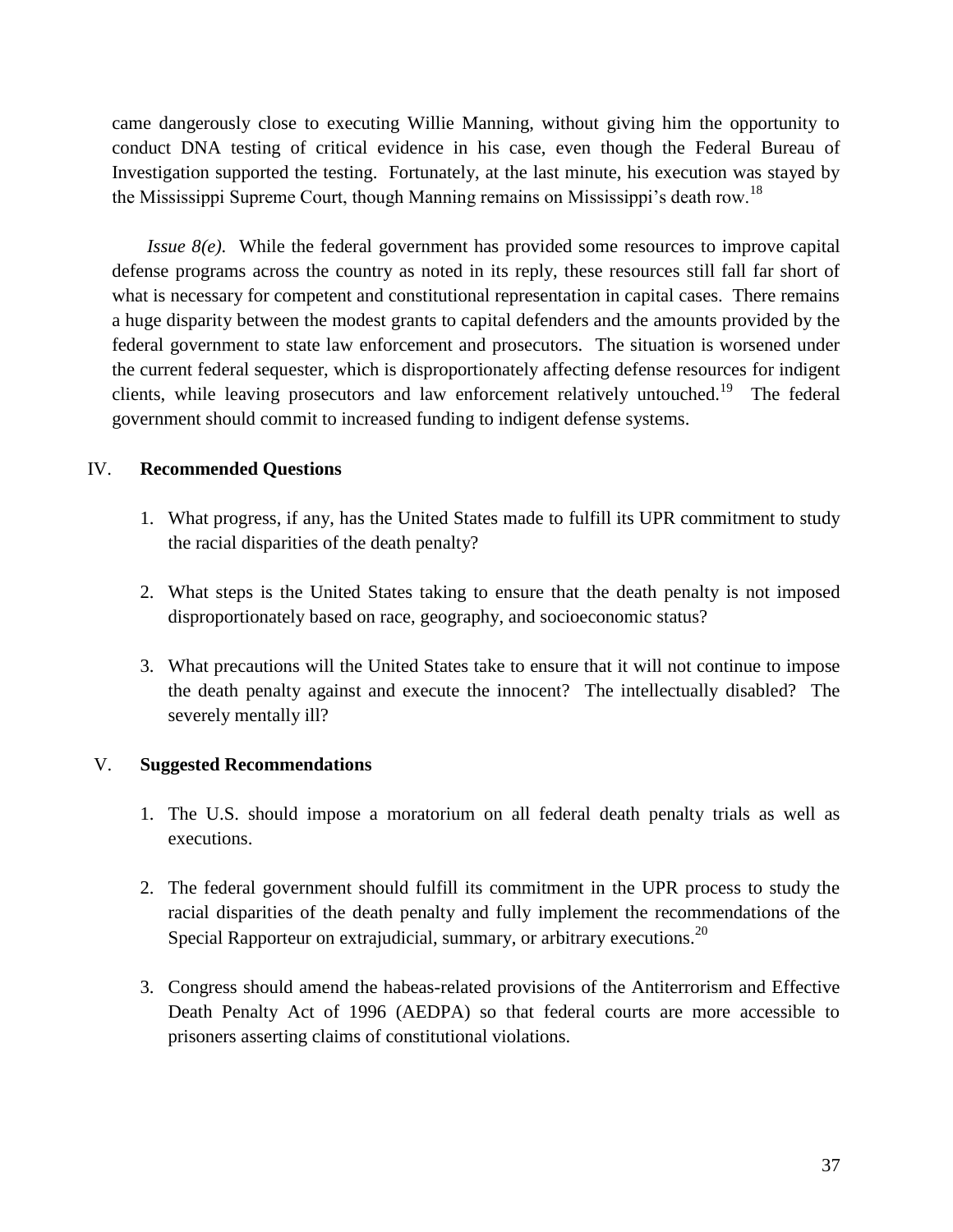- 4. The U.S. should create and adequately fund state defender organizations that are independent of the judiciary and that have sufficient resources to provide quality representation to indigent capital defendants at the trial, appeal, and post-conviction levels. States must ensure that capital defense lawyers have adequate time, compensation, and resources for their work on each case to ensure the enhanced fair trial rights guaranteed under the ICCPR are protected for each individual threatened with a death sentence.
- 5. Congress should implement the *Avena* decision by passing appropriate legislation.

[http://www.deathpenaltyinfo.org/executions-year.](http://www.deathpenaltyinfo.org/executions-year) 

 $\overline{\phantom{a}}$ 

[http://www.thedailybeast.com/articles/2010/09/08/holly-wood-death-rows-mentally-retarded-inmate.html.](http://www.thedailybeast.com/articles/2010/09/08/holly-wood-death-rows-mentally-retarded-inmate.html) 

<sup>11</sup> Ed Pilkinton, *Georgia court blocks Warren Hill execution as state acquires new drugs*, THE GUARDIAN, July 18, 2013, *available at*

[http://www.theguardian.com/world/2013/jul/18/georgia-blocks-warren-hill-execution-new-drugs.](http://www.theguardian.com/world/2013/jul/18/georgia-blocks-warren-hill-execution-new-drugs)

<sup>12</sup> Avena and Other Mexican Nationals (Mexico v. U.S.), 2004 I.C.J. 12 (Mar. 31).

<sup>13</sup> *Leal Garcia v. Texas*, 654 U.S. \_\_ (2011).

<sup>15</sup> *Partial Innocence – Conviction Reduced*, DEATH PENALTY INFORMATION CENTER (last visited Sept. 9, 2013),

[http://www.deathpenaltyinfo.org/additional-innocence-information#Released.](http://www.deathpenaltyinfo.org/additional-innocence-information#Released) 

<sup>16</sup> Executed but Possibly Innocent, DEATH PENALTY INFORMATION CENTER (last visited Sept. 9, 2013),

<sup>17</sup> See Access to Post-Conviction DNA Testing, INNOCENCE PROJECT (last visited Sept. 9, 2013),

[http://www.innocenceproject.org/Content/Access\\_To\\_PostConviction\\_DNA\\_Testing.php.](http://www.innocenceproject.org/Content/Access_To_PostConviction_DNA_Testing.php) 

<sup>18</sup> *Manning v. State*, No. 95-DP-00066-SCT (Miss. 2013).

<sup>19</sup> See, e.g., Michael S. Nachmanoff, *Sequestration Threatens to Eviscerate Federal Public Defenders*, THE HILL, (July 23, 2013, 2:00 PM), *available at* [http://thehill.com/blogs/congress-blog/judicial/312659-sequestration-threatens-to-eviscerate-federal-public-defenders;](http://thehill.com/blogs/congress-blog/judicial/312659-sequestration-threatens-to-eviscerate-federal-public-defenders) Ryan J. Reilly, *Federal Public Defender Sequester Cuts Slammed As 'Ill-Conceived'*, (July 23, 2013, 2:35 PM), *available at*  [http://www.huffingtonpost.com/2013/07/23/federal-public-defender-sequestration-cuts\\_n\\_3640783.html.](http://www.huffingtonpost.com/2013/07/23/federal-public-defender-sequestration-cuts_n_3640783.html)

<sup>20</sup> Special Rapporteur on extrajudicial, summary, or arbitrary executions, *Follow-up to country recommendations—United States of America*, U.N. Doc. A/HRC/20/22/Add.3 (Mar. 30, 2012) (by Christof Heyns); Special Rapporteur on extrajudicial, summary, or arbitrary executions, *Addendum – Mission to the United States of America*, U.N. Doc. A/HRC/112/Add.5 (May 28, 2009) (by Philip Alston).

<sup>1</sup> *Gregg v. Georgia*, 428 U.S. 153 (1976); *Proffitt v. Florida*, 428 U.S. 242 (1976); *Jurek v. Texas*, 428 U.S. 262 (1976); *Woodson v. North Carolina*, 428 U.S. 280 (1976); *Roberts v. Louisiana*, 428 U.S. 325 (1976).

<sup>2</sup> As of July 26, 2013. *Executions by Year Since 1976*, DEATH PENALTY INFORMATION CENTER (last visited Sept. 9, 2013),

<sup>3</sup> NAACP LEGAL DEFENSE AND EDUCATIONAL FUND, DEATH ROW U.S.A. (Winter 2013), *available at*

[http://www.naacpldf.org/files/publications/DRUSA\\_Winter\\_2013.pdf.](http://www.naacpldf.org/files/publications/DRUSA_Winter_2013.pdf)

<sup>4</sup> ACLU Suggested List of Issues to U.N. Country Report Task Force on U.S. Compliance with the International Covenant on Civil and Political Rights (Dec. 10, 2012), *available at* [https://www.aclu.org/human-rights/aclu-suggested-list-issues-un-country-report-task-force-us-compliance](https://www.aclu.org/human-rights/aclu-suggested-list-issues-un-country-report-task-force-us-compliance-international)[international.](https://www.aclu.org/human-rights/aclu-suggested-list-issues-un-country-report-task-force-us-compliance-international) 

<sup>5</sup> DEATH ROW U.S.A., *supra* note 3.

<sup>6</sup> *See generally* John Blume, *Of Atkins and Men: Deviations from Clinical Definitions of Mental Retardation*, 18 CORNELL J. L. & PUB. POL'Y 689 (2009); John Blume, *An Empirical Look at Atkins v. Virginia and its Application in Capital Cases*, 76 TENN. L. REV. 625 (2009). <sup>7</sup> Editorial, *Mentally Retarded and on Death Row*, N.Y. TIMES (Aug. 3, 2012), *available at* 

[http://www.nytimes.com/2012/08/04/opinion/mentally-retarded-and-on-death-row.html?\\_r=2&.](http://www.nytimes.com/2012/08/04/opinion/mentally-retarded-and-on-death-row.html?_r=2&) 

<sup>8</sup> *Ex Parte Briseno*, 135 S.W. 3d 1 (Tex. Crim. App. 2004).

<sup>9</sup> John Blume, *An Empirical Look at Atkins*, *supra* note 6.

<sup>10</sup> Brendan Kirby, *Alabama's Shameful Execution*, THE DAILY BEAST (Sept. 8, 2010), *available at* 

<sup>&</sup>lt;sup>14</sup> The Innocence List, DEATH PENALTY INFORMATION CENTER (last visited Sept. 9, 2013)[, http://www.deathpenaltyinfo.org/innocence-list-those](http://www.deathpenaltyinfo.org/innocence-list-those-freed-death-row)[freed-death-row.](http://www.deathpenaltyinfo.org/innocence-list-those-freed-death-row) 

http://www.deathpenaltyinfo.org/executed-possibly-innocent. *See also, e.g.*, James Liebman et al., *Anatomy of an Execution, Los Tocayos Carlos*, 43 COLUMN. HUM. RTS. L. REV. 711 (2012), *available at* [http://www3.law.columbia.edu/hrlr/ltc/.](http://www3.law.columbia.edu/hrlr/ltc/)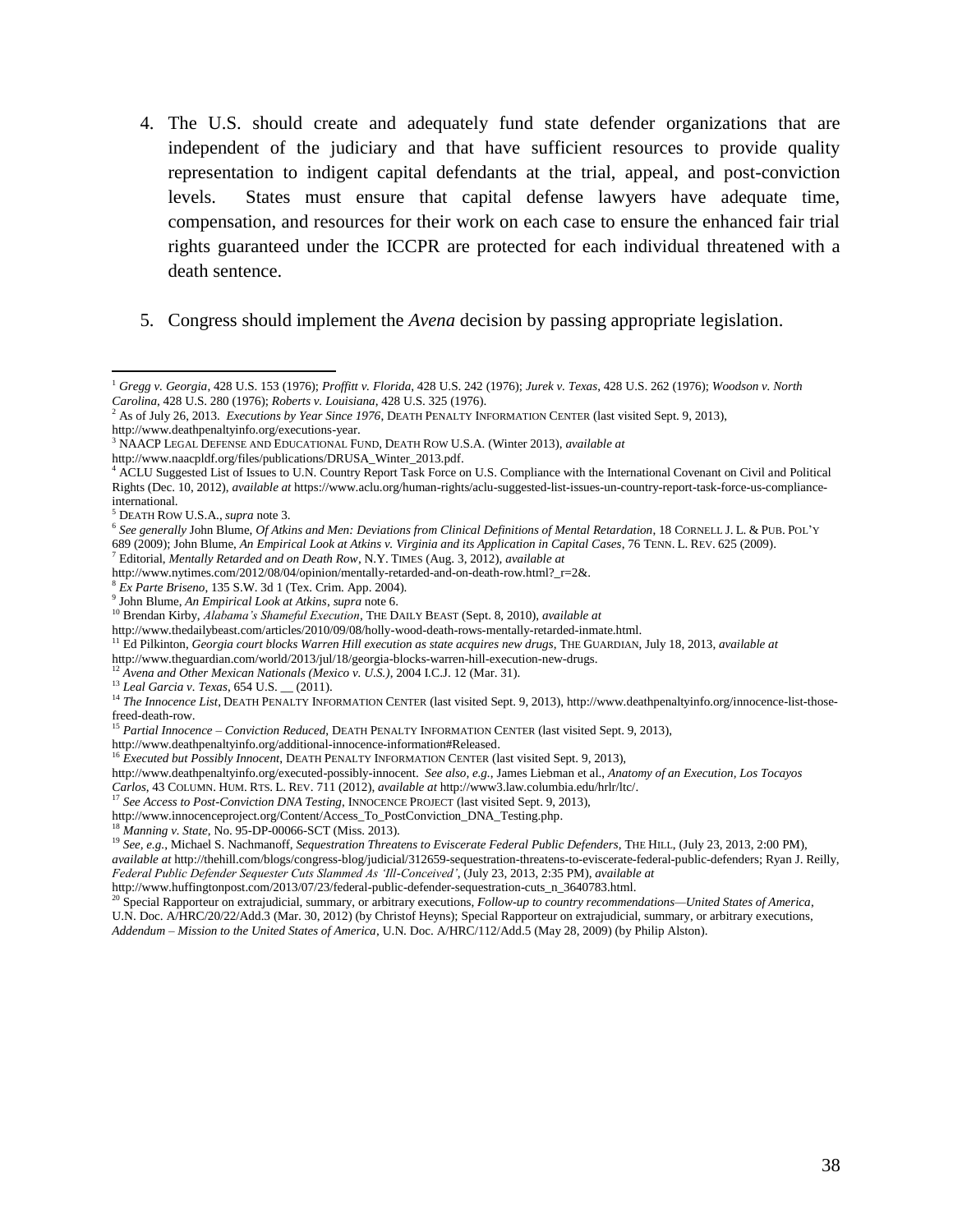#### **Accountability for Torture and Abuse during the Bush Administration**

### <span id="page-39-0"></span>I. **Issue Summary**

Definitive evidence has come to light that Bush Administration officials committed serious crimes under U.S. and international law by authorizing the torture and cruel, inhuman or degrading treatment of detainees in U.S. custody. A Senate Select Committee on Intelligence investigation into the CIA's interrogation and detention program led the Chairwoman to conclude that the "coercive and abusive treatment of detainees in U.S. custody was far more systematic and widespread than we thought."<sup>1</sup> Although the current Administration has rightly disavowed torture, it has shielded former senior government officials who authorized torture and abuse from accountability, civil liability, and public scrutiny.

To date, no senior government official responsible for the creation and implementation of the Bush Administration's torture program has been charged with a crime. While a series of courts-martial were ordered against low-ranking soldiers for alleged abuses against detainees in U.S. custody, there have been no prosecutions of higher-ranking members of the military. Furthermore, in August 2012, the U.S. Attorney General closed the last two open criminal inquiries into abusive interrogations by CIA officials, meaning that not a single CIA official will be prosecuted in federal courts for the abuse, torture, and even death that took place at the hands of CIA officers and contractors. To the contrary, some architects of the torture program have received official honors for their work in government, or have been appointed to more prominent government positions.

Moreover, by invoking immunity doctrines and an over-expansive interpretation of the "state secrets" privilege, the U.S. government has sought to end civil lawsuits brought by torture victims seeking redress under the U.S. Constitution and international law, and the courts have deferred to those arguments. In June 2012, for example, the U.S. Supreme Court refused to review a lower court's dismissal of a civil damages lawsuit against senior Bush Administration officials for their roles in the unlawful detention and torture of U.S. citizen Jose Padilla.<sup>2</sup> As a result of jurisdictional and immunity doctrines, not a single victim of the Bush Administration's torture regime has received his day in a U.S. court, and torture survivors have been denied recognition as victims of illegal U.S. government policies and practices, compensation for their injuries, and even the opportunity to present their cases.

With domestic avenues for relief closed, a number of victims of U.S. torture and abuse have filed petitions against the United States with the Inter-American Commission on Human Rights.<sup>3</sup> The government has yet to respond to any of the petitions, including one filed over five years ago.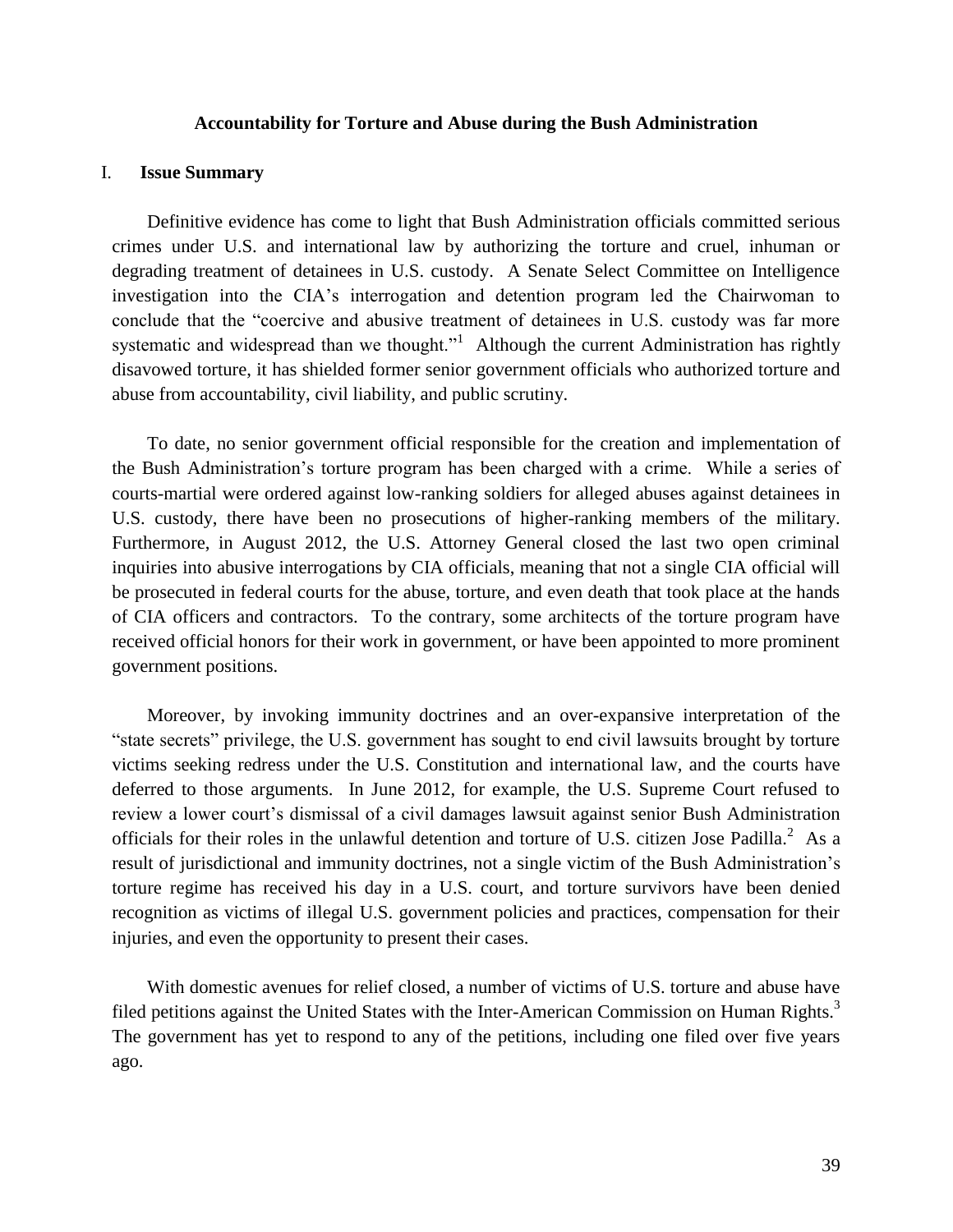Finally, the U.S. government continues to withhold from the public key documents relating to the CIA's rendition, detention, and interrogation program. Chief among them is a 6,000-page report of the Senate Select Committee on Intelligence, which, according to the Chairwoman of the Committee, is "a comprehensive review of the CIA's detention program that includes details of each detainee in CIA custody, the conditions under which they were detained, [and] how they were interrogated."<sup>4</sup> The Chairwoman recently stated her intent to seek the declassification and release of at least the 300-page executive summary of the report; however, neither the report nor the CIA's recently submitted response to it is yet public.<sup>5</sup> These violations were addressed in detail in the ACLU List of Issues Submission from December 10, 2012.<sup>6</sup>

### II. **Relevant Questions in the Human Rights Committee's List of Issues**

### *11) Please provide information on:*

- *a. Whether the State party has instigated independent investigations into cases of torture or cruel, inhuman or degrading treatment or punishment of detainees in United States custody outside its territory. Please clarify whether those responsible have been prosecuted and sanctioned, and whether the State party has prosecuted former senior government and military officials who have authorized such torture and abuse;*
- *b. Whether the State party deems so-called "enhanced interrogation techniques", now prohibited by the State party, including "water boarding," to be in violation of article 7 of the Covenant. Please provide information on whether the State party has taken steps to prosecute officers, employees, members of the Armed Forces, or other agents of the Government of the United States, including private contractors, for having employed these techniques, and what is being done to prevent the use of such techniques in the future. Please also clarify whether remedies have been offered to victims of such techniques;*
- *c. The reasons for the absence of legislation explicitly prohibiting torture within the territory of the State party.*

#### III. **U.S. Government Response**

In the U.S. government replies to the list of issues, the U.S. stated that torture and cruel, inhuman or degrading treatment or punishment is prohibited at all times and that the U.S. armed forces promptly and independently investigate allegations of detainee mistreatment.<sup>7</sup> As an example, the U.S. cited the prosecution of a Central Intelligence Agency (CIA) contractor accused of assaulting a detainee in Afghanistan in  $2003$ .<sup>8</sup> However, despite credible evidence of the widespread and systemic use of torture by U.S. officials, no other prosecutions have been initiated. As the U.S. replies note, in 2012, the Attorney General closed any further investigation into detainee abuse. In its replies, the U.S. also fails to acknowledge its use of jurisdictional and immunity doctrines to prevent victims and survivors of U.S. forced disappearance, torture and cruel, inhuman or degrading treatment from accessing civil redress in U.S. courts and its failure to respond to petitions by the ACLU and others seeking redress for these unlawful acts before the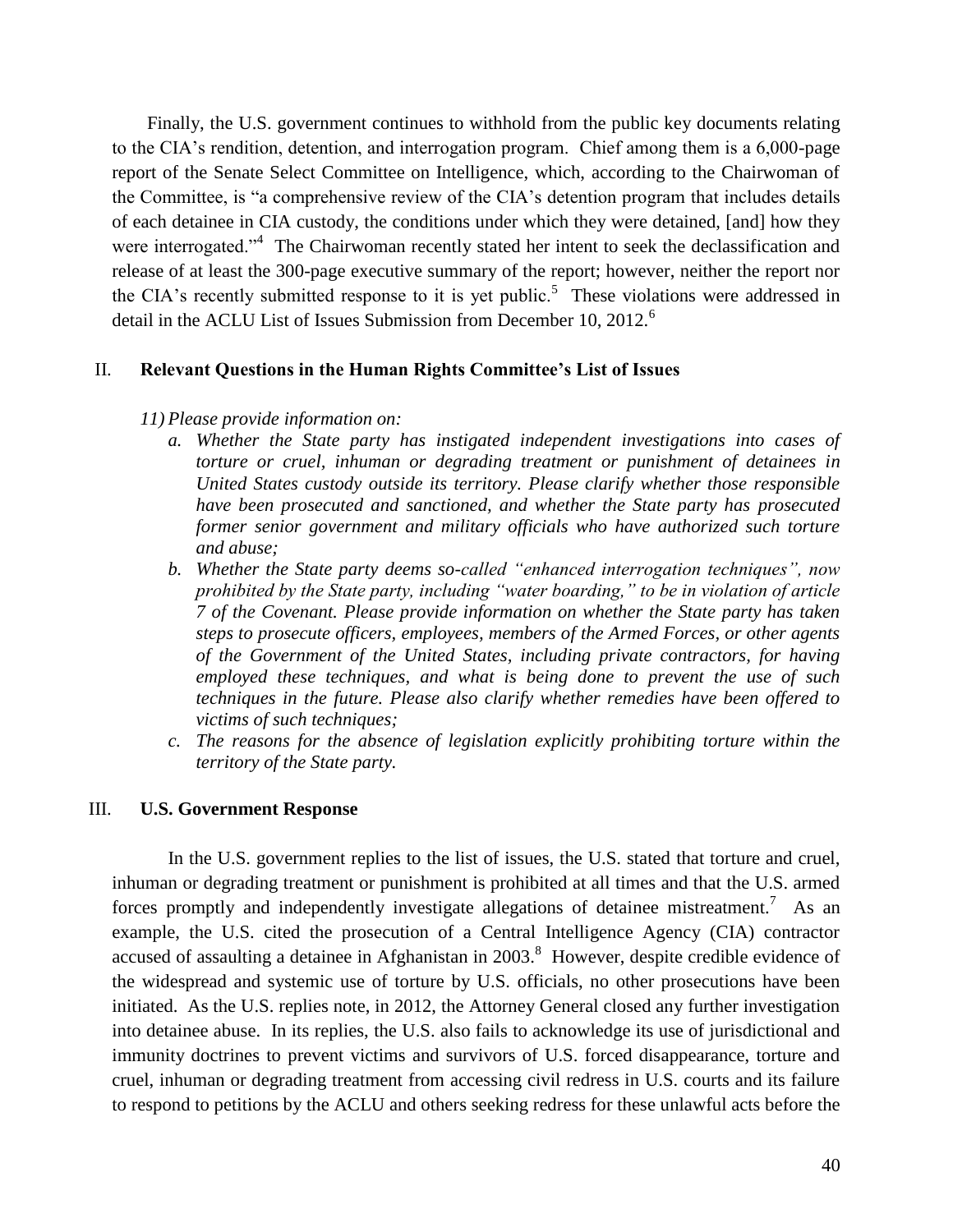Inter-American Commission on Human Rights. Finally, the U.S replies do not address its failure to publicly disclose the results of the Senate Select Committee on Intelligence investigation—as well as the CIA's response to that investigation—into the role of the CIA in the use of torture and abuse.

# IV. **Recommended Questions**

- 1. What measures have been taken to comprehensively and effectively investigate and, when warranted by the evidence, prosecute the torture and cruel, inhuman or degrading treatment of detainees in U.S. custody since September 11, 2001?
- 2. Despite well-documented and credible evidence of the deliberate and widespread use of torture and other illegal abuse during the Bush Administration, the U.S. did not criminally prosecute any senior government official responsible for the creation and implementation of the Bush Administration's torture program and has closed the last two open criminal inquiries into torture and other abuses by CIA officials. How does the persistent failure to ensure accountability for torture and other abuses reconcile with the U.S. government's obligations under ratified treaties and other international laws to investigate and, when warranted, prosecute civilian and military leaders who ordered and approved the use of torture?
- 3. Given the U.S. government officials' practice of securing the dismissal of civil suits brought by torture victims by asserting the state secrets privilege and claiming effective immunity from suit, what actions are the State Party taking to ensure that torture victims are ensured effective remedies for their mistreatment? What measures have been taken by each branch of the U.S. government—the executive branch, Congress, and the federal courts—to ensure full transparency regarding the use of torture during the Bush Administration?

# V. **Suggested Recommendations**

- 1. Congress should publicly disclose the results of its investigation—as well as the CIA's response to that investigation—into the role of the CIA in the use of torture and abuse, and Congress should investigate, and make public, the role of officials in the White House during the Bush Administration in authorizing or ordering the use of torture and abuse.
- 2. Congress should pass legislation that creates procedures to prevent the abuse of the state secrets privilege and to protect the rights of those seeking an opportunity to be heard, and potentially seek redress, through the U.S. court system.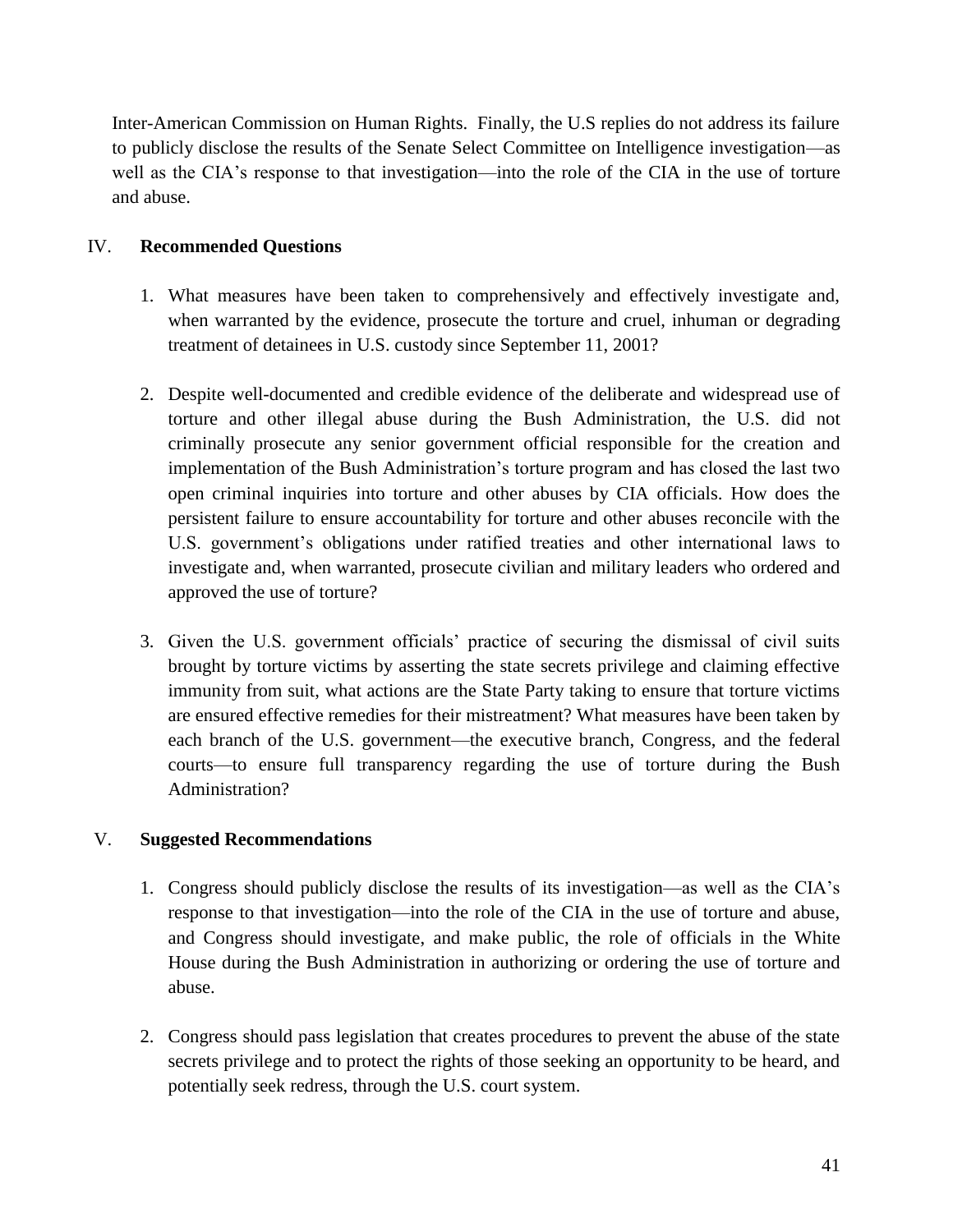- 3. The U.S. government should release critical documentation of torture and other abusive forms of treatment sought under the Freedom of Information Act (FOIA).
- 4. The U.S. should establish a fund for reparations to persons who were subjected to torture and other forms of cruel, inhuman or degrading treatment while held under U.S. custody or control.

 1 Scott Shane, *Portrayal of C.I.A. Torture in Bin Laden Film Reopens a Debate*, N.Y. TIMES, Dec. 12, 2012, *available at*

[http://www.nytimes.com/2012/12/13/us/zero-dark-thirty-torture-scenesreopendebate.html?pagewanted=all.](http://www.nytimes.com/2012/12/13/us/zero-dark-thirty-torture-scenesreopendebate.html?pagewanted=all)

<sup>2</sup> Press Release, American Civil Liberties Union, Supreme Court Denies Request to Hear Torture Victim's Lawsuit (June 11, 2012), *available at* [https://www.aclu.org/national-security/supreme-court-denies-request-hear-american-torture-victims-lawsuit.](https://www.aclu.org/national-security/supreme-court-denies-request-hear-american-torture-victims-lawsuit)

<sup>3</sup> *See Jose Padilla and Estella Lebron v. United States*, Inter-Am. Comm'n H.R. (2012); *Thahe Mohammed Sabar and others v. United States*, P-417-12, Inter-Am. Comm'n H.R. (2012); *Binyam Mohamed and others v. United States*, Inter-Am. Comm'n H.R. (2011); *Khaled El Masri v. United States*, P-419-08, Inter-Am. Comm'n H.R. (2008).

<sup>4</sup> Press Release, Senator Dianne Feinstein, Feinstein Statement on CIA Detention, Interrogation Report (Dec. 13, 2012), *available at* [http://www.feinstein.senate.gov/public/index.cfm/2012/12/feinstein-statement-on-cia-detention-interrogation-report.](http://www.feinstein.senate.gov/public/index.cfm/2012/12/feinstein-statement-on-cia-detention-interrogation-report)

<sup>5</sup> *See* Mark Mazzetti & Scott Shane, *Senate and C.I.A. Spar over Secret Report on Interrogation Program*, N.Y. TIMES, July 19, 2013, *available at* [http://www.nytimes.com/2013/07/20/us/politics/senate-and-cia-spar-over-secret-report-on-interrogation-program.html?pagewanted=all.](http://www.nytimes.com/2013/07/20/us/politics/senate-and-cia-spar-over-secret-report-on-interrogation-program.html?pagewanted=all)

<sup>6</sup> ACLU Suggested List of Issues to U.N. Country Report Task Force on U.S. Compliance with the International Covenant on Civil and Political Rights (Dec. 10, 2012), *available at* [https://www.aclu.org/human-rights/aclu-suggested-list-issues-un-country-report-task-force-us-compliance](https://www.aclu.org/human-rights/aclu-suggested-list-issues-un-country-report-task-force-us-compliance-international)[international.](https://www.aclu.org/human-rights/aclu-suggested-list-issues-un-country-report-task-force-us-compliance-international) 

 $7$  United States Written Responses to Questions from the United Nations Human Rights Committee Concerning the Fourth Periodic Report of the United States on the International Covenant on Civil and Political Rights (ICCPR), ¶ 44 (July 3, 2013), *available at*

http://www.state.gov/j/drl/rls/212393.htm.

 $^{8}$  *Id.*, ¶ 46.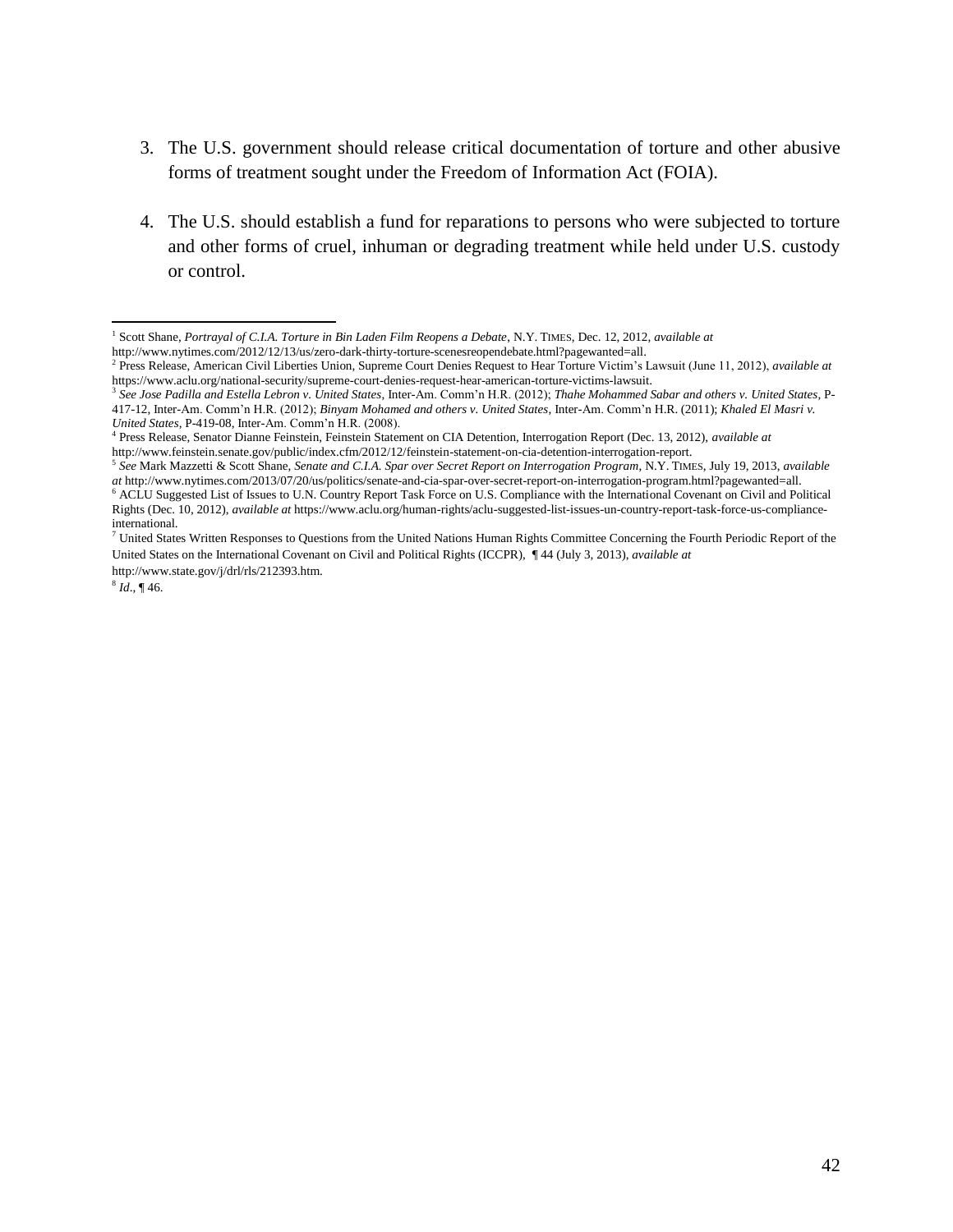### **Targeted Killings**

### <span id="page-43-0"></span>I. **Issue Summary**

Since our submission to the Committee in December  $2012$ , there have been a few positive developments with respect to long-overdue transparency concerning the United States' targeted killing program. As discussed below, however, many of these developments raise more questions than answers about the lawfulness of U.S. lethal force strikes abroad. Moreover, the United States is still keeping entirely secret from the American public and the international community basic information about lethal strikes—including the identity of targets and victims, numbers of casualties (including civilian bystanders), and the basis for strikes—and it is refusing to provide meaningful transparency and accountability in domestic courts.

On February 8, 2013, the United States officially released a white paper summarizing its claimed legal basis for the use of lethal force against a U.S. citizen abroad.<sup>2</sup> It did so after a leak of the same document days earlier.<sup>3</sup> On May 23, 2013, the government released a "Presidential" Policy Guidance" outlining the policy standards to which it would internally adhere when using lethal force outside active hostilities.<sup>4</sup> Under the new policy, the United States has said it will only use lethal force against "continuing, imminent" threats to the American people; previously, according to credible media reports, the United States had on occasion used lethal force against individuals who presented a threat not to the United States, but to the governments of states in which the killings were carried out. Importantly, the government clarified that it will apply its new, apparently more protective, rules regardless of the target's citizenship, eliminating a troubling distinction between citizens and non-citizens. In addition, President Obama announced in a speech at National Defense University that the U.S. government will only use lethal force when there is "near-certainty" that civilian bystanders will not be injured or killed.<sup>5</sup>

While these new policy pronouncements were an encouraging, though belated, move toward openness about U.S. government targeted killing policies, there are disturbing indications that little has changed in practice.

As an initial matter, the new rules remain highly opaque. Most basically, it is unclear how the U.S. government defines the "places of active hostilities" in which the new rules do *not* apply. And the rules do nothing to address the fundamental problem with U.S. targeted killing policy: the standards it is using violate international human rights law, which prohibits use of lethal force outside of armed conflict unless it is a last resort, used against a specific, concrete, and imminent threat. That concern is heightened by the U.S. government's novel interpretations of human rights law. For example, according to the white paper, the U.S. government claims the authority to use lethal force against an individual who constitutes a "continuing, imminent threat"—as the government defines "imminence," it need not even have clear evidence that the threat involves a concrete and known plot. If true, the government's elastic definition of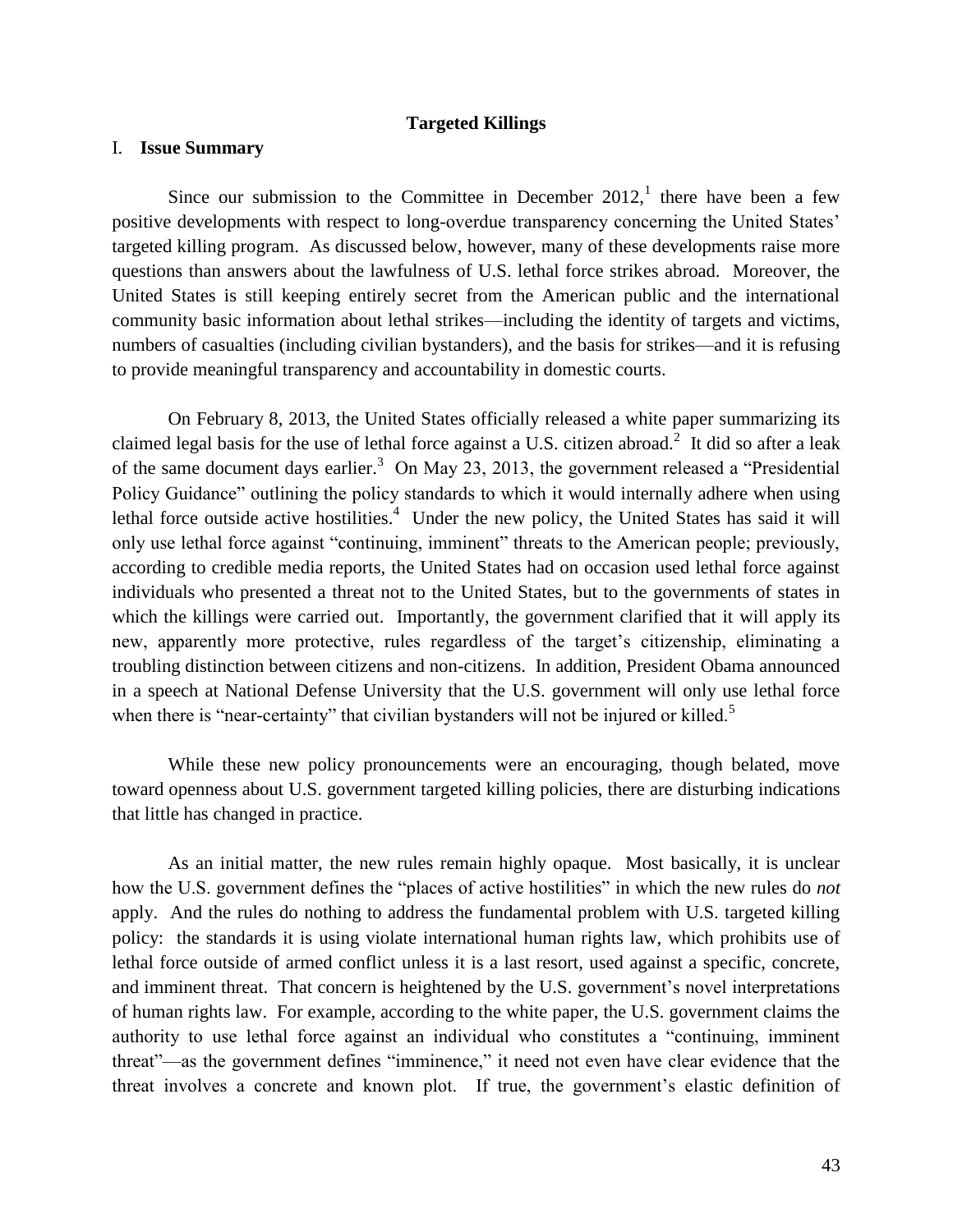"imminence" is a clear departure from international standards, and from plain English.<sup>6</sup> Additionally, though the Presidential Policy Guidance states that the government will conduct targeted killings only where capture is not feasible and no reasonable alternatives to the use of lethal force exist, the document contains no explanation of what those purported constraints mean in practice. In short, while we appreciate these efforts to explain U.S. government policy standards to the public, those explanations provoke more concerns and questions than provide answers, and do nothing to inspire confidence that the U.S. government is adhering to its international legal obligations.

Concern about the government's actual implementation of new policies was heightened when, just days after the Presidential Policy Guidance was released, officials confirmed that the government would continue to carry out so-called "signature strikes"—the targeting of unidentified individuals based on apparent behavioral patterns.<sup>7</sup> On its face, the Presidential Policy Guidance appeared to have constrained the practice of signature strikes. That the U.S. government carved out an exception to an apparent restriction so soon after it was announced calls into question the extent to which the government is relying on other loopholes in its own policy constraints.

## II. **Relevant Questions in the Human Rights Committee's List of Issues**

The use of so-called targeted killings by the U.S. outside recognized armed conflict remains a significant threat to the right to life and continues to result in violations of the ICCPR. The Committee has asked the U.S. Government to address the following question:

*10) Regarding the protection of life in armed conflict:*

*a. Please clarify how targeted killings conducted through drone attacks on the territory of other States, as well as collateral civilian casualties are in compliance with Covenant obligations. Please clarify how the State party ensures that such use of force fully complies with its obligation to protect life.* 

### III. **U.S. Government Response**

The U.S. government's response to the Committee emphasized that its targeted killing program is "consistent with all applicable . . . international law."<sup>8</sup> But the government's policy choices on their face deviate from stringent international legal requirements, and the government has thus far refused to make public the legal memoranda containing its analysis and interpretation of the legal constraints on the use of lethal force. Perhaps most problematically, the Presidential Policy Guidance - which is invoked in the U.S. replies to the Committee's list of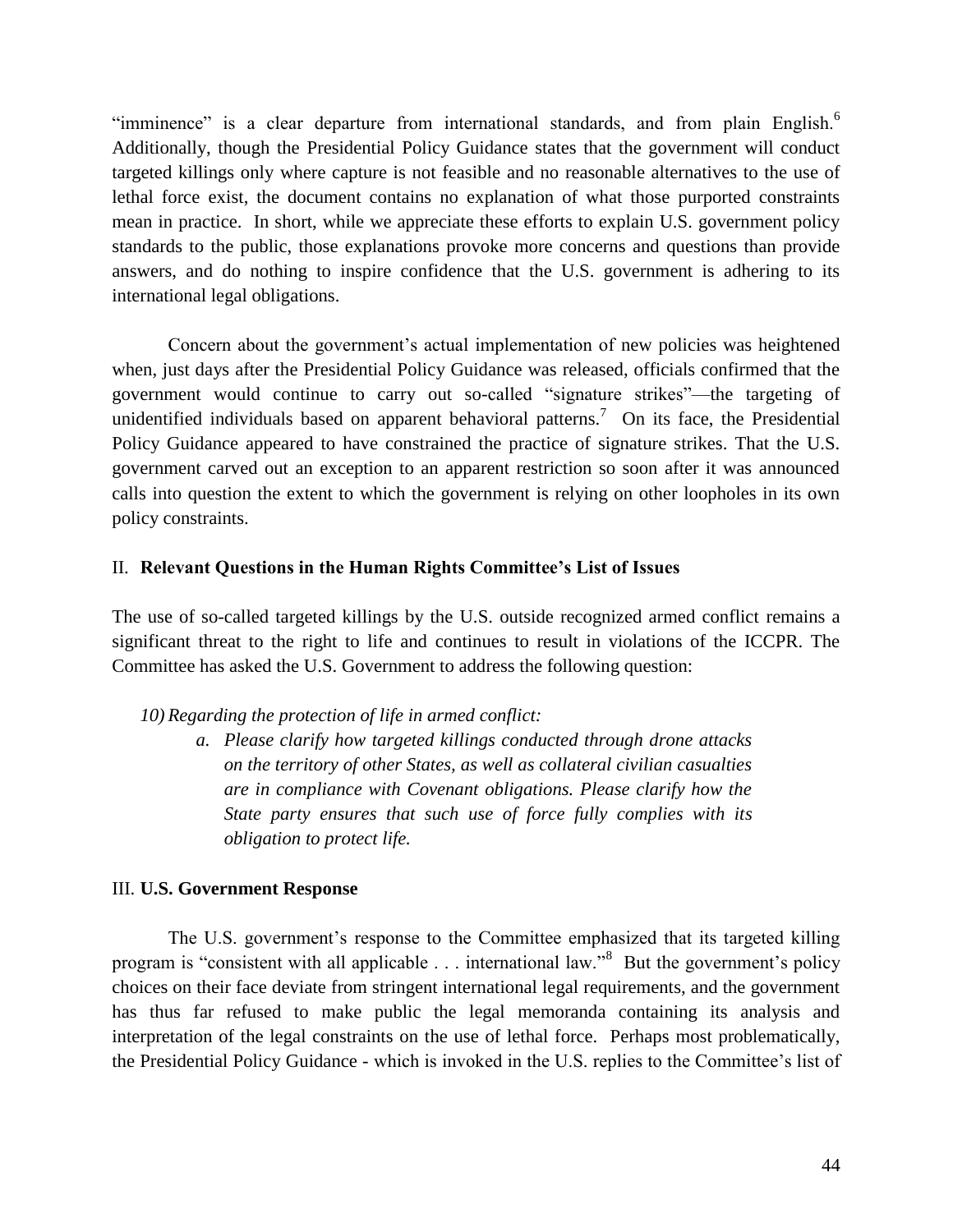issues - is explicitly a government *policy*; it is not an expression of the government's view of the *law*. In the context of the government's targeted killings practices, that is a key discrepancy.

Furthermore, the government has not disclosed its selection process or evidentiary criteria for targeted killing decisions. Although the government has finally acknowledged responsibility for killing four U.S. citizens, it refuses to disclose the identity or number of non-citizens, including civilian bystanders, who have been killed. In the absence of that information, neither the Committee nor the international community at large can have confidence that the U.S. government's targeted killing actions actually adhere to the legal requirements.

Crucially, while the U.S. government continues to publicly insist that its targeted killing program complies with its international obligations to protect the right to life, it has maintained an unwavering opposition to judicial review and accountability.

For example, in March 2013, a federal appeals court in Washington, D.C., ruled in an ACLU Freedom of Information Act lawsuit that the Central Intelligence Agency could no longer refuse to confirm or deny whether it had information about the government's use of drones to carry out targeted killings.<sup>9</sup> The ruling affirmed the public's right to understand and evaluate the government's conduct and defense of the program with information beyond what the government has selectively chosen to leak and disclose. Yet, in recent court filings, the CIA insists that it cannot release documents that respond to the ACLU's request and it will not even disclose at the most general level the records in its possession. $^{10}$ 

In a separate case, in July 2013, the U.S. government argued in federal court that the judicial branch has no role in adjudicating the legality of the killings of three American citizens for whose deaths the government has publicly acknowledged responsibility.<sup>11</sup> The ICCPR guarantees the right to an effective remedy when life is wrongfully taken, and the U.S. government's legal arguments in domestic wrongful-death actions stands in diametric opposition to that fundamental requirement and treaty obligation.

The U.S. government must do much more with respect both to transparency about the scope of lethal-force authority it claims and to limiting that scope so that its actions comport with its international legal obligations under human rights law.

### IV. **Recommended Questions**

In addition to the questions and recommendations previously submitted:

1. Provide the identities and numbers of non-U.S. citizens killed or injured in the government's targeted killing program, including the number of civilian bystanders who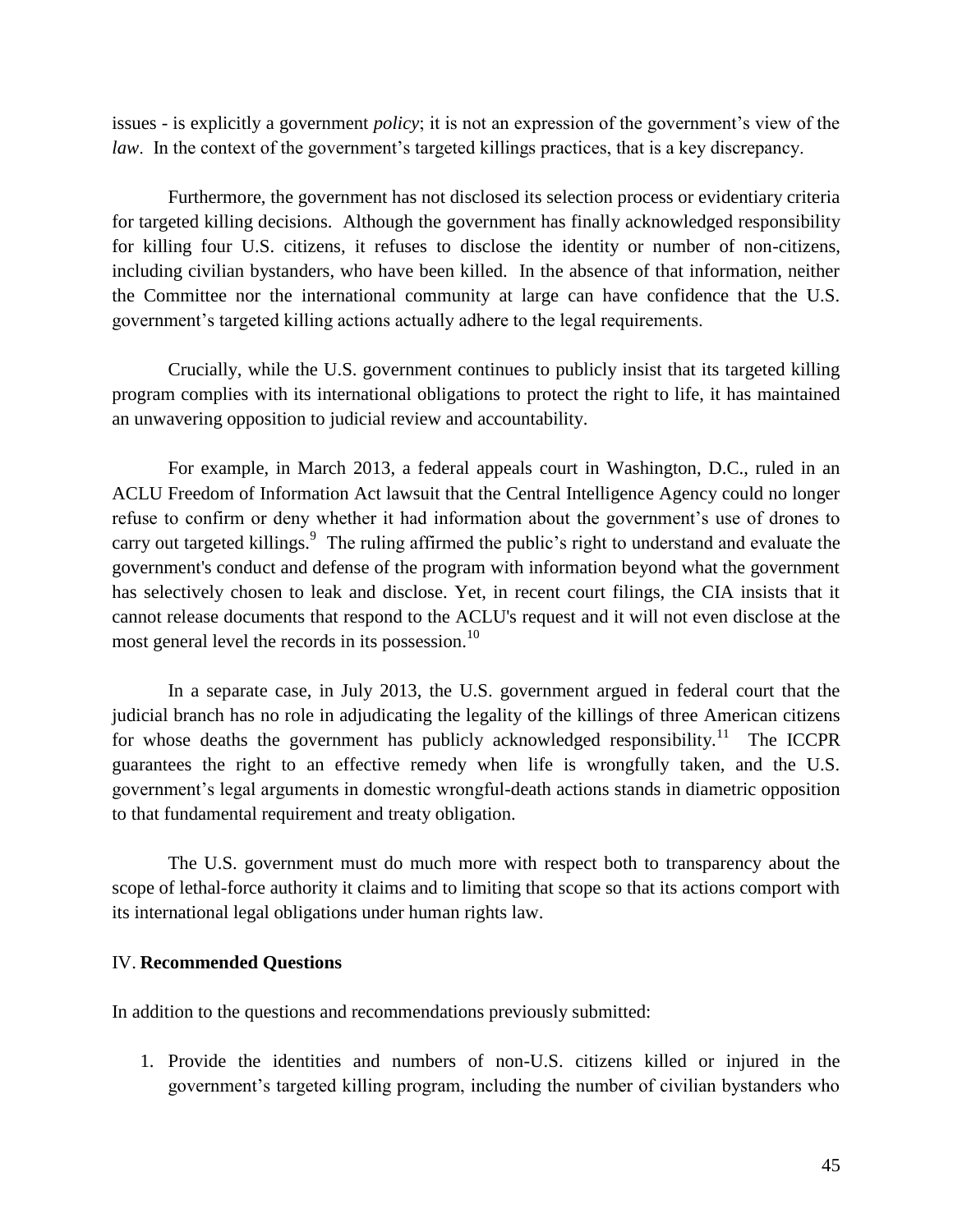have been killed or injured. If the government refuses to disclose this information, provide an explanation of why it distinguishes between citizens and non-citizens when it comes to releasing this basic information.

- 2. Describe with specificity whether and how the U.S. government may depart from the Presidential Policy Guidance and how any such departure complies with international human rights law.
- 3. Describe with specificity how the U.S. government's claimed "signature strike" authority complies with international human rights law, and the circumstances under which such strikes will be conducted.
- 4. Describe the measures in place to provide prompt, thorough, effective, and independent public investigations of alleged violations of international humanitarian and human rights law resulting from lethal force operations outside of Afghanistan.
- 5. Explain how the U.S. government's opposition to judicial review of the lawfulness of targeted killings of its own citizens complies with its obligation under the ICCPR to provide an effective remedy for violations of the right to life.

## V. **Suggested Recommendations**

- 1. The U.S. Government should disclose the legal and policy standards, including the OLC opinions and the rules implementing the Presidential Policy Guidance, relevant to the targeted killing program.
- 2. The President should direct an end to any use of force outside of Afghanistan that does not comport with international human rights law.
- 3. The Executive Branch should refrain from invoking jurisdictional, secrecy, and immunity doctrines to prevent judicial review of the merits of wrongful targeted killing claims in domestic courts.

 $\overline{\phantom{a}}$ <sup>1</sup> Columbia Law School Human Rights Institute and ACLU Suggested List of Issues to U.N. Country Report Task Force on U.S. Compliance with the International Covenant on Civil and Political Rights (Dec. 28, 2012), *available at*

http://www.ushrnetwork.org/sites/ushrnetwork.org/files/aclu\_columbia\_law\_school\_human\_rights\_committee\_submission\_- \_targeted\_killing.pdf.

<sup>&</sup>lt;sup>2</sup> DOJ White Paper, Lawfulness of a Lethal Operation Directed Against a U.S. Citizen Who Is a Senior Operational Leader of Al-Qa'ida or An Associated Force, *available at* http://msnbcmedia.msn.com/i/msnbc/sections/news/020413\_DOJ\_White\_Paper.pdf.

<sup>3</sup> Michael Isikoff, *Justice Department memo reveals legal case for drone strikes on Americans*, NBC NEWS (Feb. 4, 2013),

http://investigations.nbcnews.com/\_news/2013/02/04/16843014-justice-department-memo-reveals-legal-case-for-drone-strikes-on-americans?lite. 4 Presidential Policy Guidance, U.S. Policy Standards and Procedures for the Use of Force in Counterterrorism Operations Outside the United States and Areas of Active Hostilities, *available at* http://www.whitehouse.gov/sites/default/files/uploads/2013.05.23\_fact\_sheet\_on\_ppg.pdf.

<sup>&</sup>lt;sup>5</sup> President Barack Obama, Remarks at the National Defense University (May 23, 2013) (transcript available at http://www.whitehouse.gov/the-

press-office/2013/05/23/remarks-president-national-defense-university). 6 *See* Jameel Jaffer, *The Justice Department's White Paper on Targeted Killing*, ACLU (Feb. 4, 2013), https://www.aclu.org/blog/nationalsecurity/justice-departments-white-paper-targeted-killing.<br><sup>7</sup> Peter Baken, In Tannan Shift, Ohanna Taak a Lang Rath.

Peter Baker, *In Terror Shift, Obama Took a Long Path*, N.Y. TIMES, May 27, 2013, http://nyti.ms/11t06mz.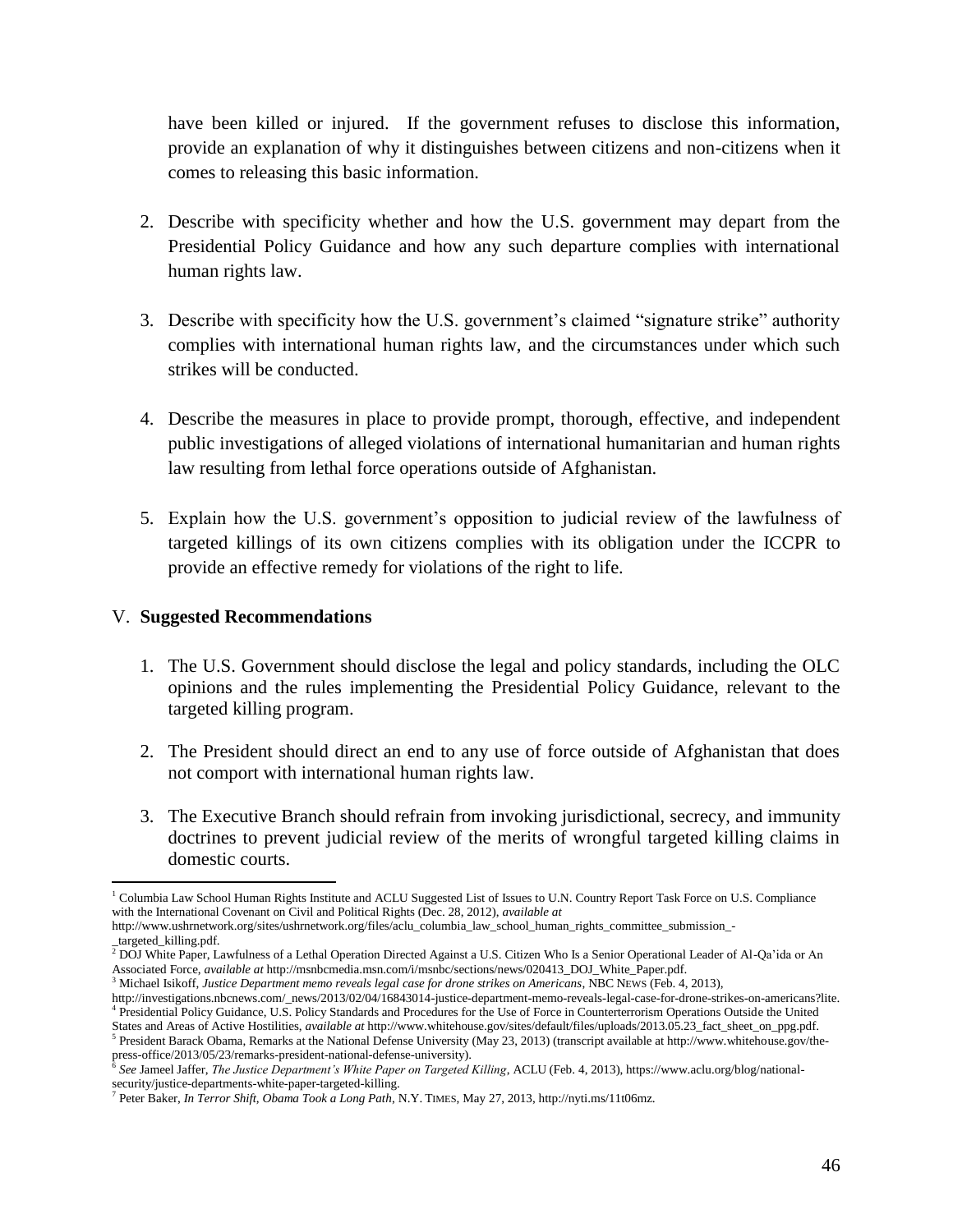$\overline{\phantom{a}}$ 

<sup>&</sup>lt;sup>8</sup> United States Written Responses to Questions from the United Nations Human Rights Committee Concerning the Fourth Periodic Report of the United States on the International Covenant on Civil and Political Rights (ICCPR), ¶ 34 (July 3, 2013), *available at* http://www.state.gov/j/drl/rls/212393.htm.

<sup>9</sup> *American Civil Liberties Union v. CIA*, 710 F.3d 422 (D.C. Cir. Mar. 15, 2013).

<sup>10</sup> Memorandum of Points and Authorities in Support of Defendant CIA's Motion for Summary Judgment, *American Civil Liberties Union v. CIA*, No. 1:10-cv-00436-RMC (D.C. Cir. Aug. 9, 2013).

<sup>&</sup>lt;sup>11</sup> Press Release, American Civil Liberties Union, Court Hearing Friday in Lawsuit Challenging U.S. Drone Killings of Three Americans (July 18, 2013), *available at* https://www.aclu.org/national-security/court-hearing-friday-lawsuit-challenging-us-drone-killings-three-americans.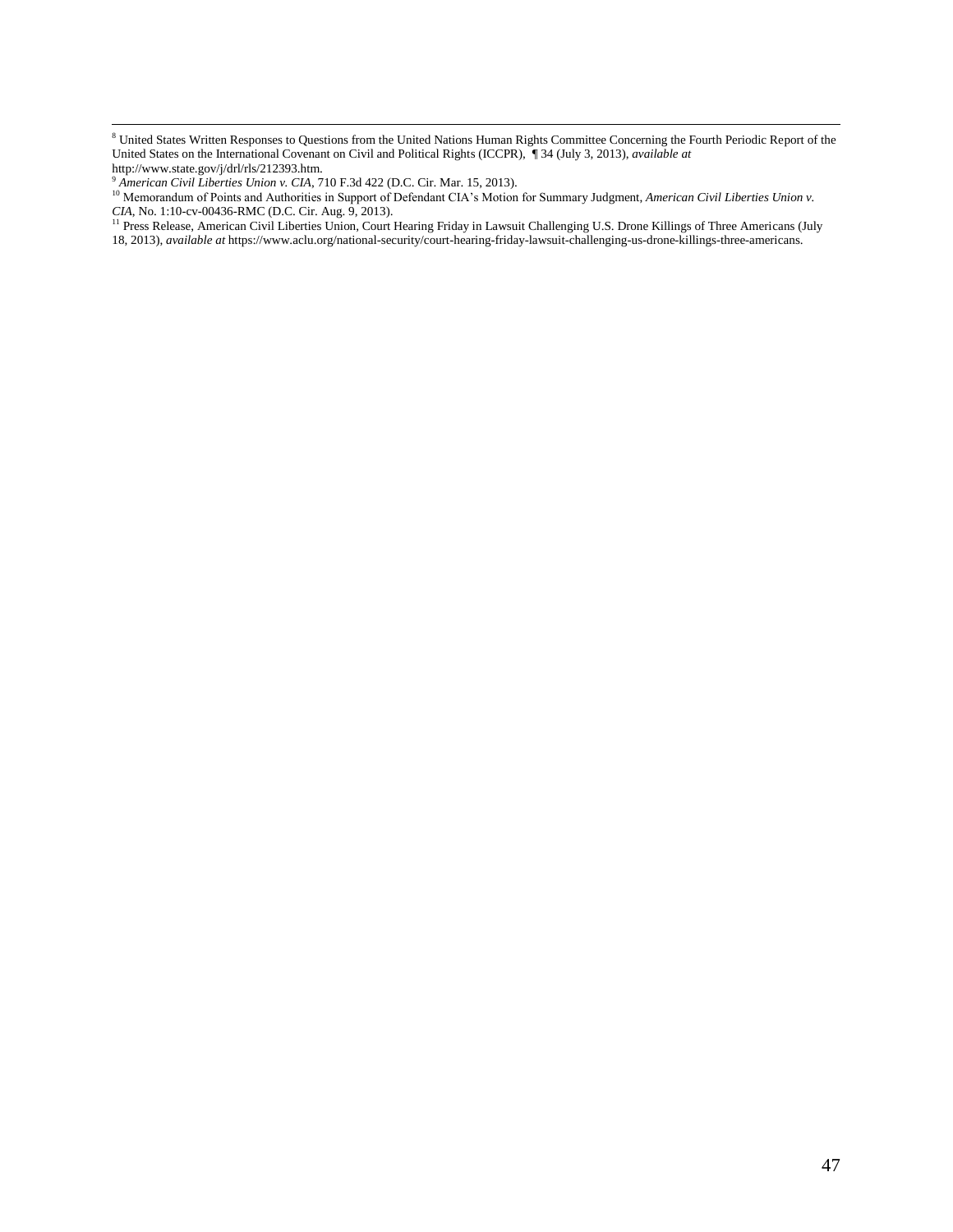### **NSA Surveillance Programs**

#### <span id="page-48-0"></span>I. **Issue Summary**

Over the last two months, it has become clear that the National Security Agency (NSA) is engaged in far-reaching, intrusive, and unlawful surveillance of telephone calls and electronic communications both within and outside the United States. Through media reports as well as U.S. government declassifications, we have recently learned about two such forms of NSA surveillance.<sup>1</sup> Through one, the NSA is collecting the "telephone metadata" of every single phone call into, out of, and within the United States. Through another, which includes programs called "PRISM" and "UPSTREAM," the NSA is engaged in the large-scale collection, storage, and monitoring of the content of electronic communications all around the world. These mass surveillance programs violate the U.S. Constitution and are the product of defects both in the laws that authorize them and in the current oversight system. Both of the programs also raise serious concerns about whether they violate the U.S. government's obligations under international human rights law to protect the right to privacy and the right to free expression. $2$ 

The Foreign Intelligence Surveillance Act (FISA) affords the government sweeping power to monitor the communications of innocent people, and the law's imposition of excessive secrecy over the existence, operation, and oversight of the programs it authorizes has made legislative oversight difficult and public oversight impossible. Intelligence officials have repeatedly misled the public, the U.S. Congress, and domestic courts about the nature and scope of the government's surveillance activities. Moreover, structural features of the Foreign Intelligence Surveillance Court (FISC) have changed dramatically since the court was first established more than thirty years ago, and it is clear from recent disclosures that those changes prevent that court from serving as an effective guardian of individual rights and overseer of executive power. Finally, challenges to the U.S. government's surveillance practices in regular U.S. courts have been thwarted by procedural doctrines that foreclose meaningful and substantive judicial review of U.S. government surveillance programs, enabling the executive branch to act, improperly and inadequately, as its own "check."

The U.S. government's extensive collection of electronic-communications content under the PRISM and UPSTREAM programs is profoundly disturbing, and it raises serious concerns that the Committee should require the U.S. to address during its upcoming review. The U.S. government has acknowledged that, through PRISM, it may, and does, acquire the contents of the entire digital lives of many people across the globe. In particular, the United States regularly demands emails, audio and video chats, photographs, and other internet traffic from nine major service providers—Microsoft, Yahoo!, Google, Facebook, PalTalk, AOL, Skype, YouTube, and Apple—located within the United States. The companies are not even allowed to publicly discuss that they received these orders, let alone notify affected individuals whose data has been seized by the U.S. government. Additionally, the media has reported that, under UPSTREAM,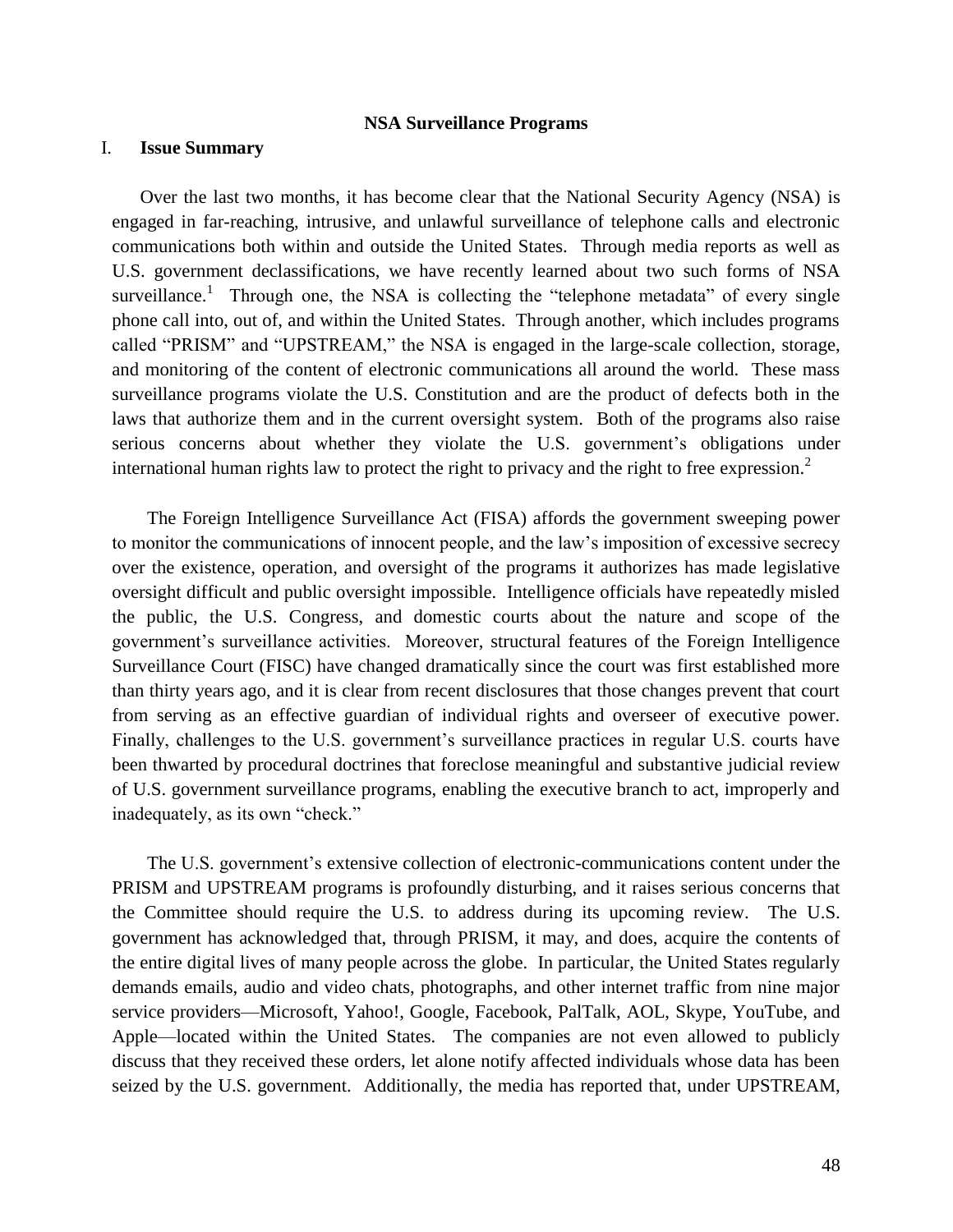the government scans the content of nearly all emails and other text-based communications that enter or leave the United States for particular keywords "about" its foreign-intelligence targets.

The PRISM and UPSTREAM programs are authorized by section 702 of the FISA. That statute authorizes the "targeting" of non-U.S. persons reasonably believed to be located outside the United States for foreign-intelligence purposes.

Even though the law requires judicial approval before the government can engage in this kind of surveillance, in practice, there is little judicial involvement in the program. By making an application to the FISC, the U.S. government may obtain a mass-acquisition order that authorizes, for an entire year, whatever surveillance the government may choose to engage in, within broadly drawn parameters.<sup>3</sup> Additionally, the government's definition of "foreign" intelligence" sweeps so broadly that it potentially encompasses almost any foreign person at all—not just individuals who are foreign agents, engaged in criminal activity, or connected even remotely with terrorist activities. Finally, the U.S. government's targeting procedures allow the NSA to sweep up the communications of not only any foreigner who *is* a target, but any foreigner who may be communicating *about* the target as well.

The effect of this expansive scheme is to bring virtually every international communication within the reach of the NSA's surveillance. What's more, the government retains most of the information it collects under section 702 indefinitely, and it may disseminate and analyze collected information with only limited restrictions. Moreover, it may do so without subjecting itself to the scrutinizing glare of the courts.

### II. **Relevant Question in the Human Rights Committee's List of Issues**

*22) Please provide information on steps taken to ensure judicial oversight over National Security Agency surveillance of phone, email and fax communications both within and outside the State party. Please also specify what circumstances, as mentioned in section 206 of the USA Patriot Act, justify "roving" wiretaps.*

### III. **U.S. Government Response**

The U.S. government's responses to the Committee state that amendments to the FISA have "enhance[d] judicial and Congressional oversight" by giving the FISC a "continuing and active role in overseeing certain NSA collection activities."<sup>4</sup> But those answers belie the weakness of the current surveillance-oversight scheme. Until Congress enacted section 702 as part of the FISA Amendments Act (FAA), in 2008, the FISA generally prohibited the government from conducting electronic surveillance without first obtaining an individualized and particularized order from the FISC. $5$  In order to obtain a court order, the government was required to show that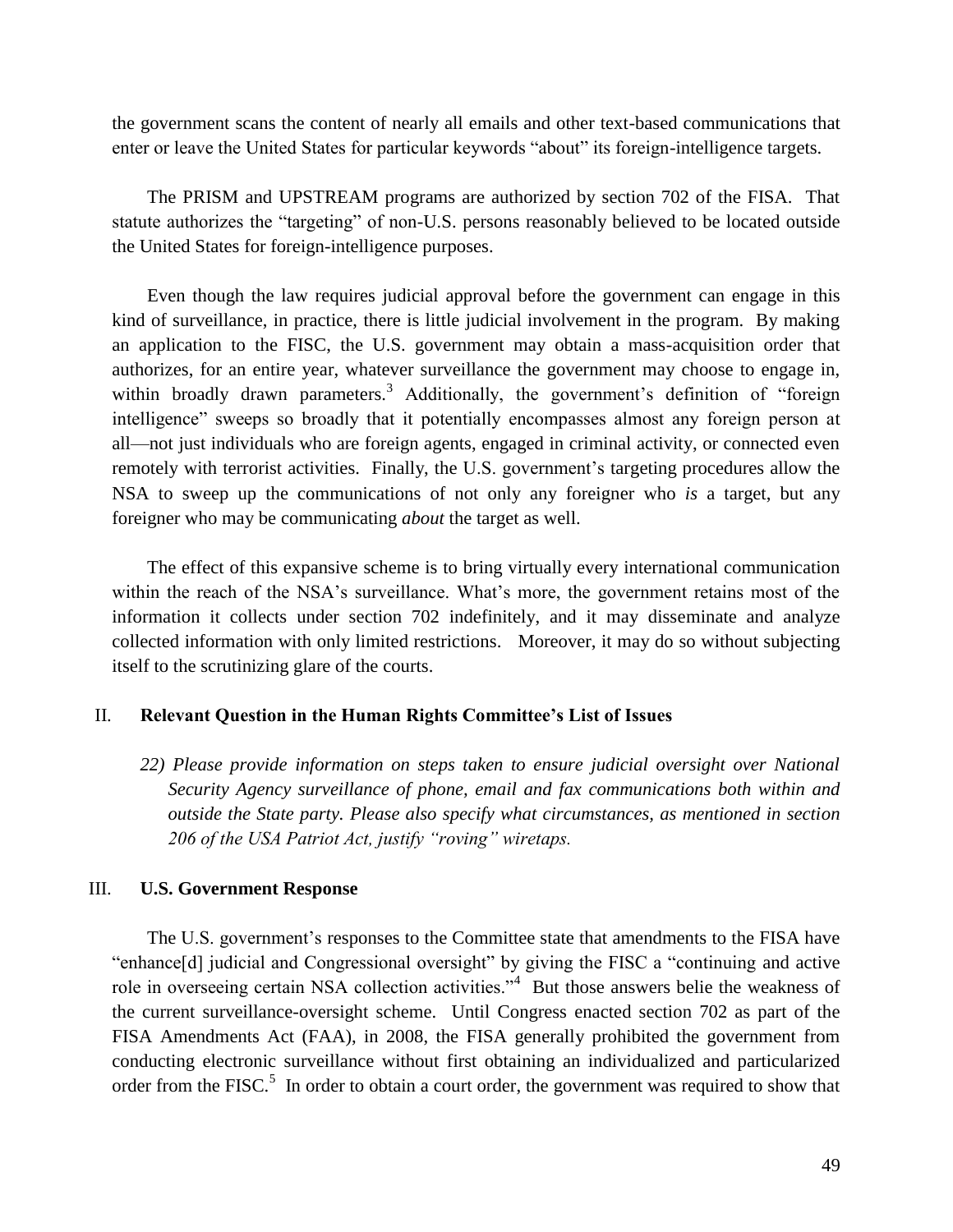there was probable cause to believe that its surveillance target was an agent of a foreign power, such as a foreign government or terrorist group. It was also generally required to identify the facilities to be monitored.

Section 702, in contrast, has as its defining feature the *lack* of ongoing judicial oversight. The FISC does not review individualized surveillance applications. Nor does it have the right to ask the government *why* it is initiating any particular surveillance program. Instead, the FISC's role is limited to reviewing the government's targeting and minimization procedures. And even with respect to those procedures, the FISC's role is to review the procedures at the outset of any new surveillance program; it does not have the authority to supervise the implementation of those procedures over time. Section 702 allows the U.S. government to conduct electronic surveillance without indicating to the FISC whom it intends to target or which facilities, telephone lines, email addresses, places, premises, or property at which its surveillance will be directed. Further, the law does not require the government to make any showing to the court—or even make an internal executive determination—that the target is a foreign agent or engaged in terrorism.<sup>6</sup> The target could be a human rights activist, a media organization, a geographic region, or even an entire country. And because section 702 does not require the government to identify the specific targets and facilities to be surveilled, it permits the acquisition of these communications *en masse*. A single acquisition order may be used to justify the surveillance of communications implicating thousands or even millions of people, for a year at a time.

The U.S. government must clearly explain to the Committee how the wide-ranging, judicially unsupervised surveillance it is conducting across the globe on millions of people comports with its duties to protect the rights to privacy and freedom of expression. Because the Committee's questions to the U.S. government came before the momentous recent disclosures and acknowledgments, the Committee did not have the opportunity to direct its questions about surveillance and privacy to the issues and concerns that are now most pressing. The U.S. government's responses to the Committee are insufficient and incomplete, given the new public record. The Committee should embrace the U.S. government's upcoming review as an occasion to demand an accounting to the world community that has long been missing in its alarming surveillance practices, which implicate not just Americans, but the entire world.

#### IV. **Recommended Questions**

1. Does the U.S. government believe that its collection of international communications for foreign intelligence purposes comport with its obligations under Article 17 (right to privacy) and 19 of the ICCPR? In this context, "collection" means the interception, copying, filtering or processing of communication content or metadata.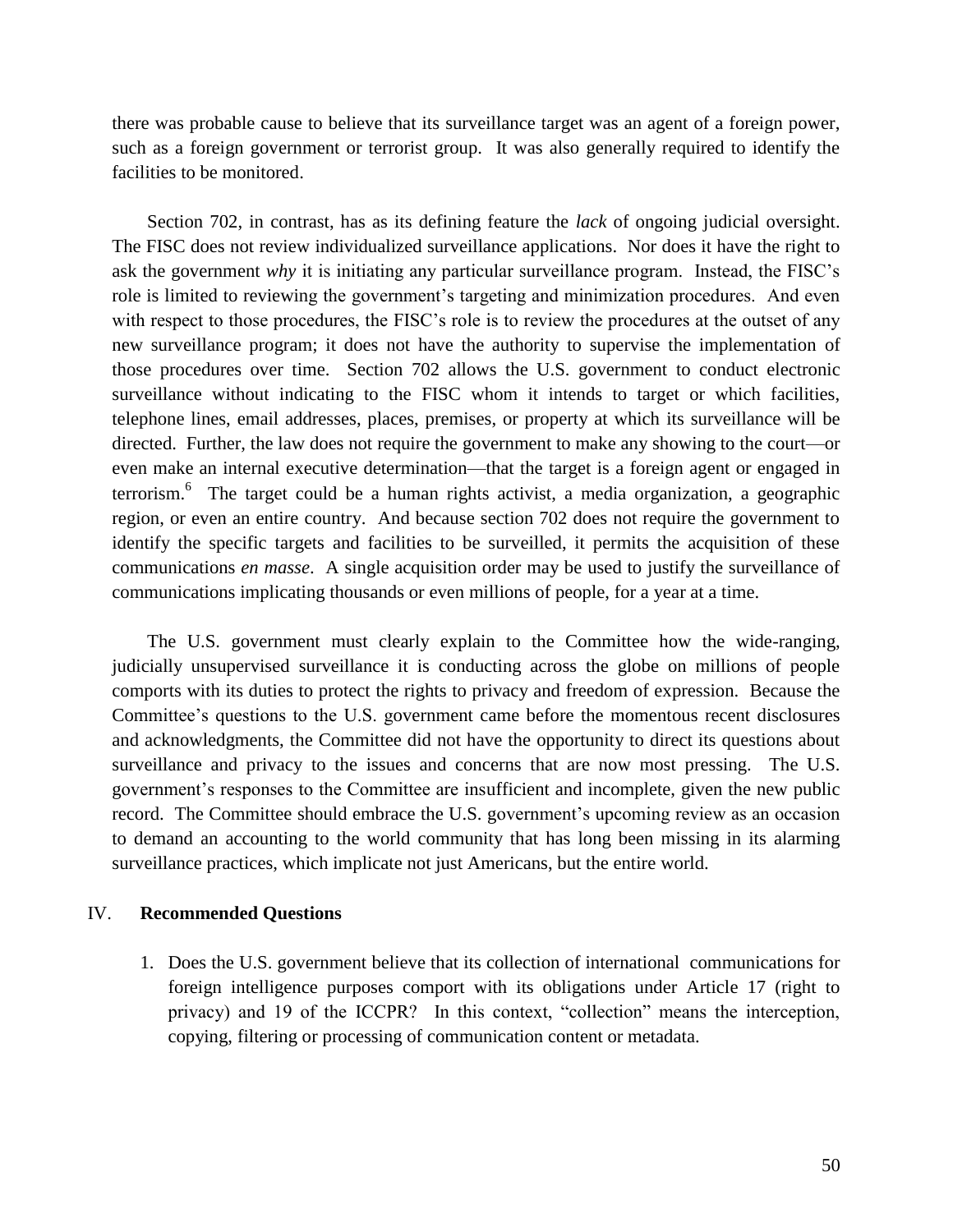- 2. Although this communications surveillance may be prescribed by U.S. law, please explain the justifications for the restrictions on the rights to privacy and free expression imposed by these laws and how they are both (1) necessary to achieve legitimate government objectives; and (2) proportionate to those aims, as required by the ICCPR?
- 3. Does the government consider that the rights encompassed by Articles 17 and 19 extend to foreign nationals residing outside the United States? If not, why not? If the government considers rights to extend extraterritorially, what measures does the government employ to ensure that its surveillance of such persons does not violate U.S. obligations under these articles, and in particular that they are prescribed and governed by law, and both necessary and proportionate to legitimate government objectives?
- 4. In conducting communications surveillance, what restrictions—if any—does the government impose on (a) information that can be collected on foreign nationals; and (b) what can be done with such information once collected?
- 5. Please explain the type and amount of international and foreign communications the U.S. government is collecting. Does the government target specific individuals, organizations, countries, or regions for such collection? Does the government consider that international instruments constrain in any way its authority to collect foreigners' communications metadata or content in bulk?

# V. **Suggested Recommendations**

- 1. The U.S. government should release all FISA Court or FISA Court of Review opinions and orders interpreting the meaning, scope, and constitutionality of its surveillance laws, as well establish a presumption that future rulings of this kind will be publicly available.
- 2. The U.S. government should refrain from broad invocations of jurisdictional, secrecy, and immunity doctrines that prevent judicial review of the merits of government surveillance programs in domestic courts.
- 3. The U.S. government should make public its interpretation of its international treaty and other international legal obligations concerning state surveillance of foreign nationals outside the United States, including by clarifying how its current surveillance activities comport with the ICCPR's "proportionality" requirement.